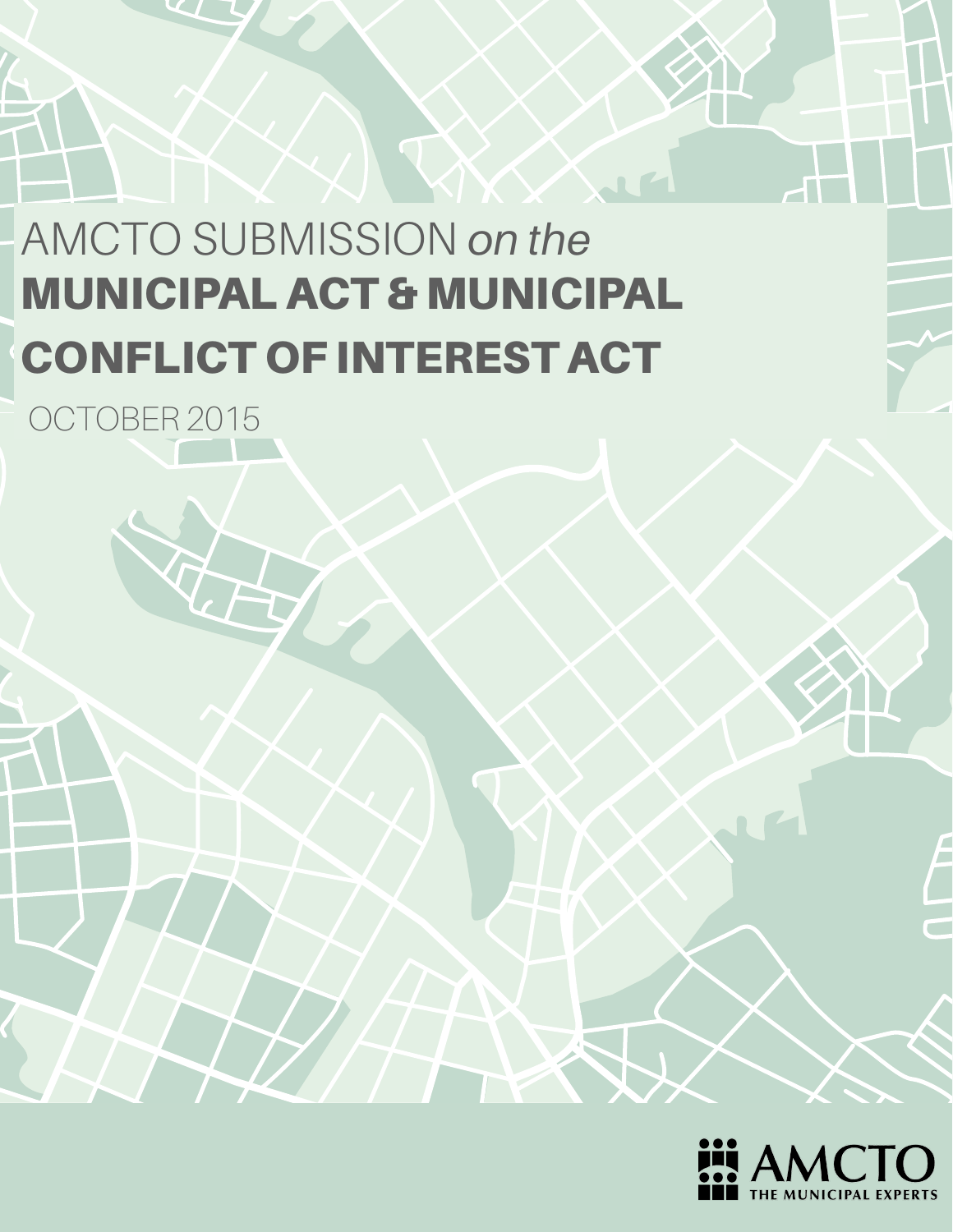#### **About AMCTO:**

AMCTO represents excellence in local government management and leadership. AMCTO has provided education, accreditation, leadership and implementation expertise for Ontario's municipal professionals for over 75 years.

With approximately 2,200 members working in 98 per cent of municipalities across Ontario, AMCTO is Canada's largest voluntary association of local government professionals, and the leading professional development organization for municipal administrative staff.

Our mission is to provide management and leadership service to municipal professionals through continuous learning opportunities, member support, and legislative advocacy.

#### **For more information about this submission, contact:**

Rick Johal Director, Member and Sector Relations rjohal@amcto.com | 905.602.4294 ext. 232

Eric Muller Coordinator, Legislative Services [emuller@amcto.com](mailto:emuller@amcto.com) | (905) 602-4294 x234

#### **Contact us:**

AMCTO | Association of Municipal Managers, Clerks and Treasurers of Ontario 2680 Skymark Avenue, Suite 610 Mississauga, Ontario L4W 5L6 Tel: (905) 602-4294 | Fax: (905) 602-4295 Web: [www.amcto.com](http://www.amcto.com) | @amcto\_policy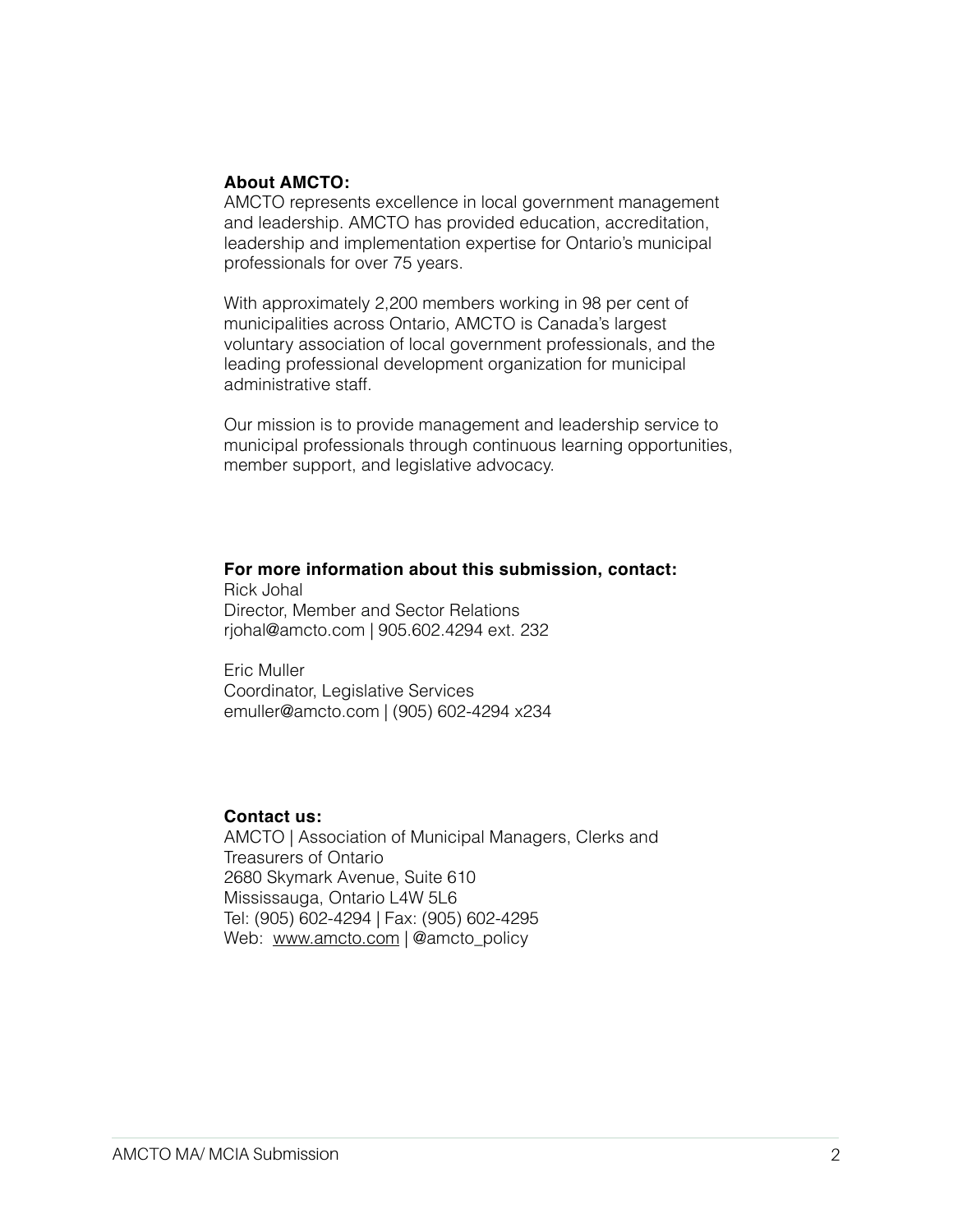

October 30, 2015

Honourable Ted McMeekin Minister of Municipal Affairs and Housing 777 Bay Street, 17th Floor Toronto, ON M5G 2E5

Dear Minister McMeekin

#### **RE: Municipal Legislation Review**

I am writing on behalf of AMCTO and the more than 2,200 municipal professionals who make up our membership, to present our submission as part of the Municipal Legislation Review.

AMCTO is pleased to present our submission which contains recommendations on the themes of modernization, accountability and transparency, financial fairness, good governance and clarity. We would encourage the government to carefully consider these recommendations and those that are being put forward by other associations and municipalities. Our goal is to ensure that the *Municipal Act* and *Municipal Conflict of Interest*  Act function as effective documents that enable local governments to operate in an efficient, effective manner while offering high quality services to their citizens.

We appreciate your consideration of our suggestions and look forward to hearing back in a timely manner. Should you have any questions about this submission, please do not hesitate to contact Rick Johal, Director of Member & Sector Relations at AMCTO. He is best reached at [rjohal@amcto.com](mailto:rjohal@amcto.com) or 905 602 4294 Ext. 232.

Yours sincerely,

Chris Wray AMCTO President

*C. Deputy Minister Laurie LeBlanc*

- *C. Assistant Deputy Minister Kate Manson-Smith*
- *C. Pat Vinini, Executive Director Association of Municipalities of Ontario (AMO)*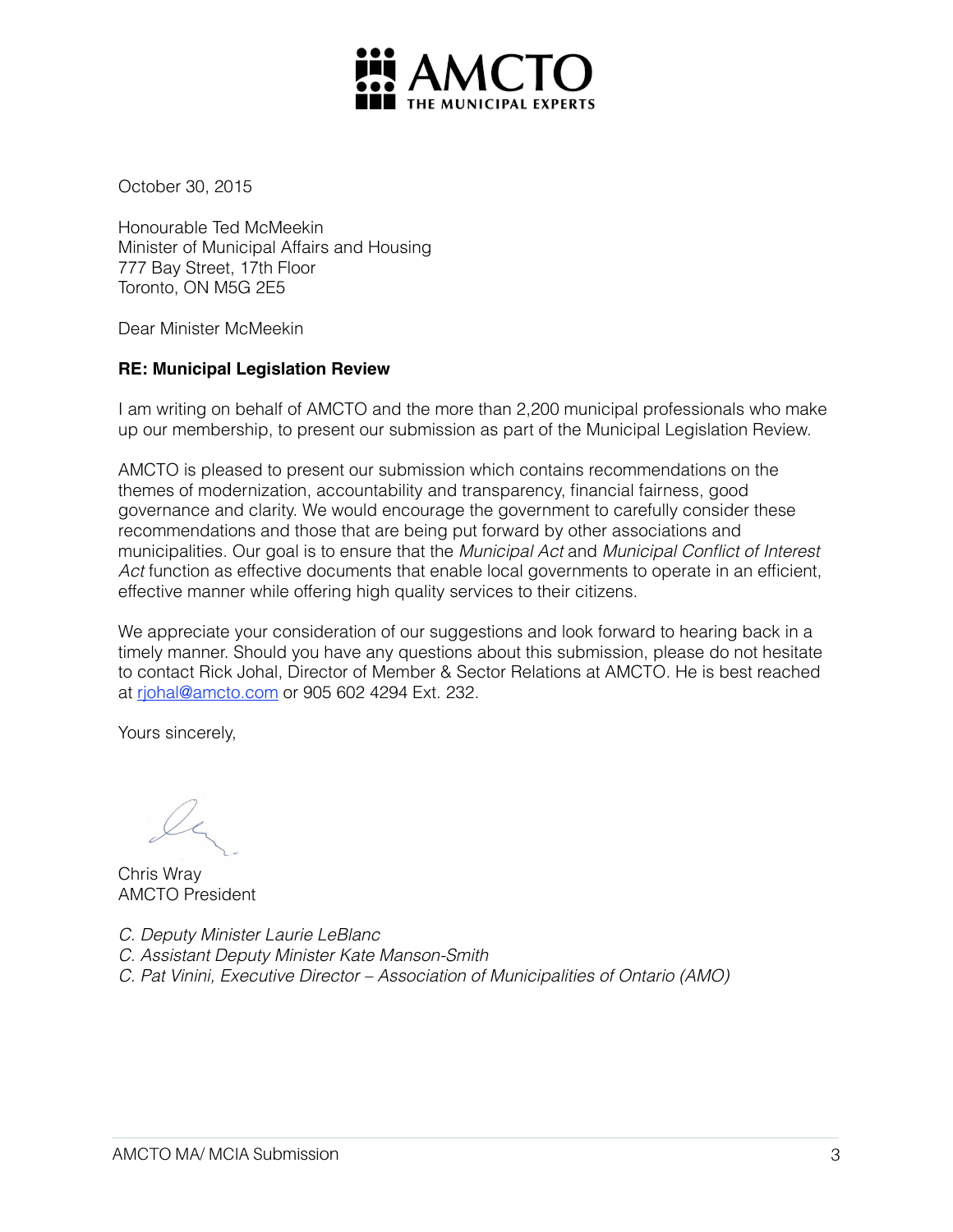## TABLE OF CONTENTS

| Context                                                                                 | 5  |
|-----------------------------------------------------------------------------------------|----|
| <b>Making this Review Matter</b>                                                        | 13 |
| Recommendations                                                                         | 16 |
| Part I: Modernization                                                                   | 18 |
| Part II: Accountability & Transparency                                                  | 22 |
| Part III: Financial Fairness                                                            | 27 |
| Part IV: Good Governance                                                                | 30 |
| Part V: Clarity                                                                         | 33 |
| Conclusion                                                                              | 40 |
| Appendix A: Projected Ontario Municipal<br>Operating Costs to 2020                      | 41 |
| Appendix B: MFOA Municipal Act Review<br>Recommendations                                | 42 |
| Appendix C: Members of AMCTO's<br><b>Municipal Legislation Review Advisory</b><br>Group | 49 |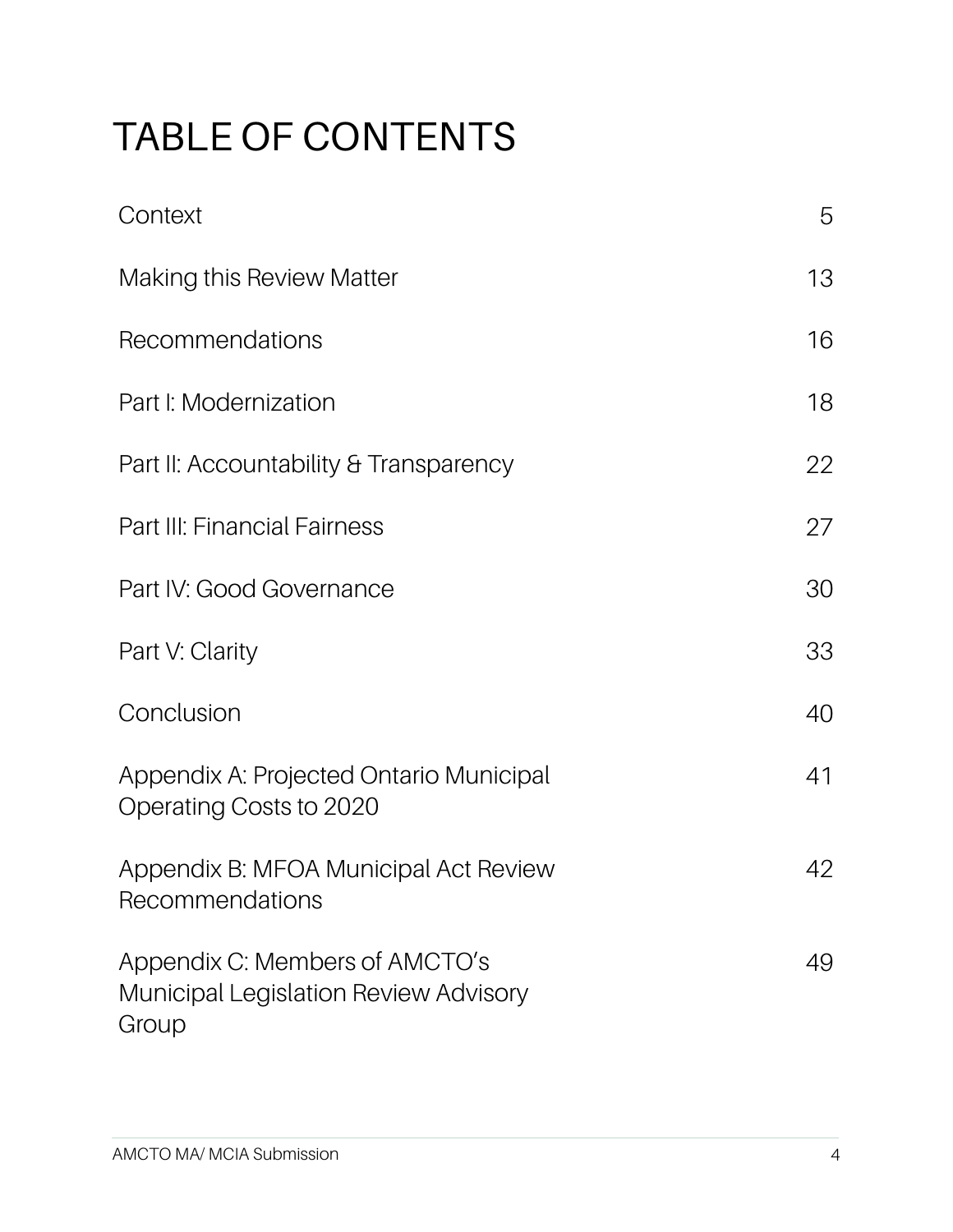## THE CONTEXT

Local governments in Ontario are in a period of transition and change, and as with all transitions, the implications are significant. This period of transition, in particular, will impact the way that local governments fund services, staff key positions, interact with their citizens, and maintain critical infrastructure in the future. The Government of Ontario's review of municipal legislation, therefore, comes at a fortuitous time. It offers municipalities, municipal professionals, associations, public servants and elected officials a unique opportunity to engage in a sustained conversation about the most important issues faced by the municipal sector.

Since the time that local government was first envisioned in the Baldwin Act (*Municipal Corporations Act*) of 1849, municipalities have become increasingly complex, expanding into a range of activities not originally envisioned at their conception. As the province of Ontario grew in size and industrialized it was only natural for local governments to take on increased responsibilities beyond providing and maintaining roads, sewers and streetlights. Municipalities are now responsible for a range of substantive and complex programs and services, including economic development, infrastructure, public health, housing, and a range of human and social service programs.Yet despite the expansion of responsibility for local governments, the [1](#page-4-0) intergovernmental relationship between the province and municipalities has remained skewed, with most of the power for the regulatory, legal, operational, and financial levers of local government left with the province[.2](#page-4-1)

<span id="page-4-6"></span><span id="page-4-5"></span><span id="page-4-4"></span>Outside of the intergovernmental relationship, the world outside local government has also shifted to become more complex. Steady urbanization, rapid technological advancements, demographic transformation, and globalization have all produced monumental changes in society.<sup>[3](#page-4-2)</sup> Local governments have worked to adapt to these changes by adopting new approaches to planning and development, service delivery, law enforcement, public safety, representation and advocacy. Yet, citizens in Ontario, Canada, and around the world have nevertheless come to expect their governments to deliver faster, cheaper, and better quality public services, while at the same time, technology has enabled an instantaneous feedback loop that leaves a very small margin of error for governments to experiment or make mistakes[.4](#page-4-3)

<span id="page-4-3"></span> $4$  Dobbs, 2015

<span id="page-4-7"></span><span id="page-4-0"></span><sup>&</sup>lt;sup>[1](#page-4-4)</sup> Andre Cote and Michael Fenn, "Approaching an Inflection Point in Ontario's Provincial-Municipal Relations," IMFG Perspectives, No. 6, 2014, 2

<span id="page-4-1"></span><sup>&</sup>lt;sup>[2](#page-4-5)</sup> Cote and Fenn, 2014, 2

<span id="page-4-2"></span><sup>&</sup>lt;sup>[3](#page-4-6)</sup> Richard Dobbs et al., "How to you govern a disrupted world?" *McKinsey & Company*, May 2015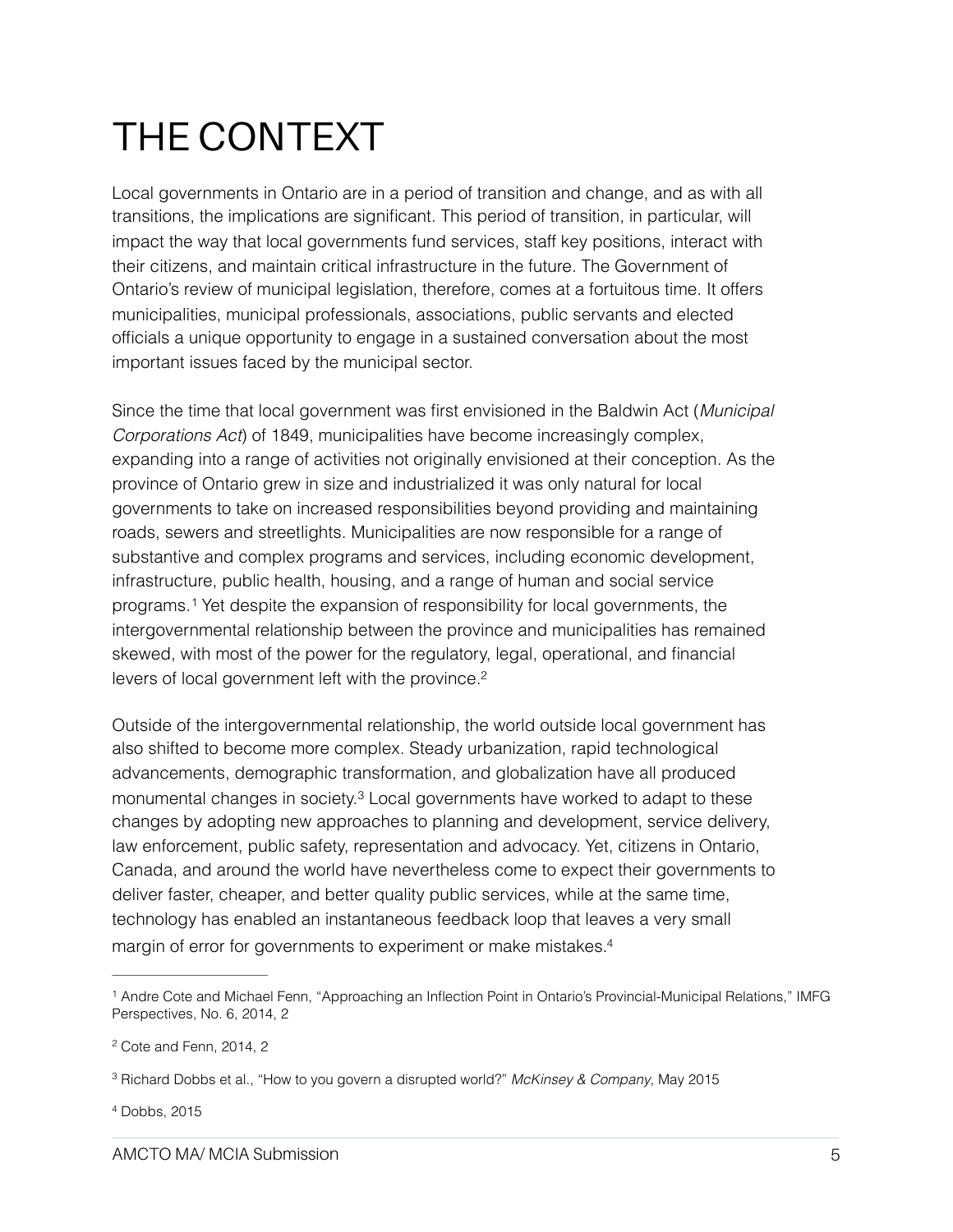### *Accountability and transparency*

Expectations are now higher than ever, and growing rapidly, for increased accountability and transparency in government. In 2014 the government of Ontario passed Bill 8, the *Public Sector and MPP Accountability and Transparency Act*, 2014, which amongst other things extended the oversight authority of the Ontario Ombudsman to cover municipalities, as well as hospitals, universities and school boards. Bill 8 is the latest in a growing accountability and transparency regime for municipalities that includes existing provincial oversight, reporting, and statutory requirements for everything from financial management to conflict of interest and local elections[.](#page-5-0)<sup>[5](#page-5-0)</sup> Canadians have high aspirations and expectations for open and transparent decision-making, and low tolerance for behaviour seen to be unethical. These expectations carry important implications, as there is a strong correlation between even perceptions of corruption or unethical behaviour and public trust in government[.6](#page-5-1)

<span id="page-5-8"></span><span id="page-5-7"></span><span id="page-5-6"></span>In many ways the current thrust for strong accountability and transparency is reflective of declining levels of trust in government, which are at an all-time low. While there are many explanations for this declining trust, including high profile scandals and the 2008 financial crisis, the trend has been clear for several decades. In Canada, trust in government has fallen from approximately 60 percent in the early 1970s to 24 percent in2013, according to research done by Canadian polling firm EKOS.<sup>[7](#page-5-2)</sup> Similar work done by the Organization for Economic Cooperation and Development (OECD) found that between 2006-2008 and 2011-2012, confidence in government fell by at least six percentage points in 18 of 34 OECD member states (figure 1)[.](#page-5-3) $8$  In fact by 2012 an average of only four of every 10 people in OECD member countries expressed confidence in their government[.](#page-5-4)<sup>[9](#page-5-4)</sup> For governments at all levels maintaining citizen trust satisfaction is now more difficult than ever.<sup>10</sup>

<span id="page-5-11"></span><span id="page-5-10"></span><span id="page-5-9"></span>*Figure 1:*

<span id="page-5-4"></span><sup>[9](#page-5-10)</sup> OECD, 2013, 20

<span id="page-5-5"></span><sup>[10](#page-5-11)</sup> OECD, 2013, 20

<span id="page-5-0"></span> $5$  Cote and Fenn, 2014, 5

<span id="page-5-1"></span><sup>&</sup>lt;sup>[6](#page-5-7)</sup> OECD, Government at a Glance 2013, OECD Publishing, 2013, 22

<span id="page-5-2"></span>Frank Graves, "The EKOS poll: Democracy and the death of trust," *iPolitics,* January 2, 2014 [7](#page-5-8)

<span id="page-5-3"></span><sup>&</sup>lt;sup>[8](#page-5-9)</sup> Drew Silver, "Confidence in government falls in much of the developed world," Pew Research Centre, November 2, 2013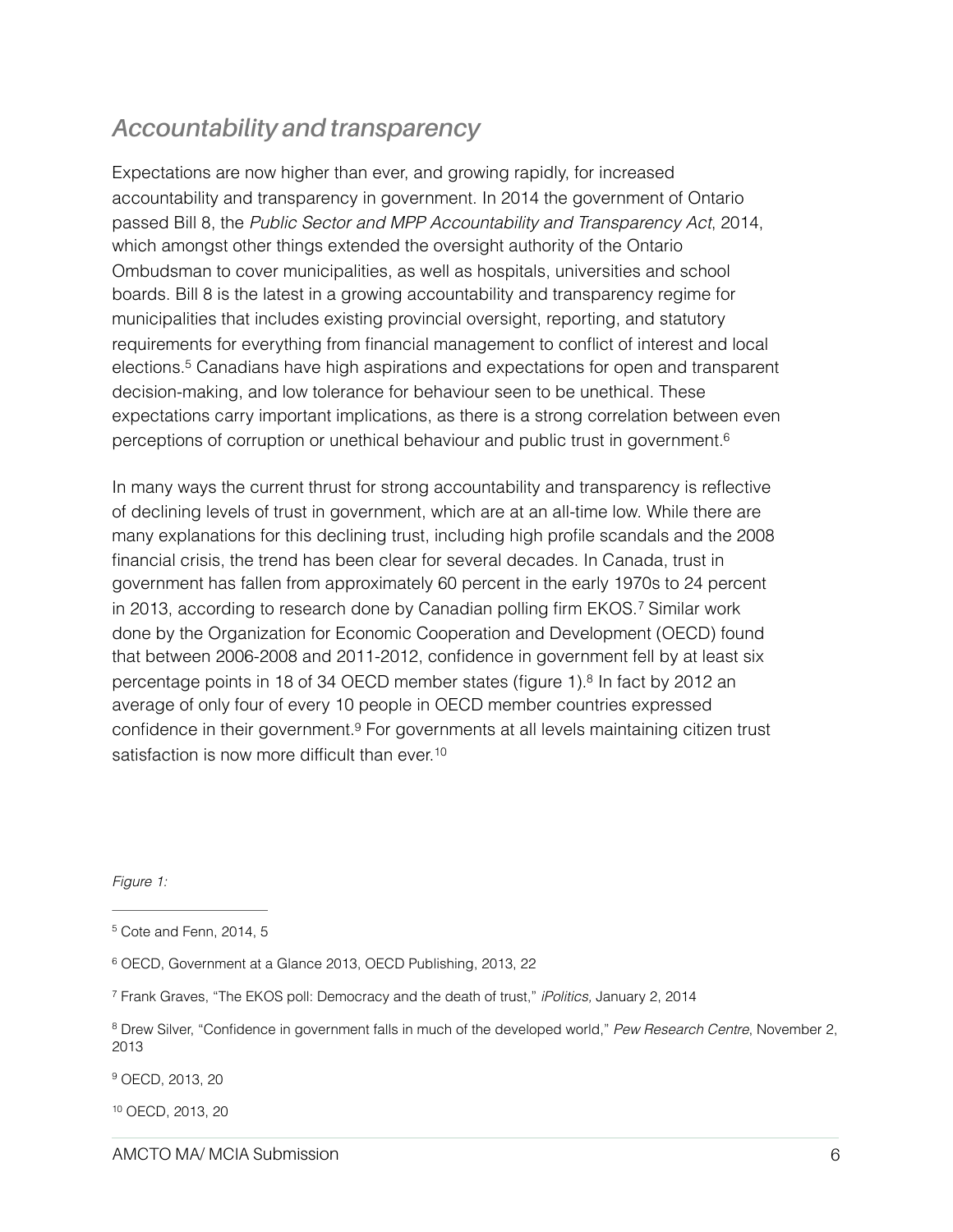

### <span id="page-6-1"></span>Confidence in OECD National Governments, 2006-8 to 2011-12[11](#page-6-0)

**38 24 24 48 39 50 17 34** Greece Japan Iceland Spain United States Austria  $\blacksquare$  2012  $\blacksquare$  2007

Source: OECD, Government at a Glance 2013, OECD Publishing, 2013, 22

### *Fiscal pressure*

<span id="page-6-0"></span><sup>&</sup>lt;sup>[11](#page-6-1)</sup> Percentage of 'yes' in answer to question: Do you have confidence in your national government?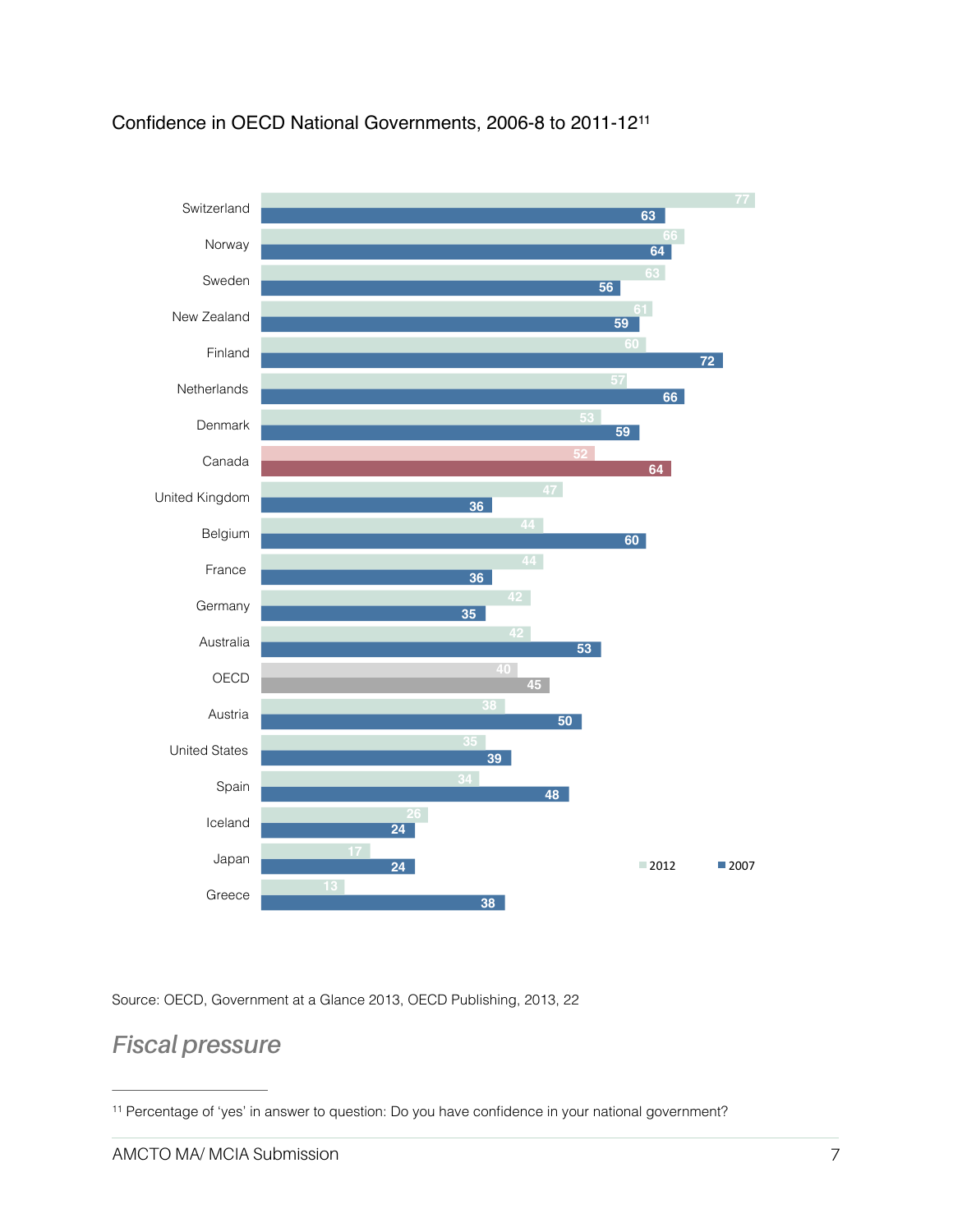Local governments in Ontario are also facing a fiscal squeeze as the services they offer are becoming more expensive and complex to administer. Many Canadian municipalities are concerned about their ability to provide services to their citizens with existing sources of revenue. There is concern about both maintaining current high service standards, as well as the probable growth of complexity and demand in the future.[12](#page-7-0) Most projections expect that municipal operating expenditures will continue to grow significantly over the next decade[.](#page-7-1)<sup>[13](#page-7-1)</sup> Yet, despite these pressures municipalities still have relatively limited sources of revenue (figure 2).

<span id="page-7-4"></span><span id="page-7-3"></span>*Figure 2:*  Sources of Municipal Revenue (2013):



Source: Ministry of Municipal Affairs and Housing, Financial Information Returns, 2013.

<span id="page-7-5"></span>Within their current powers, the majority of municipal revenues still come from property taxes, followed by conditional grants and user fees[.](#page-7-2)<sup>[14](#page-7-2)</sup> The Association of Municipalities

<span id="page-7-0"></span><sup>&</sup>lt;sup>12</sup>Enid Slack et al., "Fiscal Health of Ontario Large Cities: Is there Something to Worry About?" Draft Paper, Conference on Measuring Urban Fiscal Health, Institute of Municipal Finance and Governance, 2013, 3

<span id="page-7-1"></span><sup>&</sup>lt;sup>13</sup>Association of Municipalities Ontario (AMO), What's Next Ontario? Imagining a prosperous future for our communities, 2015, 4

<span id="page-7-2"></span> $14$  Slack et al., 3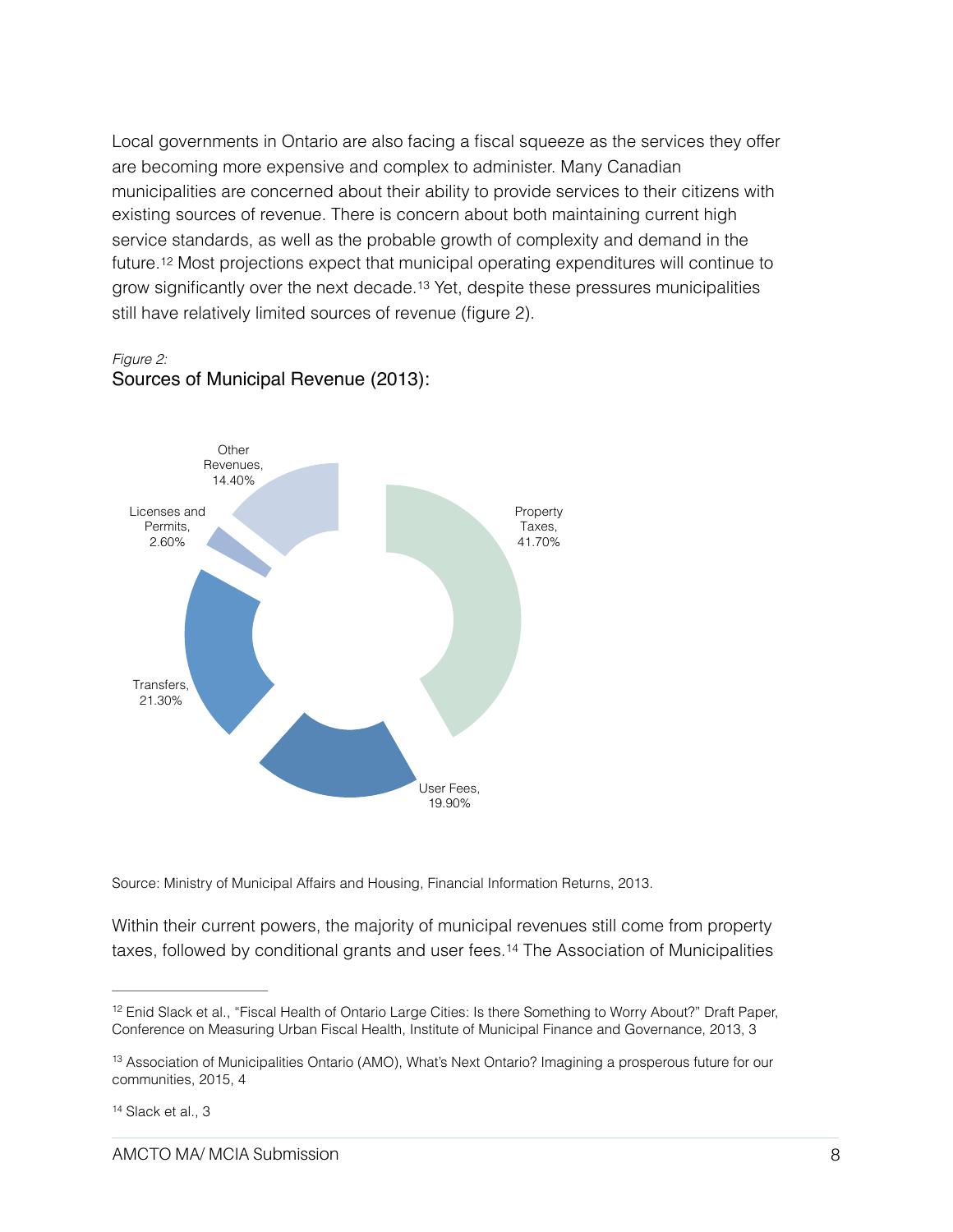<span id="page-8-4"></span><span id="page-8-3"></span>Ontario (AMO) predicts that if all other sources of revenue remain unchanged, property taxeswill need to increase by  $4.51\%$ <sup>[15](#page-8-0)</sup> per year over the next decade for municipalities to be able to meet current service standards (Figure 3).<sup>[16](#page-8-1)</sup> For a more detailed breakdown of projected operating costs see Appendix A.



#### *Figure 3:* Projected Ontario Municipal Operating Costs to 2020 (in millions)

Source: Association of Municipalities Ontario (AMO), What's Next Ontario? Imagining a prosperous future for our communities, 2015, 4

The largest area of expenditure for municipalities is salaries, wages and employee benefits. In 2011 these costs represented approximately 43 percent of municipal operating spending, which was a 37 percent increase from 2001. Most municipal workers are unionized, which in combination with the highly fragmented environment for collective bargaining makes it difficult to control costs, as high agreements or settlements in one municipality act as precedents for all of the others. This problem is especially acute when it comes to emergency services. Police, fire, and paramedics are not permitted to strike, which leaves municipalities with little control over costs, as arbitrators replicate agreements in different municipalities with little regard for local economic conditions or ability to pay[.17](#page-8-2) As a result, over the past 10 years, base wages for police officers and firefighters have grown at an average of 3.3 percent per year, compared to 2.7 for other unionized municipal workers and 2.2 for those in the private

<span id="page-8-5"></span><span id="page-8-0"></span> $15$  An earlier version of this submission put this figure at 10%. This number was based upon projections done by AMO in April of 2015, which they later retracted and revised to the current figure of 4.51%. The initial calculation did not factor other sources of revenue, while the current figure assumes all non-property tax revenue remains stable at \$21 billion annually to 2025.

<span id="page-8-1"></span><sup>&</sup>lt;sup>[16](#page-8-4)</sup> AMO, 2015, 4

<span id="page-8-2"></span> $17$ Cote and Fenn, 2014, 6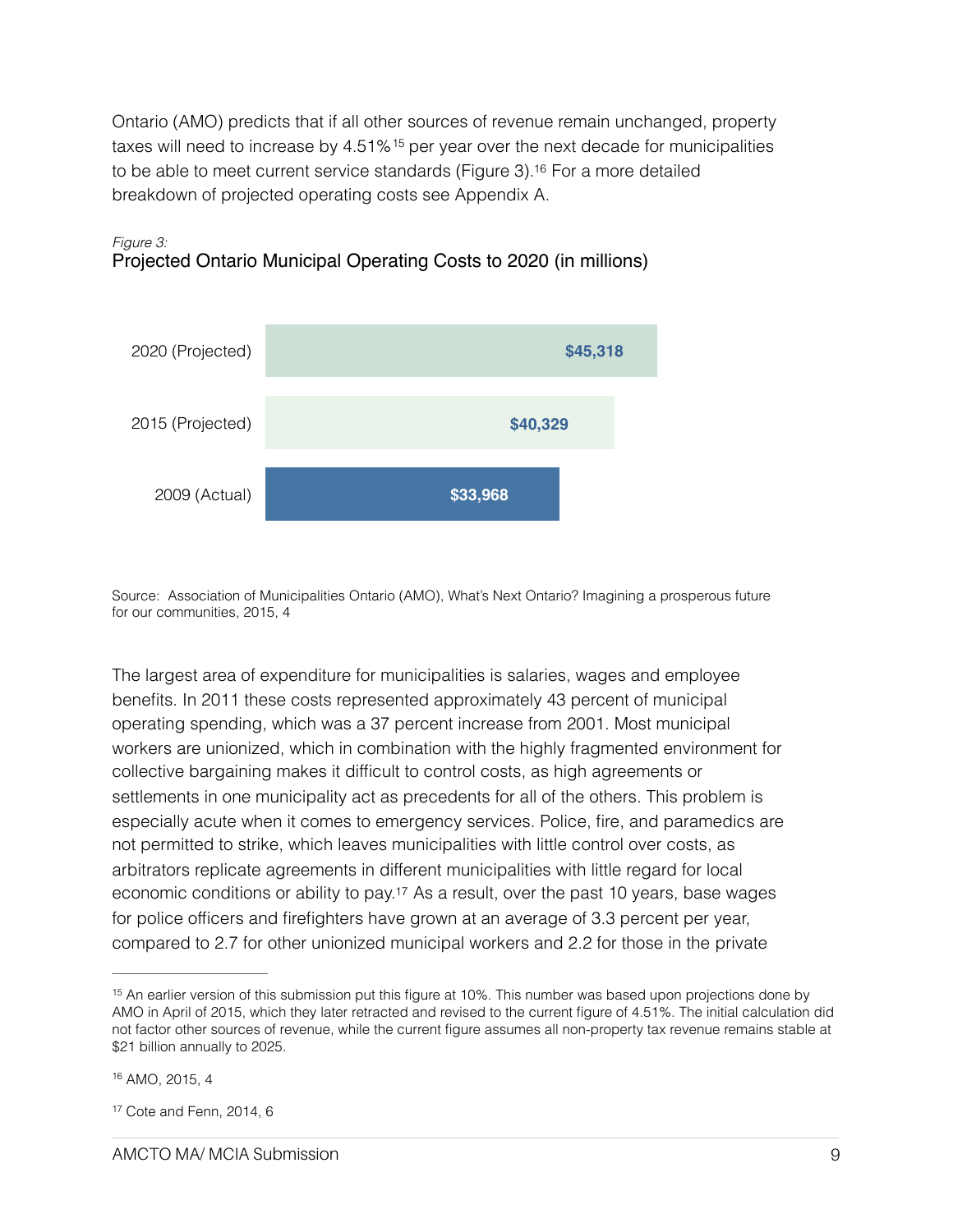<span id="page-9-2"></span>sector.<sup>18</sup> Ontarians now pay the highest policing costs in the country, of which 86 percent goes to staffing[.19](#page-9-1)

### <span id="page-9-3"></span>*The infrastructure deficit*

However, perhaps the most significant fiscal pressure facing municipalities is the infrastructure deficit. Approximately 40 per cent of public infrastructure in Ontario is owned by municipalities (when factoring in hospitals and educational facilities), including a number of roads and bridges, water and wastewater facilities, transit systems, social housing, and government buildings (figure 4).

#### *Figure 4:*

Federal, Provincial, and Municipal Asset Ownership, 1961 — 2005 (excluding provincially-owned infrastructure dedicated to education and healthcare)



Source: Association of Municipalities Ontario (AMO), What's Next Ontario? Imagining a prosperous future for our communities, 2015, 23

<span id="page-9-0"></span> $18$  Cote and Fenn, 2014, 6

<span id="page-9-1"></span><sup>&</sup>lt;sup>[19](#page-9-3)</sup> AMO, 2015, 13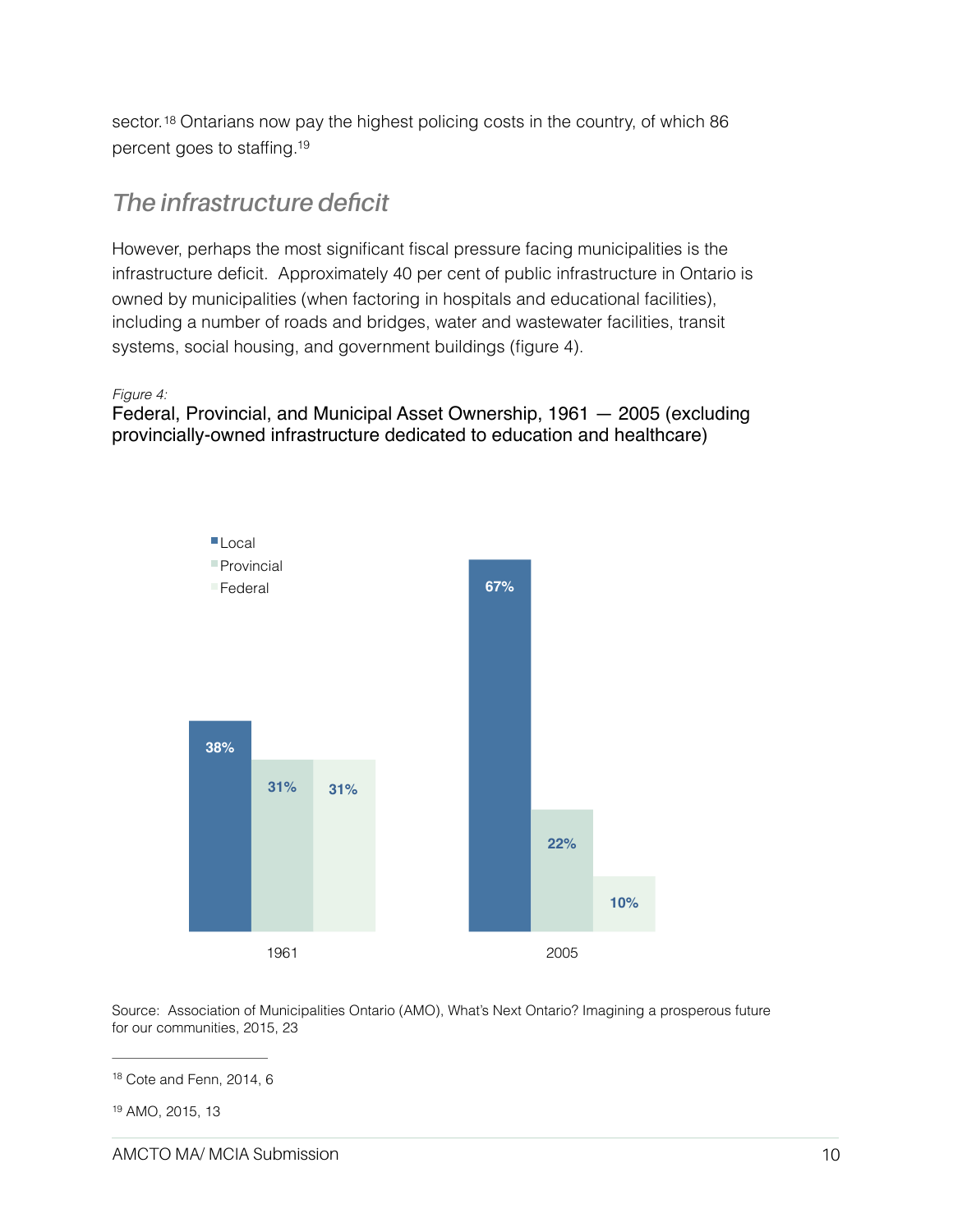<span id="page-10-6"></span>In 2008, the infrastructure deficit was estimated to be approximately \$60 billion, not including tourism-related cultural assets, parks and recreation facilities, or the costs for social housing units, which are valued at an additional \$40 billion.<sup>[20](#page-10-0)</sup> According to AMO, in order to close that gap, municipalities would have to levy an additional 3.84% of propertytaxes, which would mean a combined  $8.35\%$ <sup>[21](#page-10-1)</sup> increase in property taxes until 2025.[22](#page-10-2)

<span id="page-10-8"></span><span id="page-10-7"></span>While the gas tax, as a dedicated source of predictable long-term funding, has helped, it is not enough to fill the gap. The current infrastructure deficit is too vast, and systemic to be covered under the current structure. Take the GTHA for example, where population growth and increased density are projected to increase the regional population to 8.6 million people by 2021, and where traffic congestion is said to already cost the economy \$6 billion in lost productivity a year[.23](#page-10-3)

<span id="page-10-9"></span>A similar situation exists with the provinces roads and bridges. Municipalities are responsible for over 140,000 kilometers of roads and 15,000 bridges and large culverts in Ontario. The Provincial-Municipal Fiscal and Service Delivery Review in 2008 estimated that roads and bridges account for \$2.8 billion, or approximately half of the infrastructure gap. These costs are expected to grow 19 percent between 2009-2020[.24](#page-10-4) This is not a problem that can be solved without bold action or direct support from senior orders of government.

### <span id="page-10-10"></span>*Succession planning*

In addition to critical infrastructure assets, many municipalities in the province are also staring down a deficit of critical human infrastructure, as the current generation of municipal professionals prepares to retire. The public sector work force is generally older than the private sector and thus more vulnerable to the effects of demographic change[.](#page-10-5)<sup>[25](#page-10-5)</sup> As many experienced municipal professionals leave, they will take significant accumulated knowledge, expertise and experience with them. While this provides

<span id="page-10-2"></span><sup>[22](#page-10-8)</sup> AMO, 2015, 4

<span id="page-10-3"></span><sup>[23](#page-10-9)</sup> AMO, 2015, 10

<span id="page-10-4"></span><sup>[24](#page-10-10)</sup> AMO, 2015, 11

<span id="page-10-11"></span><span id="page-10-0"></span> $20$  Cote and Fenn, 2014, 6

<span id="page-10-1"></span> $21$ An earlier version of this submission put this figure at 19%. This number was based upon projections done by AMO in April of 2015, which they later retracted and revised to the current figure of 8.35%. The initial calculation did not factor other sources of revenue, while the current figure assumes all non-property tax revenue remains stable at \$21 billion annually to 2025.

<span id="page-10-5"></span><sup>&</sup>lt;sup>25</sup>Bonnie G. Munslow, "Succession Planning: Building a strategy to address a critical need for a mid-sized municipality," *AMCTO,* 2010, 3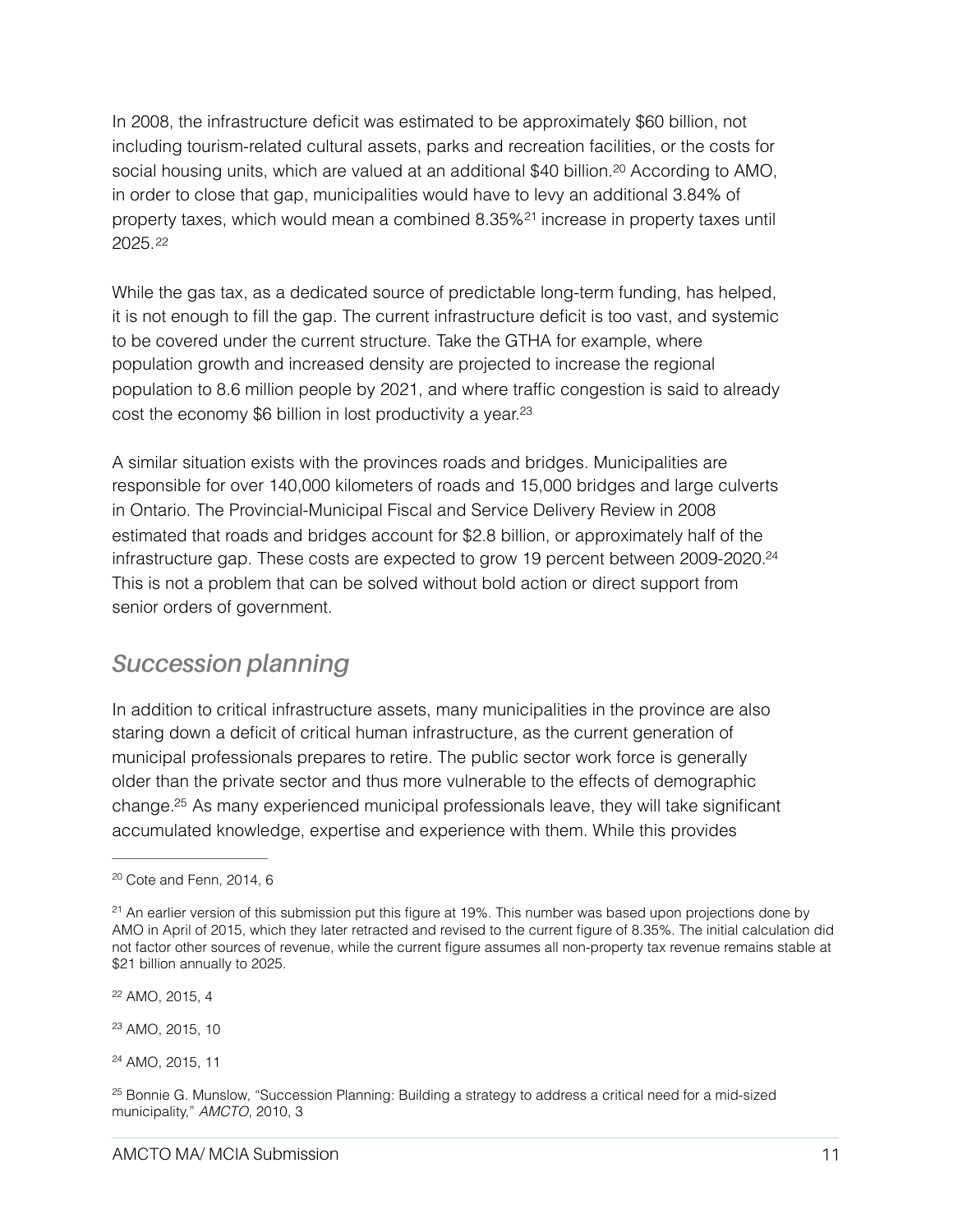exciting opportunities for new professionals and new ideas to enter the sector, it also presents those same individuals with a steep learning curve. Many municipalities are working on strategies to mitigate the effects of these demographic changes that are likely to cause serious turnover in the municipal sector, as a significant number of babyboom aged senior managers retire. Many municipalities are not.[26](#page-11-0)

### <span id="page-11-5"></span>*Government transformation*

<span id="page-11-8"></span><span id="page-11-7"></span><span id="page-11-6"></span>In the face of all of these challenges, many governments are responding by launching both small- and large-scale transformation initiatives. In general the government transformation agenda has crystallized around a number of trends, including citizencentred services, sharing responsibility for policy development, integrating operations across government departments, and crucially the adoption of digital technology[.](#page-11-1)<sup>[27](#page-11-1)</sup> It is especially the opportunities offered by emerging digital technologies, big data, and the growth of mobile computing that are pushing governments to adapt and transform.[28](#page-11-2) Transactions in Canada are now increasingly happening online, as consumers and citizens alike now bank, study, socialize, shop and in some cases even vote in a completely digital environment. Many of these changes have been pushed by demographictransformation, <sup>[29](#page-11-3)</sup> as traditional notions of customer service are changing, and consumers are increasingly in favour of interacting with institutions through the use of digital, streamlined, mobile-friendly, web-based applications[.30](#page-11-4) Many municipalities have responded through open data/open government initiatives, and by pioneering the use of Internet voting, however, there is still significant work to be done to automate operations and modernize service delivery.

<span id="page-11-9"></span><span id="page-11-0"></span><sup>&</sup>lt;sup>26</sup>Jessie Carson, "Managing the Future: Why Some Ontario Municipalities Are Not Engaging in Succession Planning," *Queen's University Discussion Paper,* No. 2009-01, 2009

<span id="page-11-1"></span><sup>&</sup>lt;sup>[27](#page-11-6)</sup> Sunil Johal, et al., "Reprogramming Government for the Digital Era," *Mowat Centre*, 2014, 1

<span id="page-11-2"></span><sup>&</sup>lt;sup>[28](#page-11-7)</sup> Johal, 2014, 2

<span id="page-11-3"></span> $29$ This shift is perhaps best exemplified in the rise of the sharing economy; where in Ontario 40 percent of those in the crucial 18-43 demographic are active consumers (Source: Andrea Holmes and Liam McGuinty, "Harnessing the Power of the Sharing Economy: Next Steps for Ontario," *Ontario Chamber of Commerce*, 2015)

<span id="page-11-4"></span>[<sup>30</sup>](#page-11-9) Mitch Solomon, "Millennials Don't Want More Customer Service—They Want Different Customer Service," *Forbes*, August 27, 2015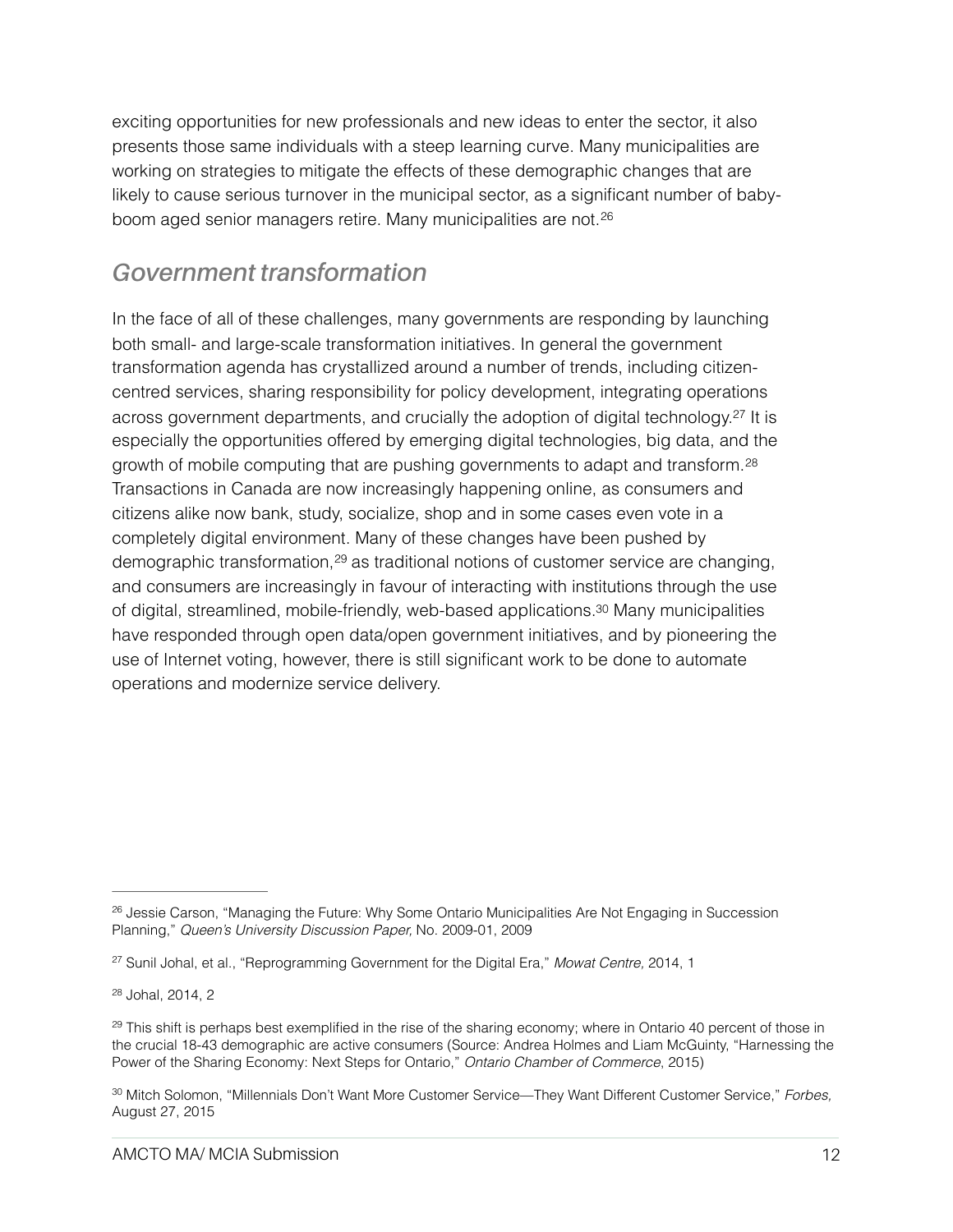## MAKING THIS REVIEW MATTER

The motivation to transform government is largely the result of eroding public trust and steadily declining satisfaction with government services[.31](#page-12-0) According to research conducted by IPSOS MORI in 2014, only 36.7 percent of Canadians were satisfied with the way the government was running the country.<sup>32</sup> While this places Canada above a

number of other countries, it sets a low bar for citizen satisfaction. Declining citizen satisfaction levels are especially important for municipalities, who are the primary face of government in most communities and offer the most direct and tangible services to the public. Municipalities are also the level of government where citizens think that most decisions about public services should be made[.33](#page-12-2)

<span id="page-12-10"></span><span id="page-12-9"></span><span id="page-12-8"></span>Governments at the local level are generally well managed,<sup>[34](#page-12-3)</sup> and well liked by citizens, compared to other levels of government.<sup>[35](#page-12-4)</sup> Yet the challenge of declining citizen satisfaction and trust remains even in the municipal sector. IPSOS MORI found the same level of citizen satisfaction (36.7) for local public services, as it did for government services at the federal level (figure 5).[36](#page-12-5)

### <span id="page-12-7"></span><span id="page-12-6"></span>*Figure 5:*

Overall, how satisfied or dissatisfied are you with local public services (e.g. public transportation, public education, public safety and social services)?



<span id="page-12-11"></span>[Source: IPSOS MORI, Global Trends 2014, http://](http://www.ipsosglobaltrends.com/local.html) www.ipsosglobaltrends.com/local.html

<span id="page-12-0"></span>Emma Dudley et al., "Implementing a citizen-centric approach to delivering government services," *McKinsey &* [31](#page-12-6) *Company*, July 2015

<span id="page-12-1"></span><sup>&</sup>lt;sup>32</sup> IPSOS MORI, Global Trends 2014,<http://www.ipsosglobaltrends.com/local.html>

<span id="page-12-2"></span><sup>&</sup>lt;sup>33</sup> IPSOS MORI, Global Trends 2014,<http://www.ipsosglobaltrends.com/local.html>

<span id="page-12-3"></span> $34$  Cote and Fenn, 2015, 1

<span id="page-12-4"></span>Michael Fenn, "Successful Staff/Council Relations: Old Lessons For New Challenges," *AMCTO Policy and* [35](#page-12-10) *Management Briefs,* Issue 02, August 17, 2015, 1

<span id="page-12-5"></span><sup>36</sup> IPSOS MORI, Global Trends 2014,<http://www.ipsosglobaltrends.com/local.html>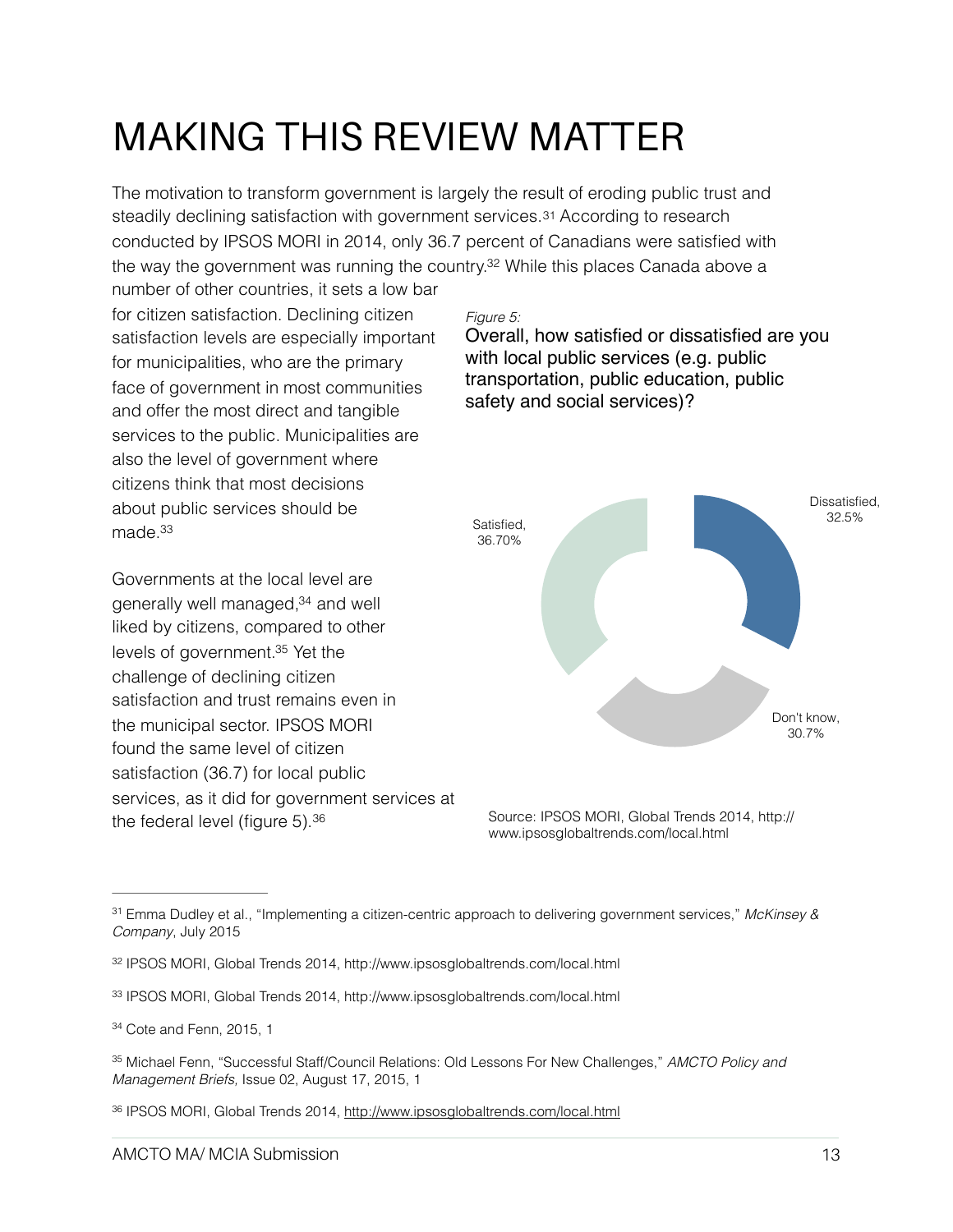Given the constraints faced by municipalities, the initiatives currently underway to transform public services, and declining trust and satisfaction with government, this legislative review comes at an important time. Public servants at all levels need to redouble their efforts to improve service delivery and good governance. Municipalities need an enabling environment that encourages cooperation, innovation, continuousimprovement, and autonomy. There are a lot of ways that this can be created, from moving towards smart regulation, to empowering municipalities to become fiscally sustainable. However, there is no silver bullet; there is no one policy or program that can achieve this goal. Rather, to do so requires seizing upon every opportunity to give municipalities the tools they need to respond to and engage their citizens. This legislative review is one of those opportunities.

<span id="page-13-2"></span>This submission contains recommendations across the themes of modernization, accountability and transparency, financial fairness, good governance, and clarity[.37](#page-13-0) They are the result of an intensive process of research and review conducted by an advisory group of local government professionals from across the province. We would encourage the government to carefully consider these recommendations and those that are being put forward by other association and municipalities. Our goal is to ensure that the *Municipal Act* functions as an effective document that enables local governments to operate in an efficient, effective manner while offering high quality services to their citizens. There are three high-level principles that we believe will help achieve this goal, and should become essential elements of the intergovernmental framework for municipal-provincial relations going forward.

### *Respecting municipal diversity*

<span id="page-13-3"></span>Too often the province develops policy based on the assumption that all municipalities are the same. Yet the challenges and strengths of each local government is different, especially in rural vs. urban, small vs. large, and north vs. south. The default inclination to treat all municipalities as if they are same, ignores the fact that some municipalities have fewer than 5 employees who are deeply connected to the local community and some are larger than provincial governments and have robust financial controls, rigorous accountability regimes, and sophisticated policy-making functions[.](#page-13-1)<sup>[38](#page-13-1)</sup> This "one size fits all" approach often creates perverse outcomes that would scarcely be tolerated in other sectors. For instance, there is a substantial effort made to differentiate the regulatory and enabling environments for small businesses, compared to large- and medium-size enterprises. Yet in the municipal sector, the government frequently imposes the same regulations on Wawa as it does on Mississauga.

<span id="page-13-0"></span><sup>&</sup>lt;sup>[37](#page-13-2)</sup> This submission primarily contains recommendations for the *Municipal Act*, however, there are several recommendations with implications for the *Municipal Conflict of Interest Act* as well.

<span id="page-13-1"></span> $38$  Cote and Fenn, 2015, 3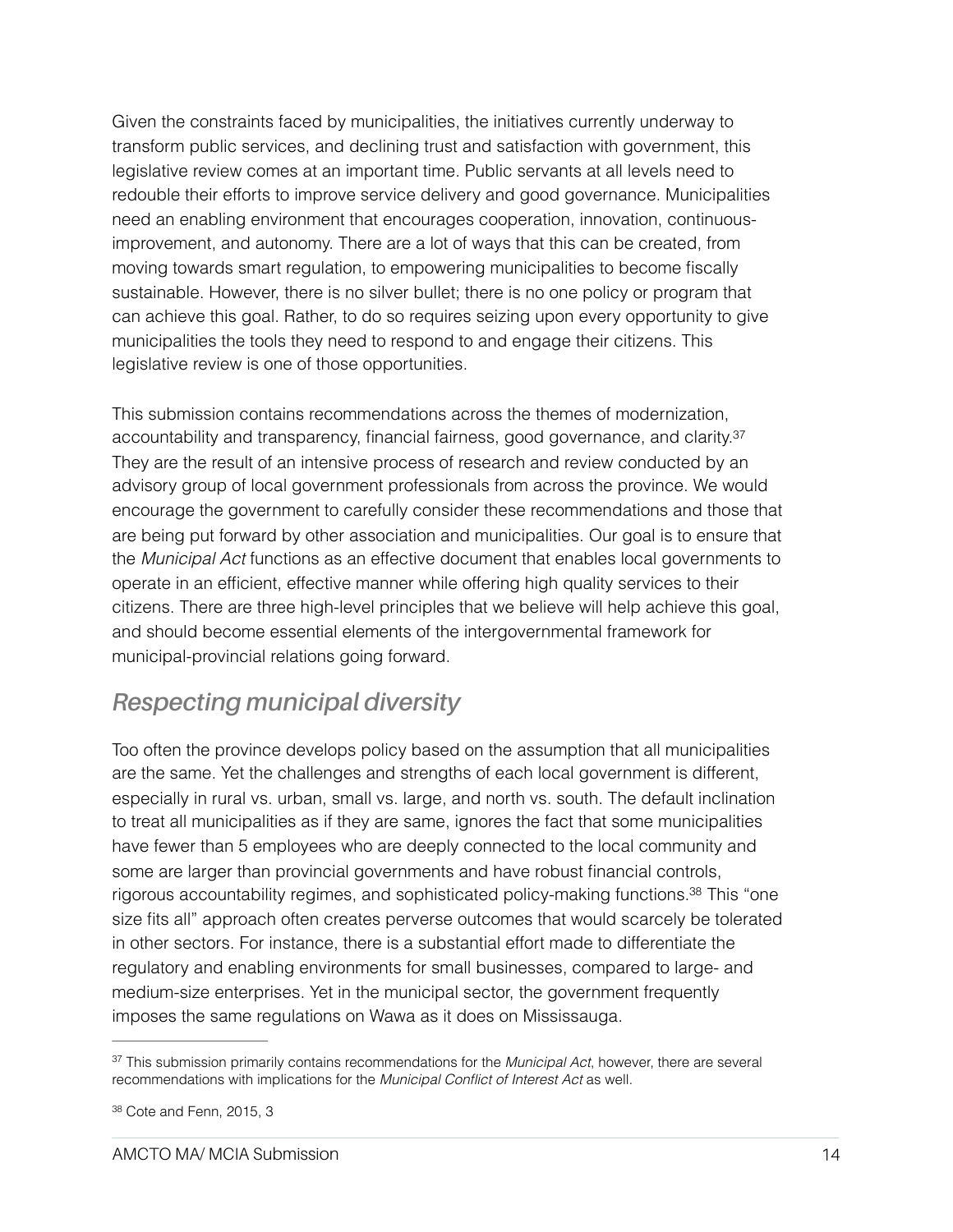### *Responsible orders of government*

<span id="page-14-2"></span>In addition to respecting diversity, the province should also treat municipalities like responsible orders of government. Local governments in Canada have often been referred to as 'creatures of the provinces' because Canada's Constitution assigns the provinces responsibility for local institutions, and all of the provinces in Canada have some legislation governing their municipalities[.](#page-14-0)<sup>[39](#page-14-0)</sup> Yet the province has repeatedly declared that Ontario's municipalities are responsible orders of government in their own right[.40](#page-14-1) If that is so, than they should be treated as such. To do so, is the best opportunity for promoting effective governance and management at the local level. If municipalities are driven strictly by compliance and rote functionality they will struggle to truly become modern, fiscally sustainable agents of good governance, who promote professionalism, ethics, and accountability.

### <span id="page-14-3"></span>*Legislating outcomes, and not behaviours*

Nevertheless, the province is the regulator of local government and there is a role for it to play in guiding policy and practice within the sector. However, regulation should focus on outcomes and not behaviours. While there is no need for legislation with overly specific proscription, such as requirements to send documents via official mail, there is space for the province to provide broad guidance and direction. Yet far too often, policy from the province is far too proscriptive and developed without a concrete understanding of the complex factors that affect its implementation. The province should focus on legislating high-level outcomes and leave the specific implementation details to the public servants working in municipalities that bear the responsibility for understanding and executing those details.

<span id="page-14-0"></span><sup>&</sup>lt;sup>[39](#page-14-2)</sup> Slack et al., 2013, 2

<span id="page-14-1"></span><sup>&</sup>lt;sup>[40](#page-14-3)</sup> Ministry of Municipal Affairs and Housing, Municipal Legislation Review Public Consultation Guide, June 2015, 22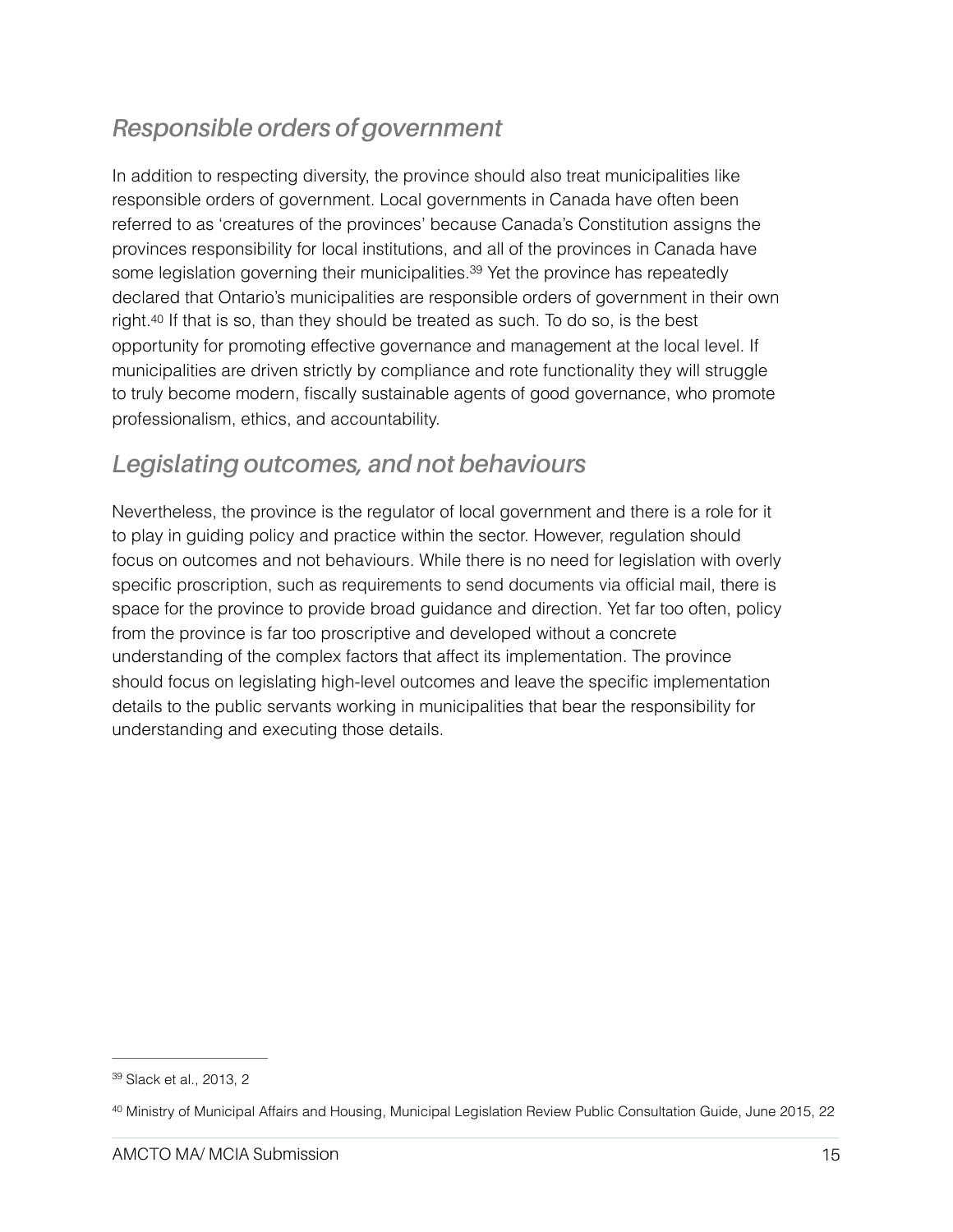## RECOMMENDATIONS:

**RECOMMENDATION 1:** Modernize council decision-making by allowing a broader range of decisions to be made without the use of a formal instrument, such as a bylaw or resolution

**RECOMMENDATION 2:** Clarify the requirements for retention of electronic records, and consider giving municipalities more latitude to develop their own retention protocols, including with respect to the accessibility of electronic backups

**RECOMMENDATION 3:** Consider a new regulatory approach for the sharing economy, recognizing the limited ability of municipalities to regulate activities that are no longer constrained to traditional borders or boundaries

**RECOMMENDATION 4:** Establish a clear definition of a meeting

**RECOMMENDATION 5:** Review the circumstances where council can meet in closed session, providing clarity about when a municipality may meet in the absence of the public to discuss the security of its tangible assets and intangible property, and to deal with confidential information of government entities and third parties

**RECOMMENDATION 6:** Require all municipalities to adopt their own 'Codes of Conduct' for council and staff

**RECOMMENDATION 7:** Create additional rules for Integrity Commissioners (ICs) to promote greater consistency in investigations, specifically by providing more guidance on how investigations are conducted and reported, while giving ICs extended powers to consider a broader range of penalties

**RECOMMENDATION 8:** Establish an accountability mechanism for accountability officers and meetings investigators

**RECOMMENDATION 9:** Clarify Council's responsibility for ensuring local boards are accountable (including BIAs and Conservation Authorities)

**RECOMMENDATION 10:** Review Ontario's Joint and Several Liability tort system, with the goal of ensuring that it more fairly balances the needs of all parties

**RECOMMENDATION 11:** Allow lower tier municipalities to factor tax arrears into their requisitions to school boards and the upper tier

**RECOMMENDATION 12:** Implement recommendations made by the Municipal Finance Officers Association (Appendix B)

**RECOMMENDATION 13:** Promote greater knowledge of municipal issues in the judicial system, and explore the creation of a specific provincial tribunal to handle local government issues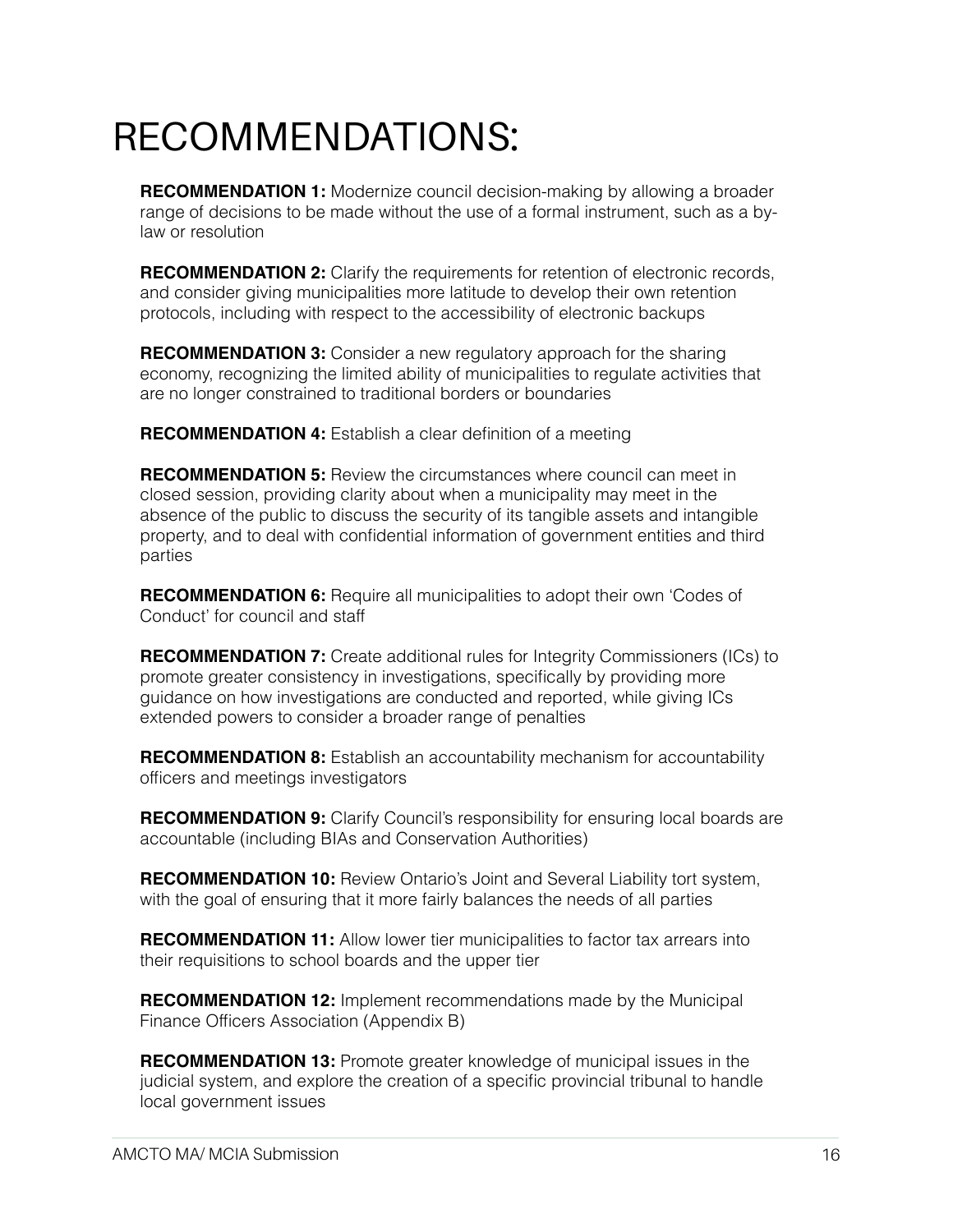**RECOMMENDATION 14:** Enhance the enforcement provisions of the Act

**RECOMMENDATION 15:** Establish more precise rules for the transition period between elections

**RECOMMENDATION 16:** Give municipalities more flexibility to determine the time frame for filling council vacancies

**RECOMMENDATION 17:** Consider reorganizing the Act in a more consistent, logical manner

**RECOMMENDATION 18:** Clarify the principles for ward boundary reviews, specifically by aligning the timelines with the federal and provincial governments (every 10 years), creating guidelines for how consultations are to be conducted, embedding the principles that support effective representation, eliminating the petition process, and requiring upper tier municipalities to adjust their council composition to ensure fair representation of each lower tier

**RECOMMENDATION 19:** Review the definitions and descriptions of 'administration' and 'council,' and remove the 'CEO' title from the description of the head of council

**RECOMMENDATION 20:** Clarify the process and tests to follow when dealing with potentially conflicting roles, responsibilities, and legislation between different orders of government

**RECOMMENDATION 21:** Clarify the role of municipal services corporations and the applicability of municipal provisions

**RECOMMENDATION 22:** Create clearer procedures for boundary lines, roads and bridges

**RECOMMENDATION 23:** Review how the MA interacts with MFIPPA, and look for ways to create greater alignment of MFIPPA with the Act

**RECOMMENDATION 24:** Remove the 'subject to the approval of the municipal auditor' wording from sec. 255(1)(3)

**RECOMMENDATION 25:** Provide greater clarity and a clearer definition for indirect conflicts of interest in the Municipal Conflict of Interest Act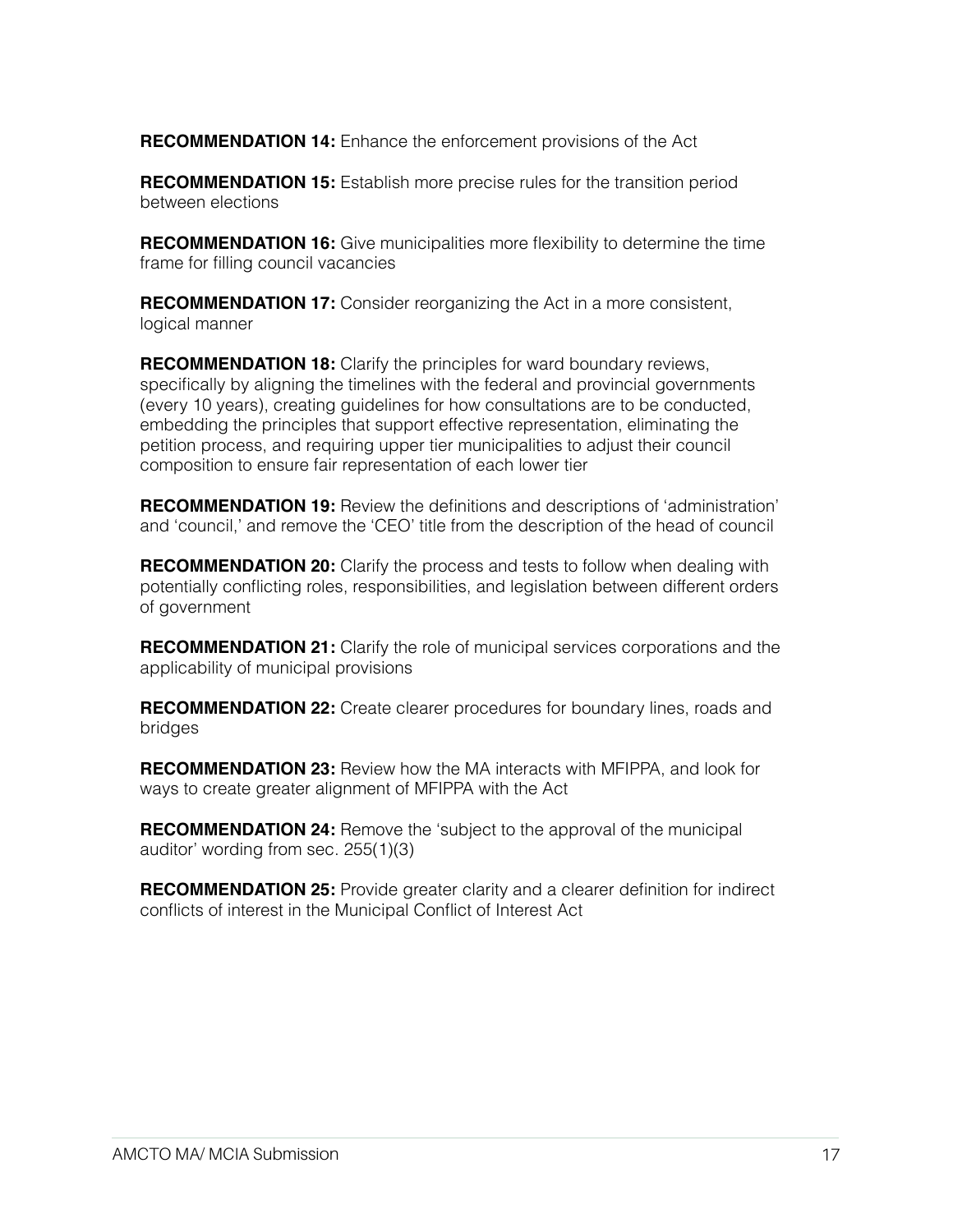## PART I: MODERNIZATION

Over the past several decades the boom in electronic and digital technology has radically transformed society and presented governments with new challenges and opportunities. Organizations all across the public sector have begun to integrate technology into their operations, processes and services. Some sectors, such as healthcare, have firmly embraced the transformational power of technology, and are using it to introduce new service-level improvements, such as electronic health records, telemedicine, and e-prescriptions.<sup>[41](#page-17-0)</sup> Within the municipal sector, a number of local governments have embraced Internet voting, moved services online, and integrated digital automation to make their operations more efficient.

<span id="page-17-3"></span><span id="page-17-2"></span>These changes represent what some are calling the "first wave of digitization"—taking simple,transactional services and moving them online.<sup>[42](#page-17-1)</sup> Future changes will look at more advanced functions like the current open data/open government movement, and will have even more significant implications for government. As these changes take place it is important that both the legislative and regulatory frameworks that govern society keep pace, and for the province to look for new ways to remove barriers and enable municipalities in Ontario to modernize. There area a range of options from simple things like removing the requirements to use registered mail, to more complex measures.

However, any movement towards modernization in the municipal sector will likely involve a discussion of whether or not to allow councils to meet or make decisions electronically. While there are some obvious benefits and advantages to such an idea, it is not a decision that should be taken lightly. AMCTO would urge the government to take a cautious approach when considering the possibility of electronic council meetings, and look for ways to balance the imperative of modernization with the importance of preserving and protecting the democratic process.

Outside of electronic meetings there are other ways that the government can modernize the council decision-making process. Municipal councils are now making decisions on a range of increasingly complex issues that affect public policy and administration at the local level, from wastewater treatment, to managing infrastructure, and social services. As the number and type of decisions being made by councils continues to grow, municipal councils need more flexibility in how they make decisions.

<span id="page-17-0"></span><sup>&</sup>lt;sup>[41](#page-17-2)</sup> ITAC, Advancing Health and Prosperity: A Brief to the Advisory Panel on Healthcare Innovation, 2014

<span id="page-17-1"></span>[<sup>42</sup>](#page-17-3) Johal, 2014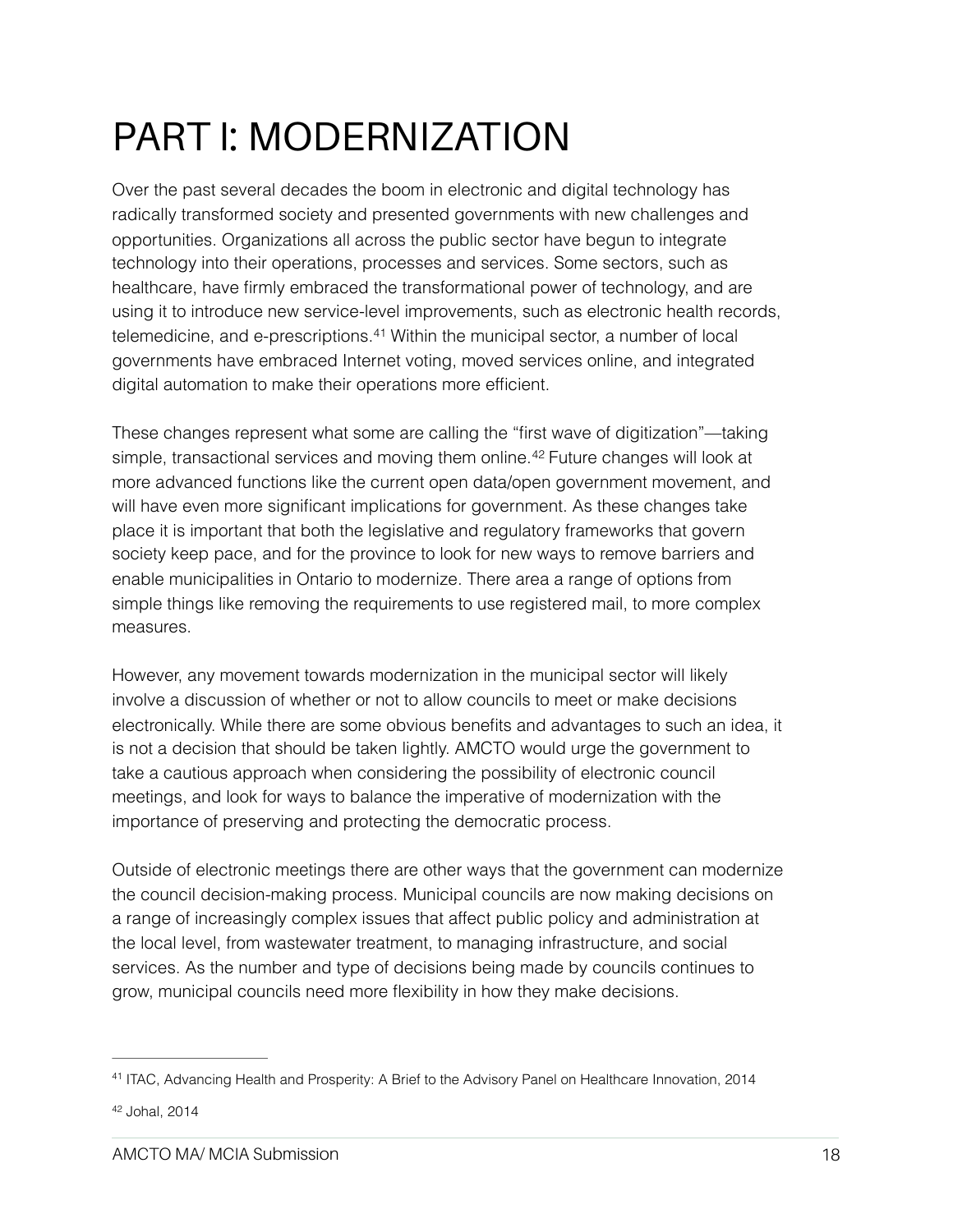Currently the *Municipal Act* allows municipal councils to exercise their powers primarily through two formal legal instruments: a bylaw or resolution of council. However, while these legal instruments have generally served municipalities well, there is a range of decisions that a council must undertake that do not need to be encumbered with the weight or formality of an official bylaw or resolution. For example, according to the *Act*  Municipal Clerks must all be officially appointed by bylaw. Similarly decisions about where a municipality places its traffic lights and street signs are all made with bylaws. As a result of these requirements municipalities pass an inordinate number of bylaws. The City of Toronto, for example, has already passed almost 1,000 in 2015 alone. Councils in municipalities across the province need more freedom to simply render decisions.

**RECOMMENDATION** 1: Modernize council decision-making by allowing a broader range of decisions to be made without the use of a formal instrument, such as a by-law or resolution

Currently the *Municipal Act* contains a detailed section on records retention. This section includes detailed and specific provisions for destruction, transfer, inspection and copying official records of the municipality. However, there are no detailed provisions for how municipalities should deal with electronic records.

<span id="page-18-1"></span>The rise of the digital age has created an explosion of data and the number of electronic documents that are now being created and shared has grown exponentially. Governments in highly industrialized countries are now creating and receiving more documents, data and 'records' than could have possibly been imagined even 10 years ago. While there are no exact figures, some estimates from Europe indicate that up to 90 percent of the records generated by governments are now electronic.<sup>[43](#page-18-0)</sup> While this number might be higher in Europe, where government e-initiatives have pushed more activity onto electronic platforms, it paints a picture of where we are headed in the future. Governments in Ontario, at all three levels, will continue to produce more and more electronic records. While the rise of electronic records has provided interesting opportunities for government transparency (open government) and more detailed data collection and analysis to improve policy development and program delivery, it also creates serious challenges for those tasked with managing and maintaining those records.

<span id="page-18-0"></span>James Manyika, et al., "Big Data: The next frontier for innovation, competition, and productivity," *McKinsey Global* [43](#page-18-1) *Institute*, 2011, 56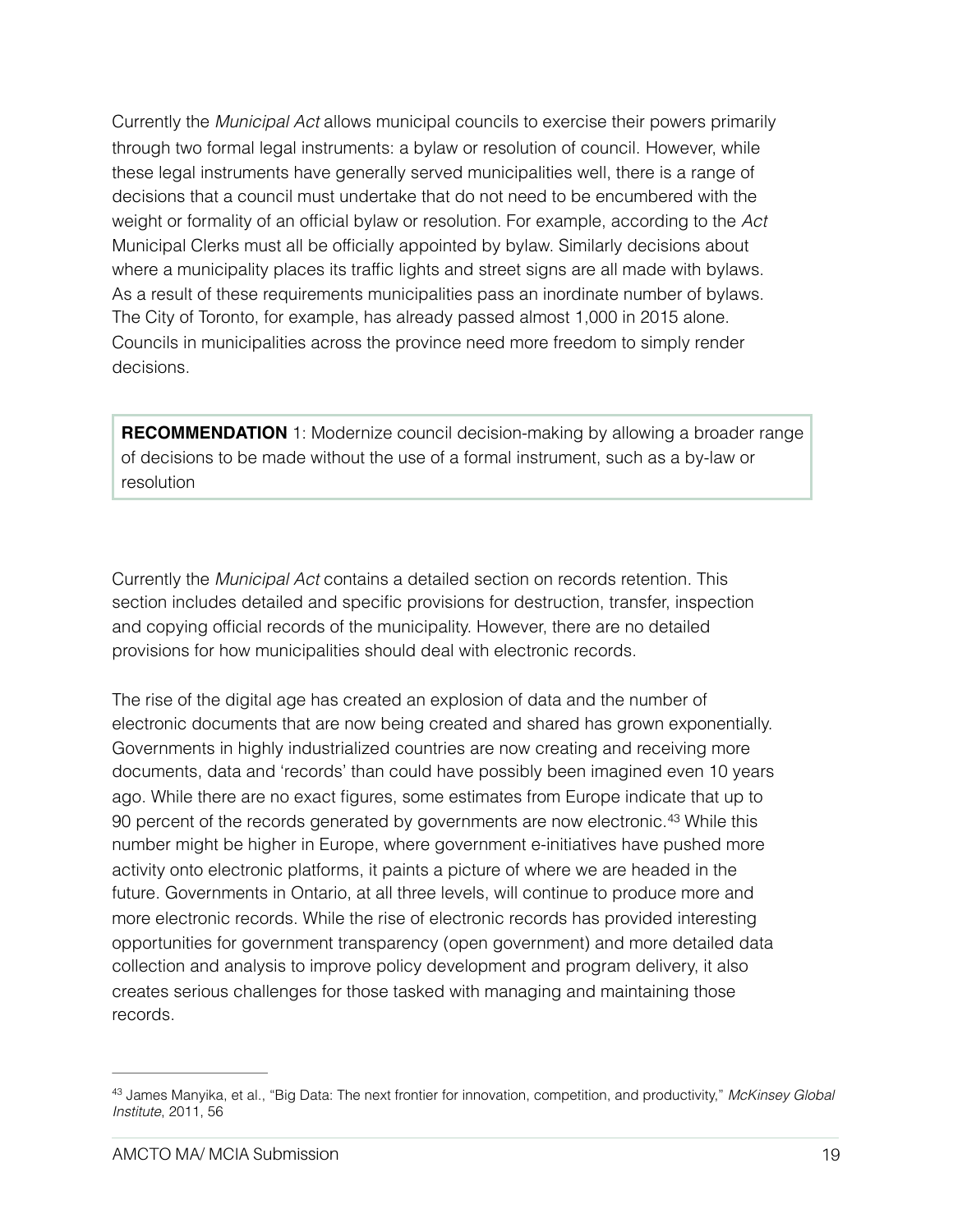Within this context, there is a need for more clarity within the *Municipal Act* about how municipalities should handle electronic records. Key to this clarity is flexibility, ensuring that each local government has the ability to develop a policy that is appropriate for their own municipality, given that the volume and types of records varies from community to community. The protocols needed in Toronto are vastly different from those that are needed in Sioux Lookout. As the number of records produced in the digital age continues to duplicate at an exponential rate, municipalities should be given the flexibility to develop their own retention protocols, bearing in mind that each government operates in its own distinct context.

**RECOMMENDATION 2:** Clarify the requirements for retention of electronic records, and consider giving municipalities more latitude to develop their own retention protocols, including with respect to the accessibility of electronic backups

In addition to changes in how municipal governments make decisions and store electronic records, there is also a need for the province to recognize the changes that have taken place in the consumer market, and explore more modern approaches to regulation. At the end of September, Toronto's City Council voted in favour of incorporating ride-sharing service Uber into its regulatory framework that governs taxis. The decision came as municipalities have been struggling to respond to Uber and similar services that now make up the 'sharing economy.' Once peripheral, these

*1 in 5 residents in the GTA have used Uber, while 45 per cent of Canadians are willing to rent their belongings to others, and 42 percent are willing to rent from others.* 

<span id="page-19-1"></span>services have now become dominant players in the service industry. For instance according to research done by the Ontario Chamber of Commerce and PwC, 1 in 5 residents in the GTA have used Uber, while 45 per cent of Canadians are willing to rent their belongings to others, and 42 percent are will to rent from others.[44](#page-19-0)

The mere existence of the sharing economy is not new, nor is the change or challenges that it has introduced. However, the quick growth of services like Uber and AirBnB has exposed the limited ability of our current regulatory framework to adapt to such

<span id="page-19-0"></span><sup>44</sup>Andrea Holmes and Liam McGuinty, "Harnessing the Power of the Sharing Economy: Next Steps for Ontario," *Ontario Chamber of Commerce*, 2015, 4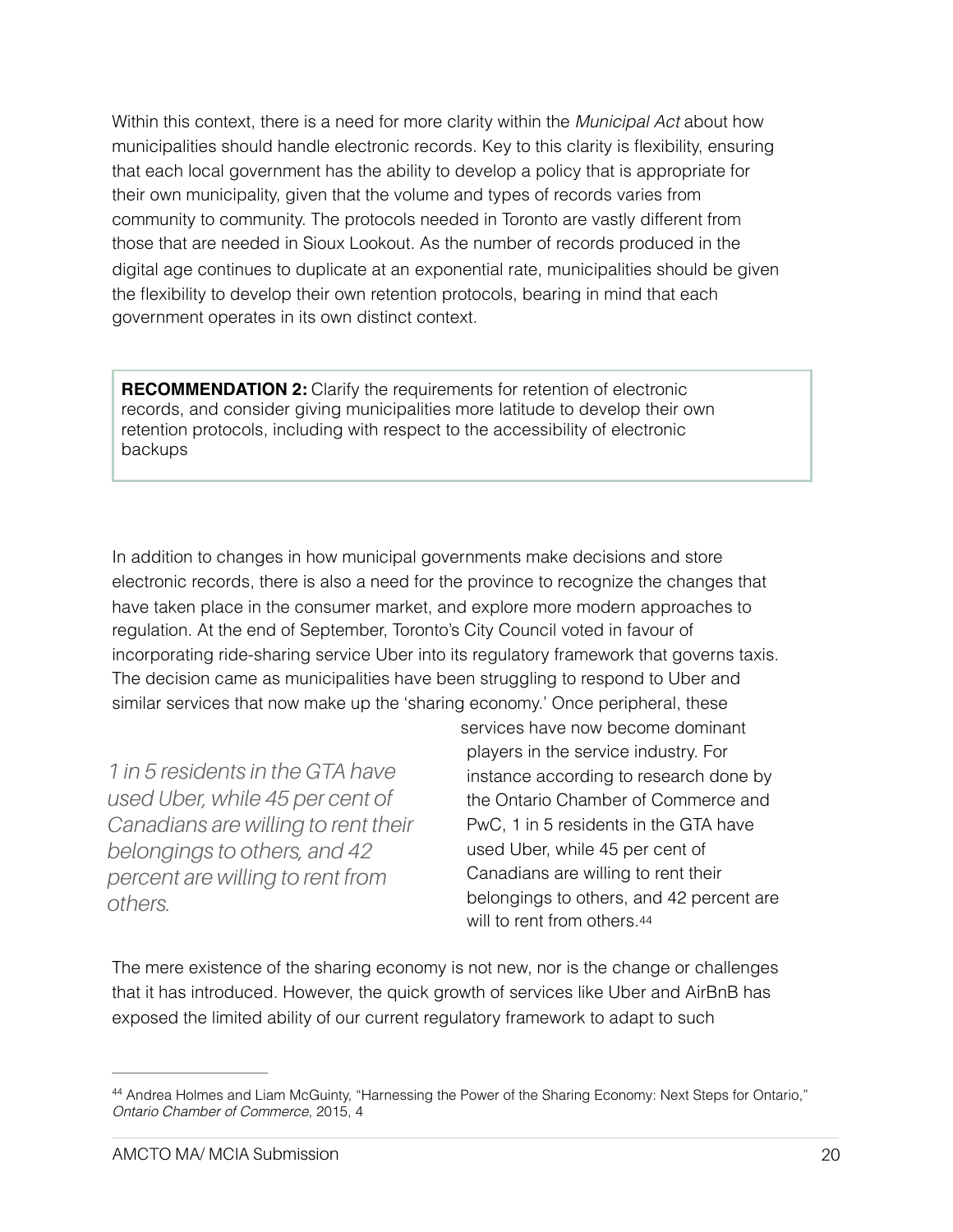<span id="page-20-2"></span>shocks.[45](#page-20-0) Toronto was the first municipality in Ontario to begin incorporating the sharing economy into its regulatory infrastructure, but it will not be the last. More and more municipalities will begin to follow suit in the coming months. However, the result will be a fragmented, ad-hoc regulatory framework for services that are not local in scope, but exist at the sub-national, national and international level. They are emblematic of our increasingly globalized world, and the way that many services and sectors are no longer constrained to traditional legal boundaries or borders. The province should recognize that this is not an isolated event, rather a tectonic shift in the service industry, and take the led on a proactive and progressive set of regulations. This means taking a holistic approach, and not leaving it to the provinces 444 municipalities to attempt a piecemeal solution to what is a provincial problem.

There are precedents from other jurisdictions where higher orders of government have taken the lead, and attempted to determine the best approach to regulating the sharing economy. For instance in the in the UK, the national government launched a commission to review and better understand the economic and societal issues that the growth of the sharing economy had exposed. Following months of consultation and study, the result was reform of 1970s-era laws restricting short-term rental space and updatesto zoning guidance to allow sharing parking spaces. $46$  The government of Ontario could do the same.

<span id="page-20-3"></span>**RECOMMENDATION 3:** Consider a new regulatory approach for the sharing economy, recognizing the limited ability of municipalities to regulate activities that are no longer constrained to traditional borders or boundaries

<span id="page-20-0"></span><sup>&</sup>lt;sup>[45](#page-20-2)</sup> Sunil Johal and Noah Zon, "Policy Making for the Sharing Economy: Beyond Whack-A-Mole," Mowat Centre, 2015, 4

<span id="page-20-1"></span>[<sup>46</sup>](#page-20-3) Holmes and McGuinty, 2015, 5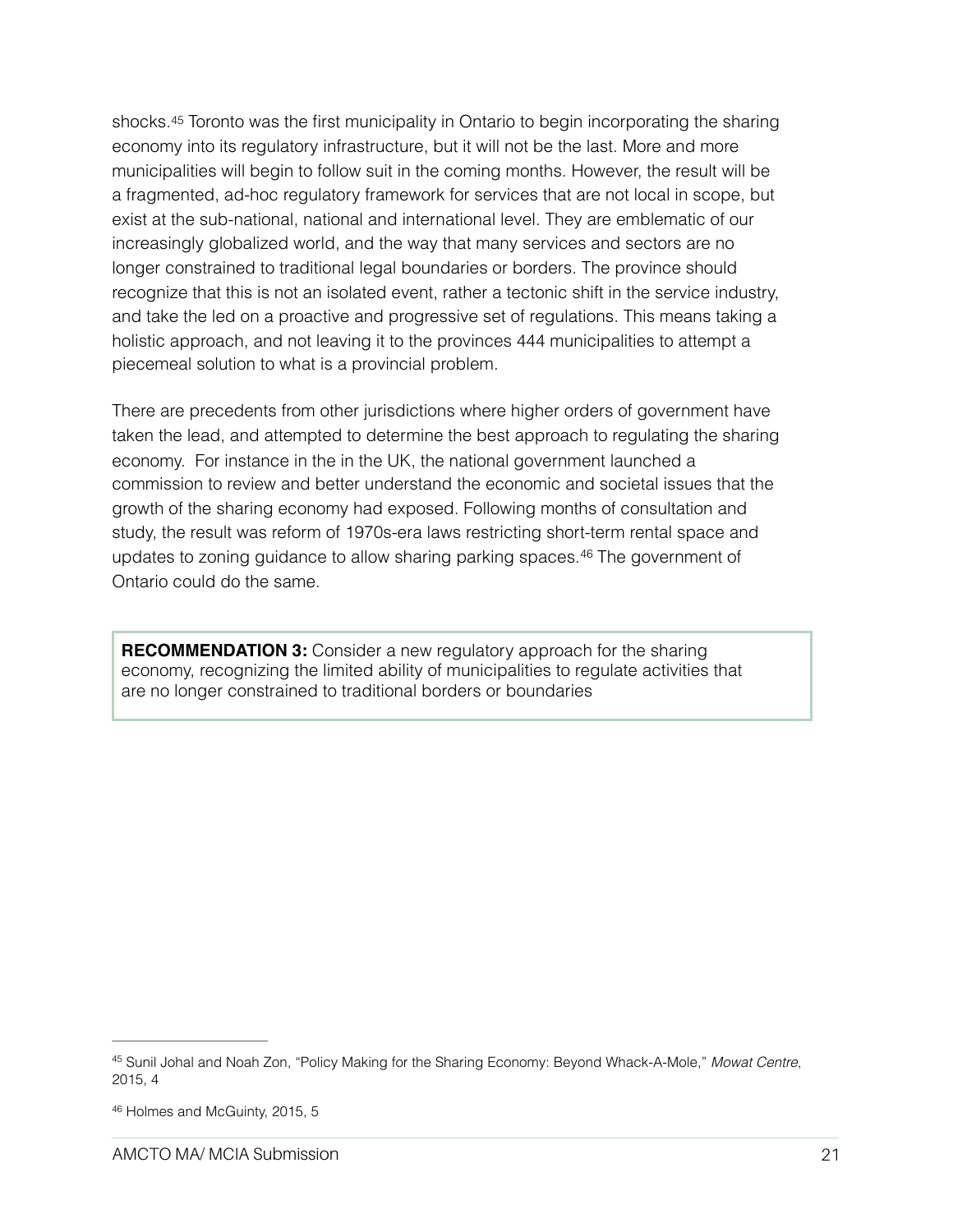## PART II: ACCOUNTABILITY & **TRANSPARENCY**

Accountability and transparency are key features of democratic governance and increasingly important to Canadians. Currently at the municipal level, the infrastructure for accountability and transparency includes a range of oversight and reporting requirements. This section contains recommendations that are designed to fill gaps and ensure that accountability and transparency initiatives at the local level are effective and achieve their objectives.

Closed meeting investigations have been one of the most prominent accountability measures in the past several years. Despite some media portrayals, decision-making at the municipal level is perhaps the most transparent of any level of government in Canada. The *Municipal Act* requires that meetings of municipal councils be open to the public, and only happen behind closed doors in limited circumstances. Comparatively, most decisions made by provincial or the federal governments are made away from the public, at closed-door cabinet or caucus meetings.

Part of the process for ensuring that open meeting rules are followed is closed meeting investigations conducted under Section 239 of the *Act*. However, while these investigations are an important way of ensuring transparency and accountability, they are currently premised on an unclear definition of

what defines a 'meeting.' Moreover different closed meeting investigators conduct their investigations using different definitions. The Ontario Ombudsman's office, in particular, has taken an expansive view of what constitutes a meeting. The *Municipal Act* for its part does not provide a clear

<span id="page-21-1"></span>*Section 239(1): Except as provided in this section, all meetings shall be open to the public*

or specific definition stating only that a meeting is a "regular, special, or other meeting of council, of a local board or of a committee of either of them.["47](#page-21-0)

The current ambiguity about what constitutes a meeting has had negative and perverse repercussions for municipal governance. For instance, one councilor in the City of London has taken to carrying around a flow chart listing which of his fellow councilors sit on which committees, to ensure that he is not at risk of contravening the rules for

<span id="page-21-0"></span>Andrew Sancton, "What is a Meeting? Municipal Councils and the Ontario Ombudsman: Draft," *Political Science* [47](#page-21-1) *Publications*, paper 34, 2014, 10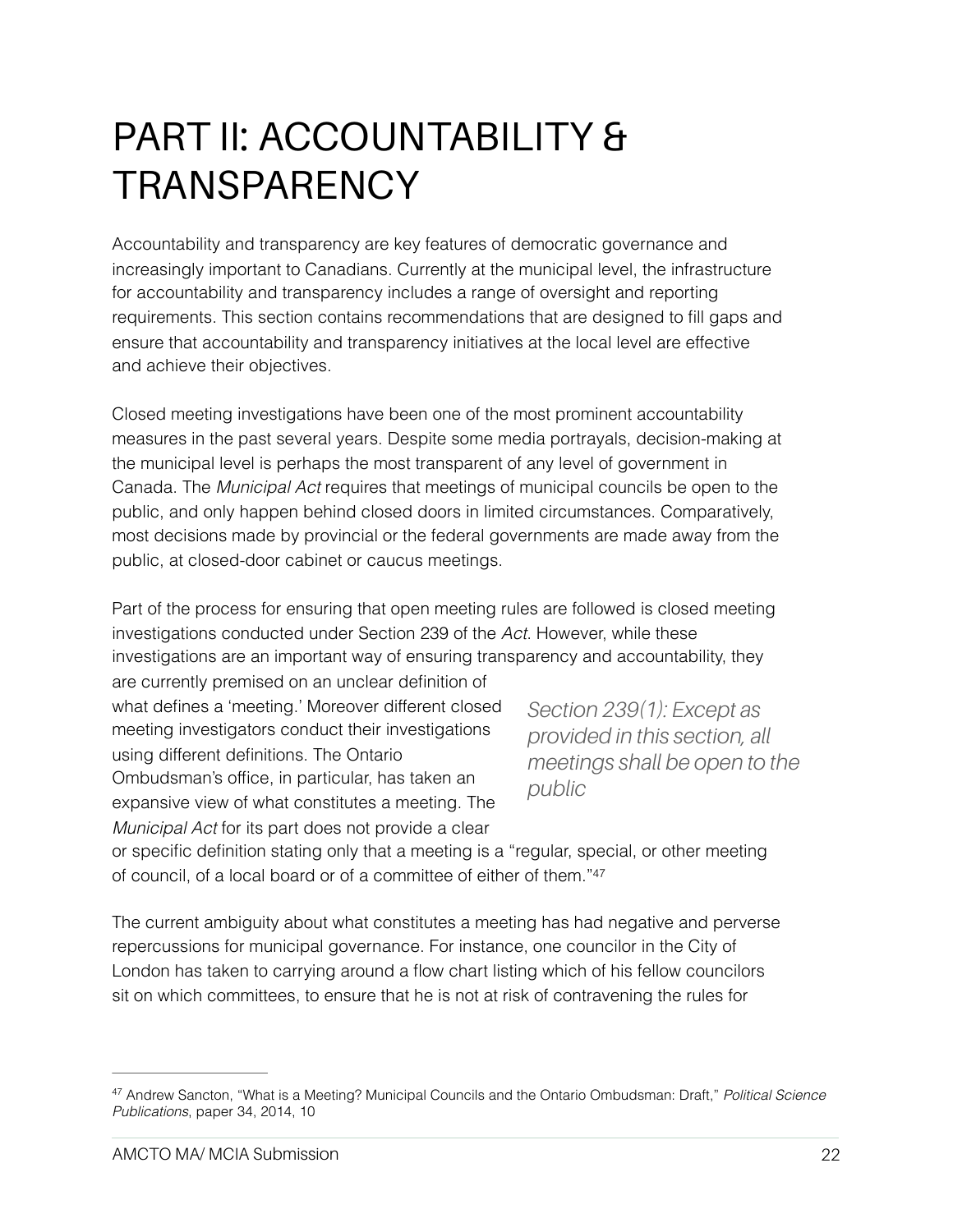<span id="page-22-2"></span>closed meetings[.48](#page-22-0) Even more harmful, however, the ambiguity around what constitutes a meeting has prohibited some members of council from openly discussing policy issues with their colleagues outside of the council chambers. The Mayor of Greater Sudbury for instance won't talk to other councilors or lobby for support on any issues before council because she is worried about breaking the rules[.](#page-22-1)<sup>[49](#page-22-1)</sup> While it is undeniably important to ensure that the publics business is conducted in the open, when it is reasonable to do so, it is equally important that the rules to govern that process are clear and easily understandable.

<span id="page-22-3"></span>**RECOMMENDATION 1:** Establish a clear definition of a meeting

In addition to clarifying the rules around what constitutes a meeting, there also needs to be more clarity about the circumstances where council is permitted to meet in closed session. Given the scrutiny that surrounds closed session meetings, this is not a section of the *Act* that benefits from ambiguity. There are a number of circumstances where it is important or necessary for council to meet in a confidential setting. Whether it is to discuss human resource matters or to develop strategy for commercial negotiations or intergovernmental relations, municipalities need to have the confidence of knowing that their actions fall within the scope of reasonable behaviour.

In these circumstances, the *Municipal Act* should clearly articulate that closed meetings are appropriate and acceptable. This is especially important, given the ambiguity in the *Act* surrounding 'security of the property' and circumstances where council is requested or required by a third party (often a provincial government ministry) to meeting behind closed doors. Around security of the property, in particular, while there is currently an exemption to the open meeting rule, previous rulings from the IPC and others have indicated that municipal councils should be required to hold these meetings in public, which would force them to publicly discuss the details of business negotiations.

**RECOMMENDATION 2:** Review the circumstances where council can meet in closed session, providing clarity about when a municipality may meet in the absence of the public to discuss the security of its tangible assets and intangible property, and to deal with confidential information of government entities and third parties

<span id="page-22-0"></span><sup>&</sup>lt;sup>48</sup>Patrick Maloney, "London politician forced to go to absurd lengths to avoid breaching uncle law against illegal secret meeting," *London Free Press,* September 30, 2015

<span id="page-22-1"></span>[<sup>49</sup>](#page-22-3) Sanction, 2014, 12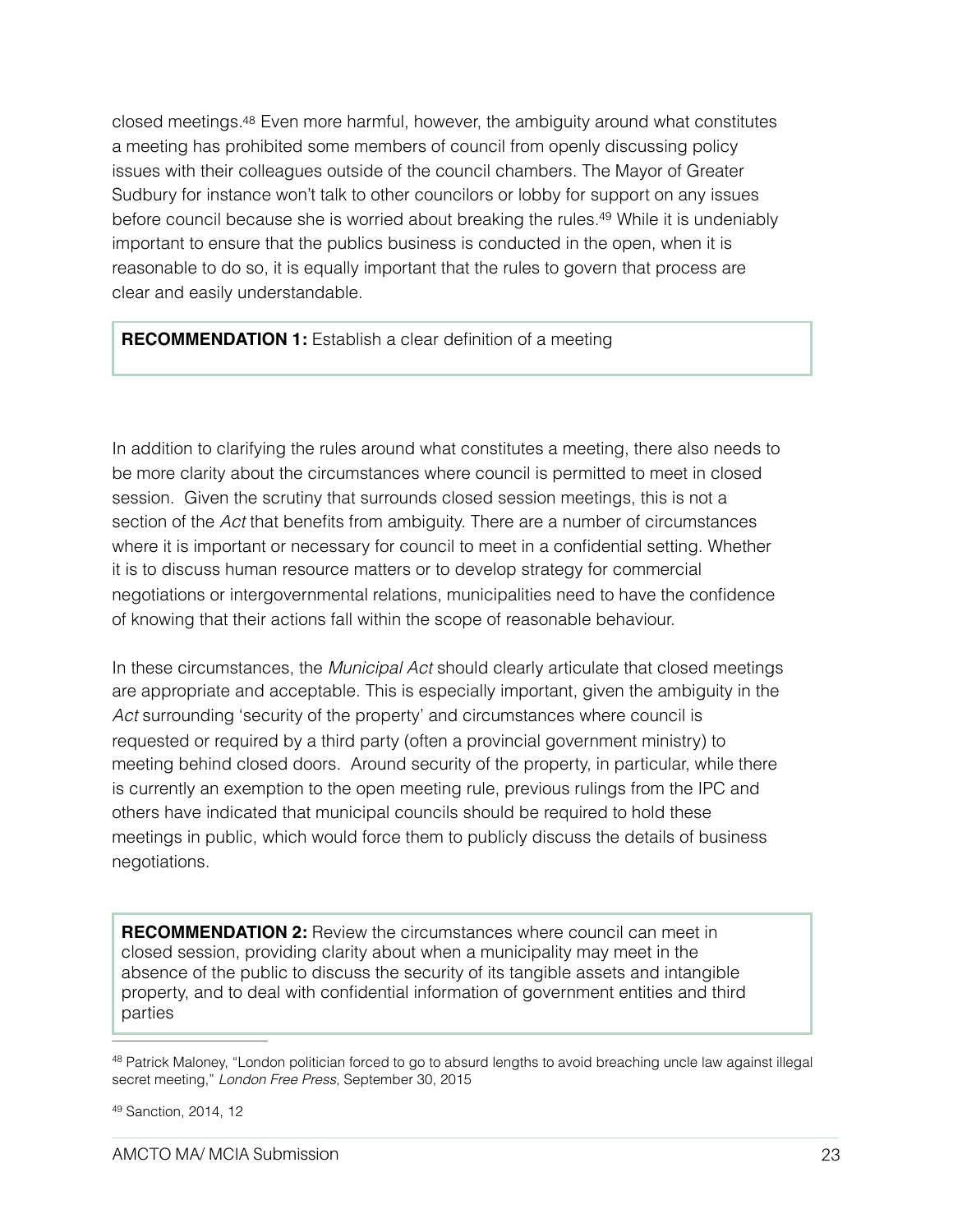Many municipalities have rules and policies governing the ethical behaviour of their staff, councilors, and members of local boards. Codes of Conduct address a broad range of issues, including how to handle gifts and benefits, proper use of municipal

*"The ethical culture of an organization is the set of values operating within it. Those values constitute the first line of defence against unethical behaviour, and they exert by far the most powerful influence. In any organization, there is a formal ethical culture and an informal ethical culture. Formal culture is written policy. Informal is learned behaviour of others—and it usually prevails. Ideally, formal culture and informal culture are the same, and the values set down on paper reflect the real values at work in the organization every day."* 

 *—The Honourable Madame Justice Denise E Bellamy, Report on the Toronto Computer Leasing Inquiry*

resources, proper conduct at council meetings and how to behave when acting on behalf of the municipality. These codes range from general principles to prescriptive lists of rules, and are generally left to each municipality to develop based on the unique needs of their community.

<span id="page-23-1"></span>Codes of Conduct are an important and useful plank in the ethical framework of governments at all levels. While many large municipalities have created formal codes of conduct to embed proper practices for ethical behaviour, most medium or small sized municipalities have not[.50](#page-23-0) However, if they are important for some municipalities, they should be important for all. Codes of Conduct should be made mandatory in the *Municipal Act* for all

municipalities (with separate codes for council and staff). However, while the *Act* should proscribe that each municipality is responsible for creating a Code of Conduct, it should leave the responsibility for creating the code to municipalities themselves. This would allow each community to create a Code of Conduct that is appropriate for its municipality.

**RECOMMENDATION 3:** Require all municipalities to adopt their own 'Codes of Conduct' for council and staff

Central to ensuring that municipal Codes of Conduct are upheld, are investigations and oversight provided by Integrity Commissioners. The *Municipal Statute Law Amendment Act*, 2006 (Bill 130), which amended the *Municipal Act* and entered into effect on

<span id="page-23-0"></span>[<sup>50</sup>](#page-23-1) Ministry of Municipal Affairs and Housing, Municipal Legislation Review Public Consultation Guide, June 2015, 7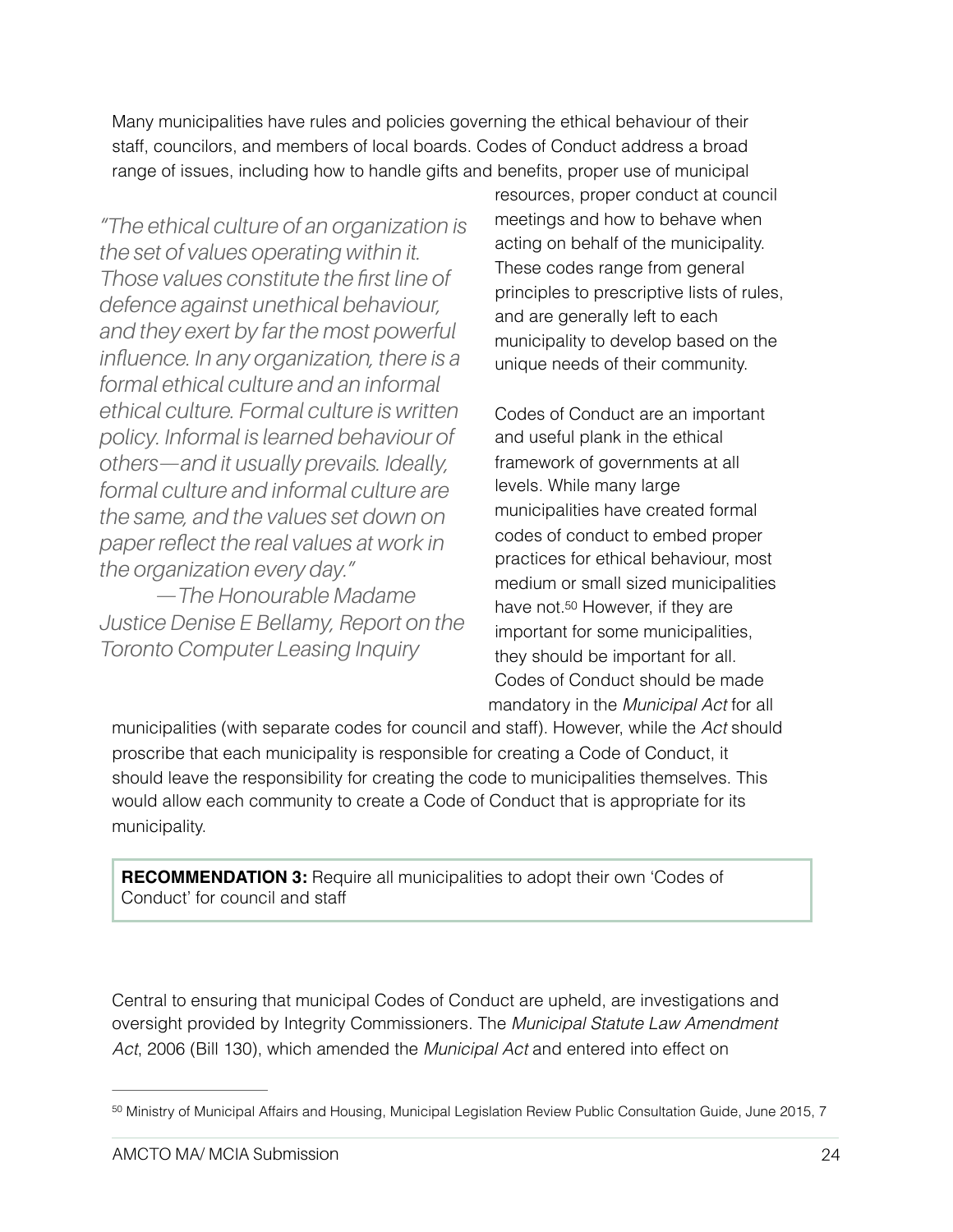January 1st 2007 gave municipalities the option of appointing an Integrity Commissioner, who would report to council, but functionally would be tasked with independently ensuring that the municipality is operating in an ethical manner. Initially recommended by Justice Bellamy, following her probe of the Toronto Computer Leasing program, not all municipalities handle their ICs the same way. While most look at how members of council comply with ethical standards of behaviour, in some municipalities they are also tasked with educational training or providing advice on ethics and professional conduct.

At this point, still early in the lifespan of the role of the Integrity Commissioner, there is a need for more structure to be created around the position. There is still far too much variability in how

### **RAISING THE BAR ON ETHICAL BEHAVIOUR**

Recommendation 3 falls in line with a broader range of work that AMCTO has undertaken in 2015 to develop a new Code of Ethics & Values. This work is designed to heighten awareness of the importance of ethics and accountability and point towards the efforts of current public servants who are raising the bar on ethical leadership in the municipal sector. While this effort is aimed specifically at AMCTO members, it cannot replace the importance of each municipality having its own set of values and ethics.

Integrity Commissioners exercise their roles, and how they investigate and report back to council. The *Act* should contain more guidance for ICs, so that investigations are being conducted more consistently across the province. It would also be useful to broaden the range of penalties that ICs have at their disposal and give them greater powers to impose a wider range of penalties when infractions are discovered. Currently if an Integrity Commissioner reports that a member of council or local board has contravened that municipality's code of conduct, the municipality can offer either a reprimand, or a suspension of pay for up to 90 days. This is a very limited range of options, and does not provide the IC or the municipality with a range of options that might be better suited to the offence. Integrity Commissioners are important, but there is still work to be done to increase their impact, and improve consistency across the province.

**RECOMMENDATION 4:** Create additional rules for Integrity Commissioners (ICs) to promote greater consistency in investigations, specifically by providing more guidance on how investigations are conducted and reported, while giving ICs extended powers to consider a broader range of penalties

Just as there are gaps in the position of Integrity Commissioner, there are similar gaps around mechanisms for ensuring the accountability of accountability officers themselves. In addition to an Integrity Commissioner, Justice Bellamy also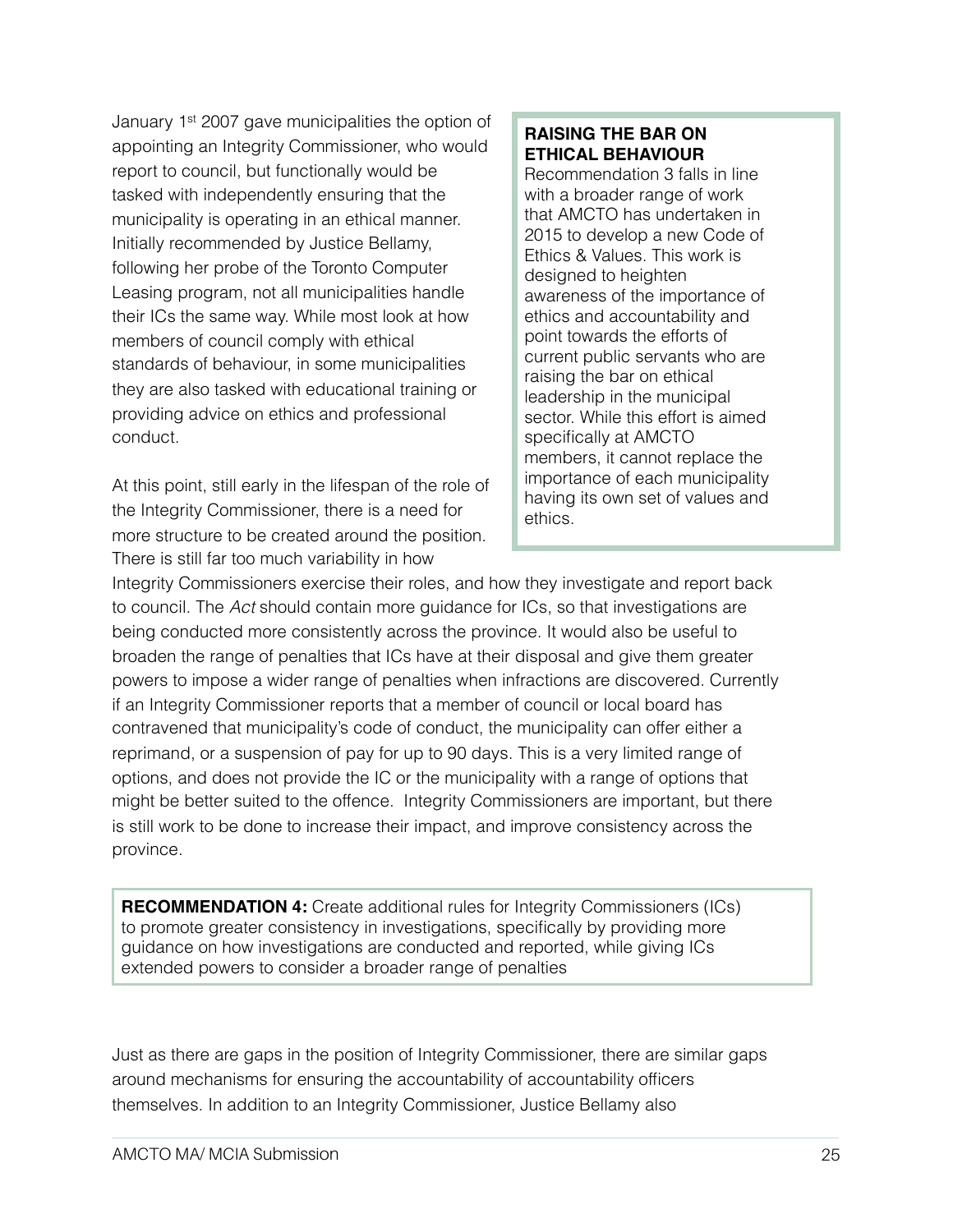recommended three other accountability officers that are now available to municipalities, including a Lobbyist Registrar, Auditor General, and Ombudsman. A meetings investigator has since rounded out these positions, to monitor compliance with the *Act's* open meeting provisions.

These are all important positions critical to the oversight of municipal governance, but they are themselves not immune from ethical or professional lapses, and should not be placed outside the reach of oversight. While there is not currently a section within the *Act* that establishes an accountability mechanism for accountability officers, one should be created.

**RECOMMENDATION 5:** Establish an accountability mechanism for accountability officers and meetings investigators

Finally, one remaining gap in the accountability and transparency framework surrounds the position of local boards. As agents of the municipal corporation, local boards, including Conservation Authorities and Business Improvement Areas (BIAs), should be required to maintain and uphold the same standards of ethical, professional, and accountable conduct as all other municipal representatives and employees. Yet, there are currently few provisions within the *Act* that clearly define the accountability and transparency requirements for local boards.

All local boards, including Conservation Authorities, BIAs, and Health, Library and Police Services Boards, should be brought into the local government accountability regime. They should be responsible for monitoring their own accountability and transparency, and upholding the same principles of the municipality they belong to. They should be regularly audited, have Codes of Conduct, be required to have open meetings, and to record minutes of all meetings and make them publicly accessible.

**RECOMMENDATION 6:** Clarify Council's responsibility for ensuring local boards are accountable (including BIAs and Conservation Authorities)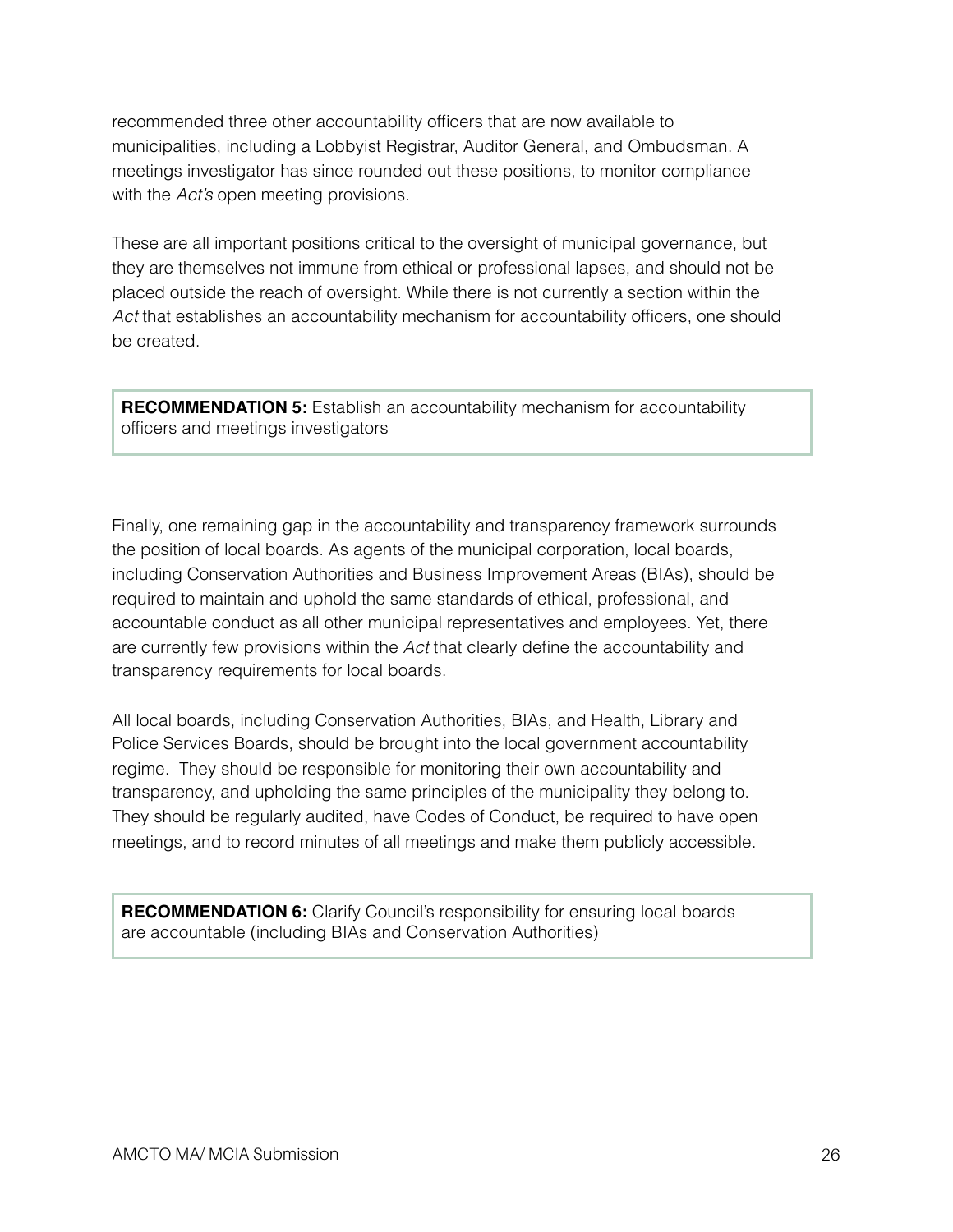## PART III: FINANCIAL FAIRNESS

The fiscal challenges faced by the province's local governments are complex, and there is no single solution. What is needed is a broader conversation that looks beyond the current tools and revenue streams currently on offer. In the interim, however, there are a series of smaller steps that the government can take, many as part of this legislative review, to improve the financial footing of many municipalities. This section contains a series of recommendations that are designed to help improve the financial fairness for local governments in Ontario. Some of the recommendations emerged through AMCTO's review process, while others are the work of our partner associations.



#### *Figure 6:* Ontario Municipal Expenses, by Service (2013)

Source: Ministry of Municipal Affairs and Housing, Financial Information Returns, 2013.

One of the more significant hurdles to fiscal sustainability in the municipal sector is the province's joint and several liability provisions, often referred to as the 1 per cent rule. This system requires that even defendants in a civil suit who are found as little as 1 per cent at fault can still be made to pay 100 per cent of the damages. This system has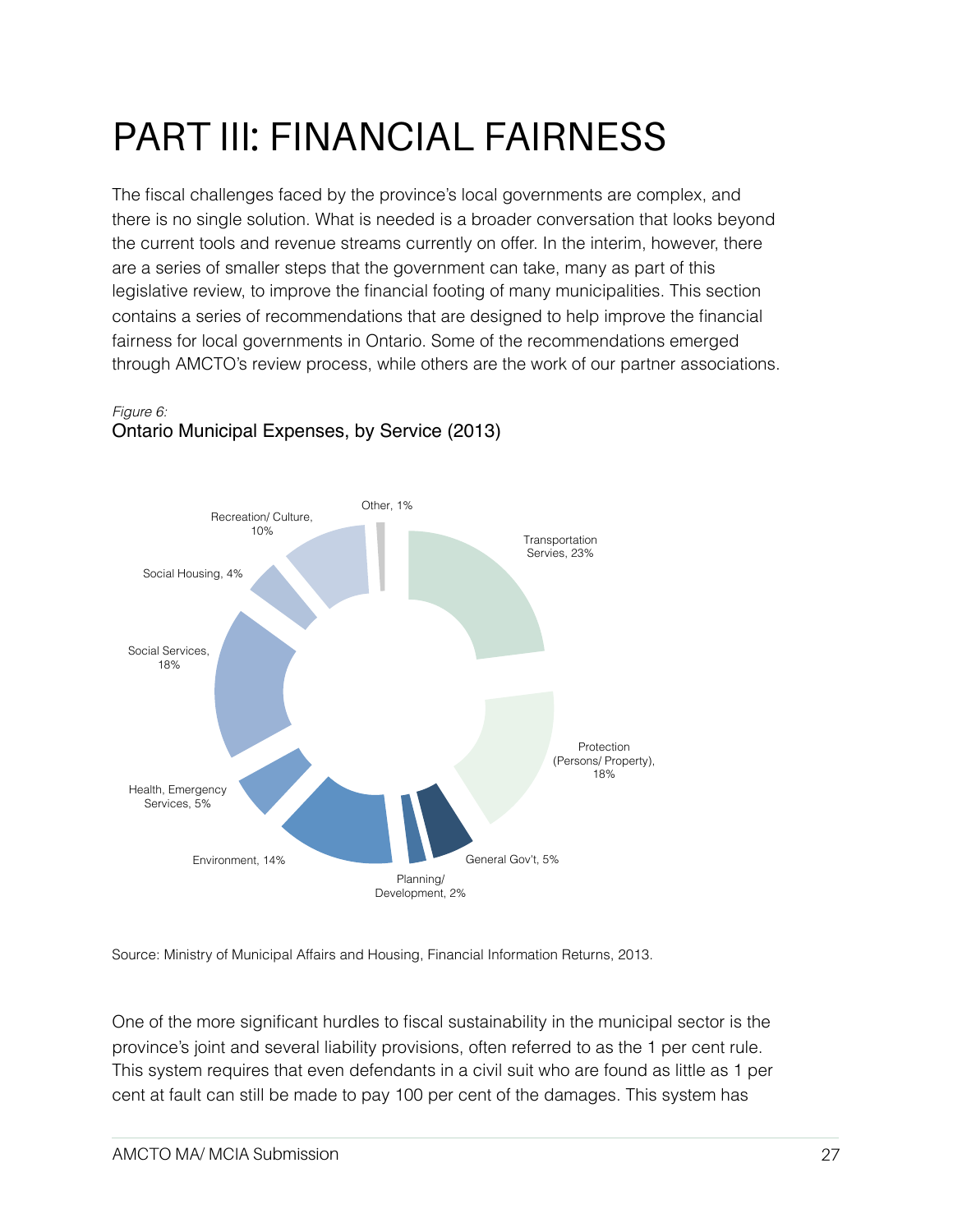often resulted in local governments, who are presumed to have vast financial resources, becoming the targets of litigation and inevitably covering the cost of other defendants, who do not have the means to pay high damage rewards, but may bear a greater proportion of the liability. Joint and several liability not only places disproportionate liability on municipalities, it has also created a context where municipalities are forced to offer generous out of court settlements to avoid protracted and expensive court battles[.51](#page-27-0)

<span id="page-27-2"></span>In the past AMCTO has raised its concerns about Joint and Several Liability, and the province declared its interest in reforming this system, before reversing course in 2014. However, if the province is serious about improving the fiscal sustainability of local governments, joint and several liability reform would be a good place to start. There are a range of reform options. Most come from other jurisdictions and have been successfully implemented, while providing reasonable protection for the needs of both plaintiffs and defendants. These options include proportionate liability, a reallocation model, a percentage threshold, or a specific joint and several liability that is based on the type of damage, as exists in California, New York, Mississippi, Nevada and Nebraska.<sup>52</sup>Whatever the solution, there is a pressing need to implement a system that is fairer for all parties.

<span id="page-27-3"></span>**RECOMMENDATION 1:** Review Ontario's Joint and Several Liability tort system, with the goal of ensuring that it more fairly balances the needs of all parties

Aside from reforming joint and several liability, smaller lower-tier municipalities across the province would also benefit from greater flexibility and accommodation with respect to their requisitions to school boards and the upper tier. Specifically there needs to be consideration for the tax arrears that a municipality is holdings on its books, and how this affects their ability to pay these requisitions quarterly. Lower tiers have to pay upper-tier and school board requisitions on predetermined timelines, regardless of if the municipality has collected taxes or is faced with a significant number of properties in arrears. As a result, municipalities are in effect acting as lenders for those who pay their property taxes late, or who fail to make their payments entirely. This carries significant implications for a municipality and can leave it with severe cash flow problems, and cause lower tiers to engage in unnecessary short- or long-term borrowing to cover for citizens who do not pay their taxes. Rather than borrowing to invest in priority projects,

<span id="page-27-0"></span><sup>51</sup>Association of Municipalities Ontario (AMO), The Case for Joint and Several Liability Reform in Ontario, April 1, 2010

<span id="page-27-1"></span>[<sup>52</sup>](#page-27-3) AMO, 2010, 27-28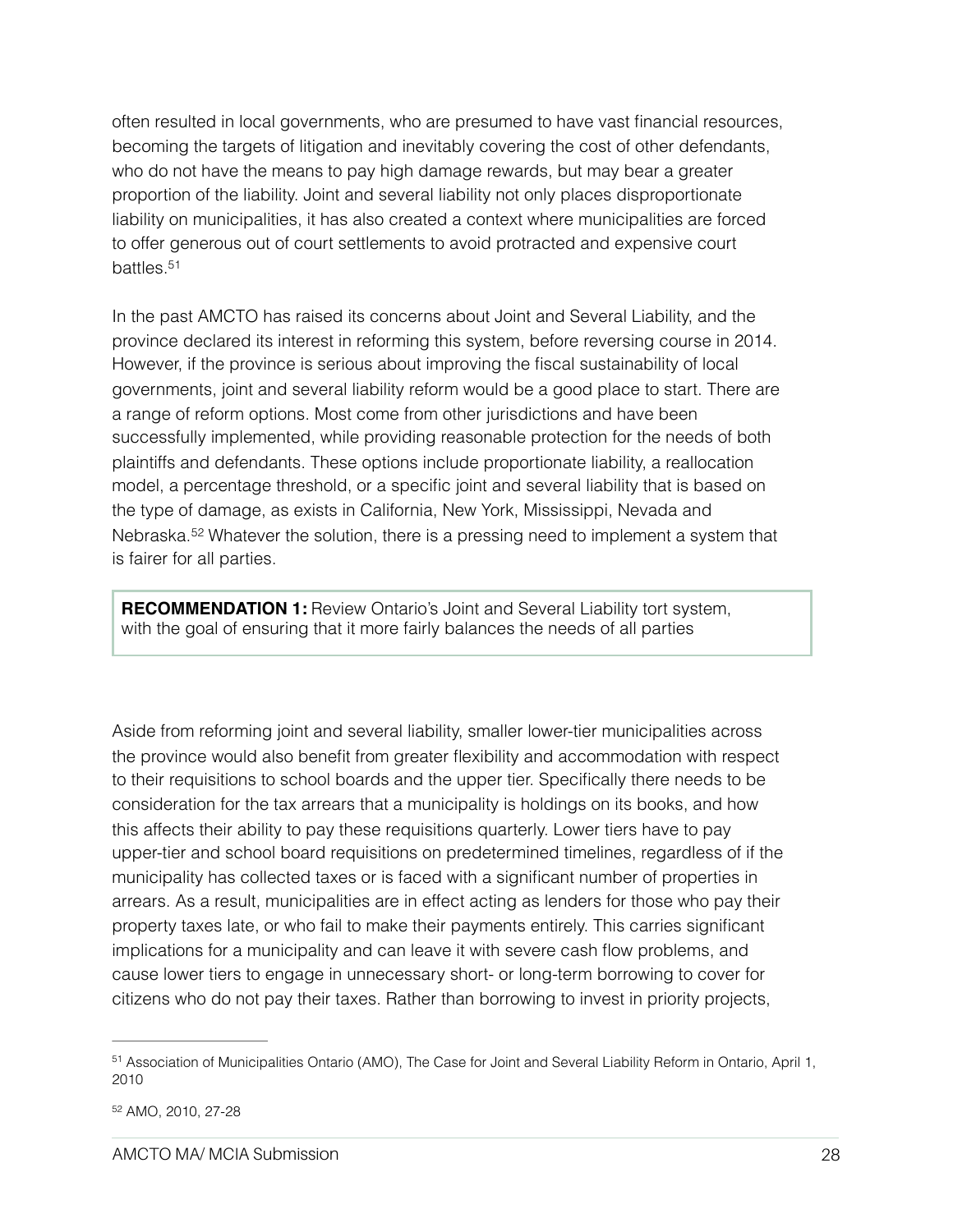these municipalities are forced to use up potential investment income to cover for negligent taxpayers. Requisition schedules for school boards and upper tier municipalities need to factor in a municipality's tax arrears position.

**RECOMMENDATION 2:** Allow lower tier municipalities to factor tax arrears into their requisitions to school boards and the upper tier

In addition to the recommendations that AMCTO has developed through our own review process, we would also like to endorse and recommend that the government implement the recommendations made by the Municipal Finance Officers Association (MFOA). These recommendations have been developed by MFOA with input and advice from treasurers and municipal finance professionals from across the province.

**RECOMMENDATION 3:** Implement recommendations made by the Municipal Finance Officers Association (Appendix A)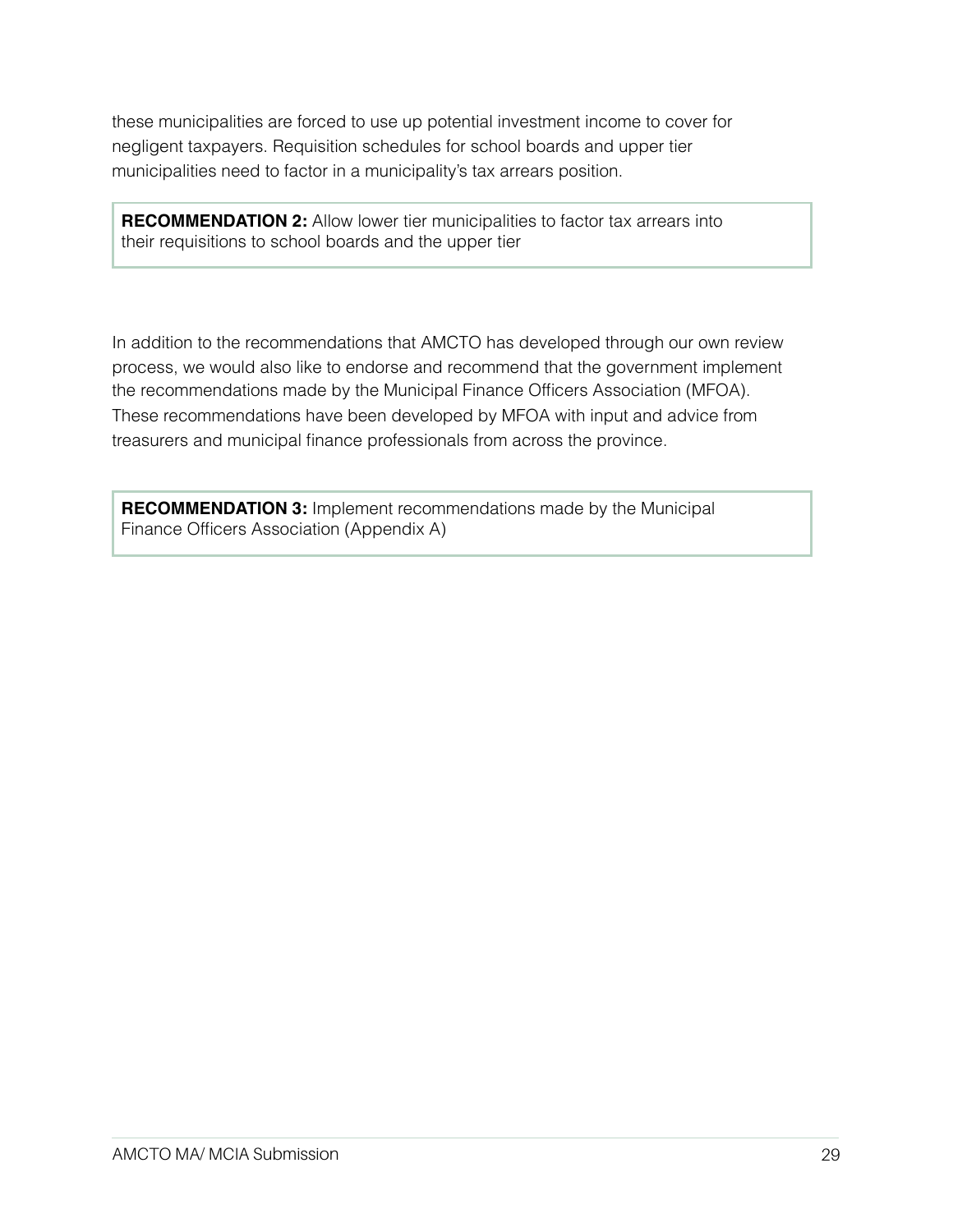## PART IV: GOOD GOVERNANCE

As the level of government closest to the people in communities across the province, municipalities provide important public services that are crucial to keep Ontario's communities moving. It is especially important, therefore, that municipalities have the freedom and autonomy to govern well and respond to the needs of their citizens. The province has repeatedly declared that it views municipalities as responsible and accountable orders of government and that it wants to make sure that they have "the flexibility they need to govern.["53](#page-29-0) This section contains recommendations that are designed to allow municipalities to do just that.

<span id="page-29-1"></span>One of the most pervasive challenges to good governance in the municipal sector is the lack of knowledge within the court system about municipal issues. AMCTO has highlighted this concern previously, specifically surrounding the *Municipal Elections Act*. Recently in *Gleeson v. Conseil Scolaire du district catholique des aurores boreales*, 2015 and A*shby v. Town of Ajax*, 2015, the courts chose to ignore clear contraventions of the province's election laws.

However, these issues are not limited to elections and exist throughout all areas of municipal jurisprudence. Other common issues that are endemic to the justice system include a lack of knowledge amongst Justices of the Peace about enforcement of municipal provisions, an unwillingness to utilize existing enforcement provisions, a lack of respect for by-laws passed by municipalities, and a general lack of knowledge about that statutes that govern municipal affairs. For example in *Myshrall v. Toronto* the court decided that claimants should not be responsible for identifying the date and location of an accident when making a claim related to municipal road repair, despite the fact that this makes it next to impossible for municipalities to defend themselves.

As part of its review of municipal legislation, the government should look for ways that it can increase knowledge of municipal issues in the judicial system. This is an initiative that AMCTO would support and be willing and interested in partnering with the government to achieve. However, the government should also go further and consider what other actions it could take to ensure that the principles of good governance are being upheld in the judicial system. One option worth exploring would be the creation of a specific tribunal to handle local government adjudication.

**RECOMMENDATION 1:** Promote greater knowledge of municipal issues in the judicial system, and explore the creation of a specific provincial tribunal to handle

<span id="page-29-0"></span>[<sup>53</sup>](#page-29-1) Ministry of Municipal Affairs and Housing, Municipal Legislation Review Public Consultation Guide, June 2015, 22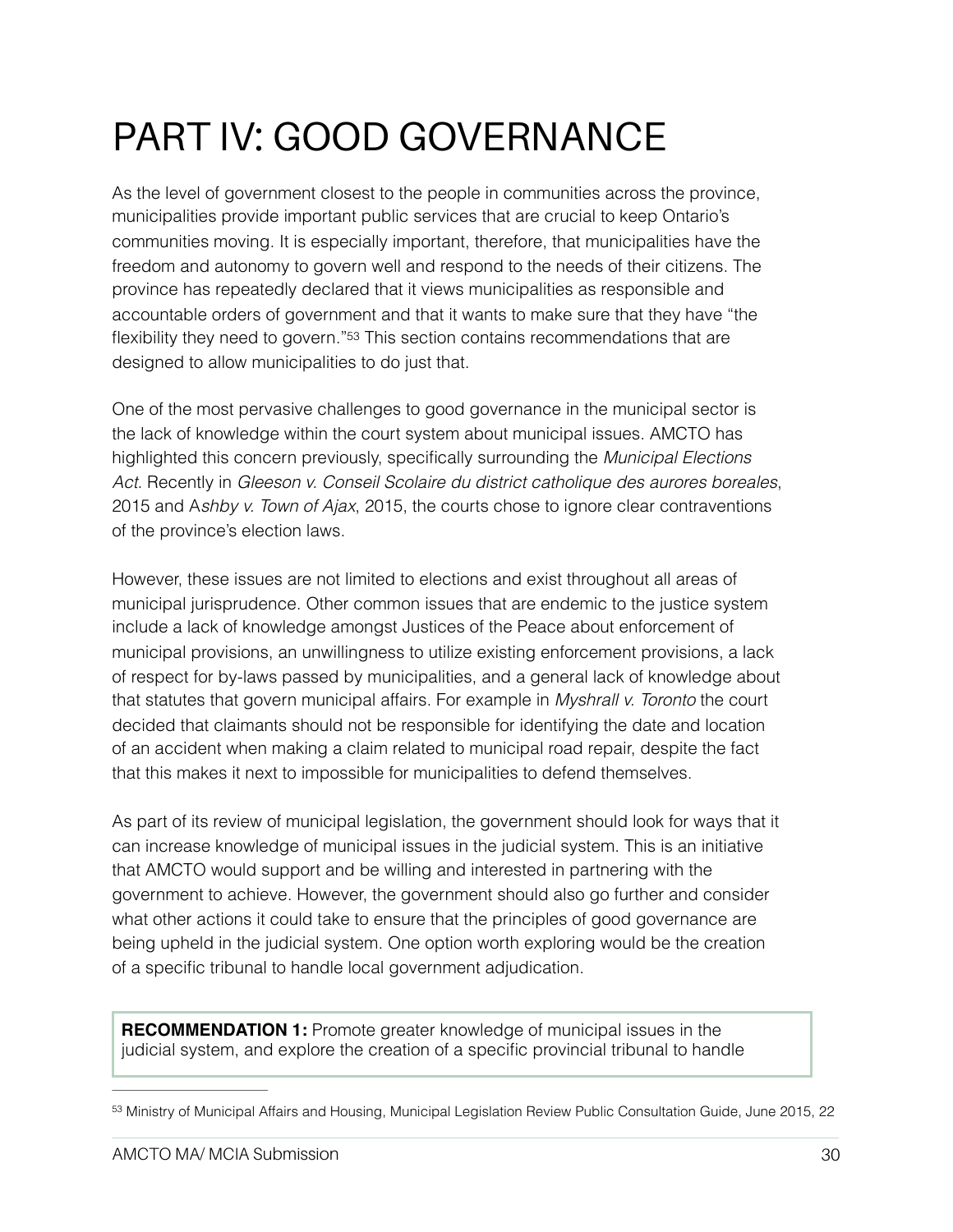In addition to enhancing the capacity of the judicial system to enforce municipal provisions, the actual enforcement provisions themselves should also be reviewed. The current enforcement mechanisms do not effectively uphold the statutes. There is still considerable work to be to ensure that enforcement provisions, such as those in Part XIV of the *Municipal Act*, are adequately structured to meet the nature of the offences. We would encourage the government to conduct a wholesale review of the penalties and oversight contained within the *Act* in order to create rules that are actually followed, and penalties that meet the nature of the offence and are upheld by the courts.

**RECOMMENDATION 2:** Enhance the enforcement provisions of the Act local government issues

Outside of enforcement and the courts, there are a few other gaps and rigidities that, once addressed, will help municipalities govern more effectively. One such gap that currently exists within the *Municipal Act* relates to the transition period following an election, before a new council is sworn in. Peaceful transitions from one government to another are a hallmark of democratic governance, and therefore an incredibly important period for municipalities. However, the current guidance in the *Act* is vague. Newly elected representatives are always eager to get to work, which leaves Municipal Clerks in an uncomfortable position of trying to work with two separate councils, without clear guidelines on what to do.

The transition period would be improved by including more specific protocols and rules to govern the time after the election before the new council takes over. Specifically, there needs to be a set of guidelines for outgoing councilors and a set of guidelines for incoming members, so that both understand their responsibilities and obligations.

Municipalities would also benefit from greater flexibility to schedule and prepare for their inauguration along a timeline that best suits their particular context. As mentioned in the introduction, each municipality operates in a different environment, and uniform rules for every municipality in the province do not often produce good outcomes or lead to good governance.

**RECOMMENDATION 3:** Establish more precise rules for the transition period between elections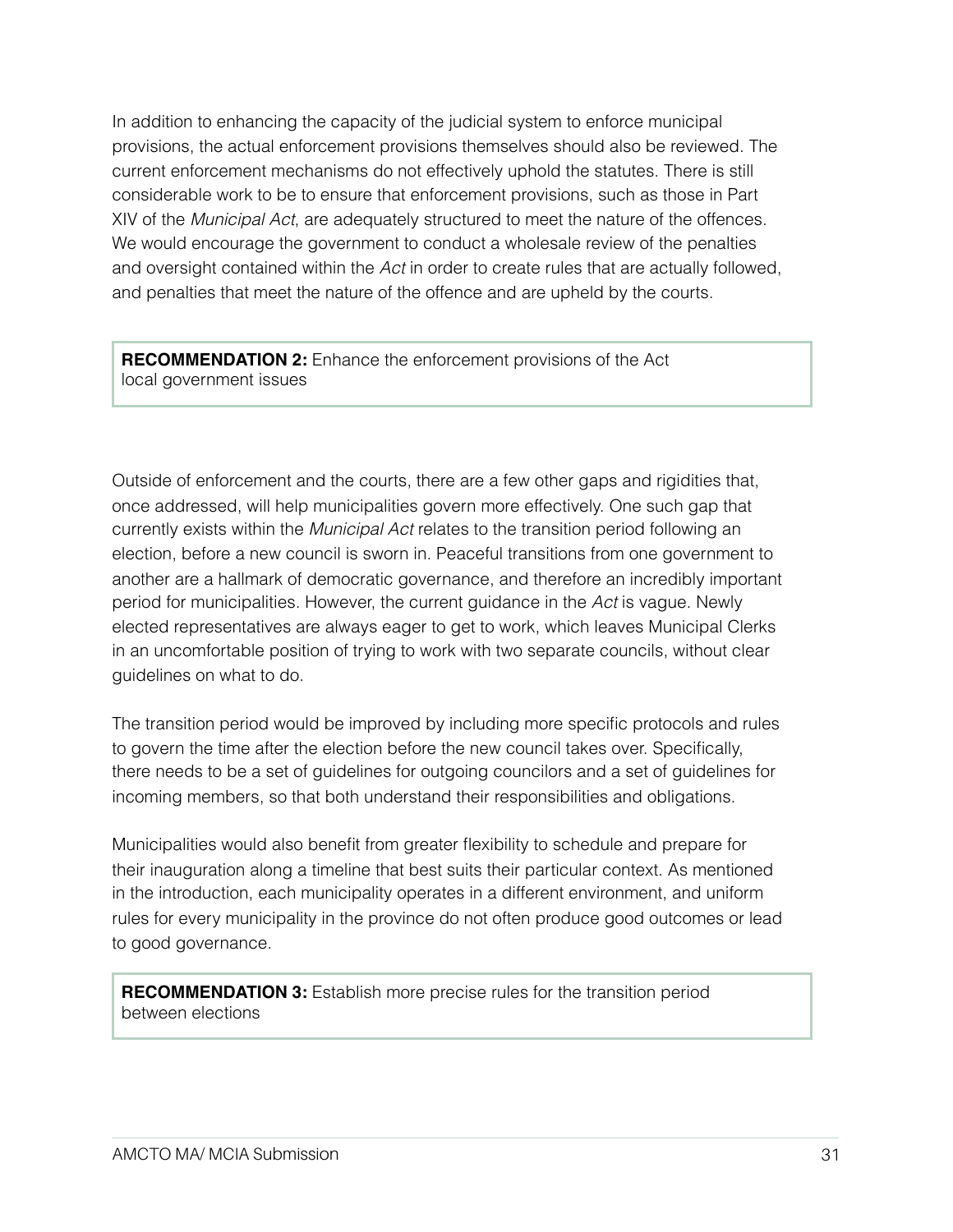In addition to greater flexibility to schedule their inauguration, municipalities would also benefit from greater flexibility when it comes to filling vacancies on council. Section 263 of the *Municipal Act* sets out the procedures for filling a council vacancy, namely that a

municipality has 60 days following a declaration of vacancy to either appoint a replacement or pass a by-law to hold a by-election to select a replacement. However, this section is too prescriptive and does not give municipalities enough flexibility to act in the interests of good government. While 60 days may be appropriate in certain circumstances, there are others, such as holidays or the summer, where 60 days does not give a local council sufficient time to meet and determine the best course of action, or staff enough time to prepare for that outcome. Just as legislatures at the provincial and federal level break for holidays and the summer, so too do municipal

*Section 263: (1) If a vacancy occurs in the office of a member of council, the municipality shall, subject to this section, (a) fill the vacancy by appointing a person who has consented to accept the office if appointed; or (b) require a by-election to be held to fill the vacancy in accordance with the Municipal Elections Act.*

councils. At present the leadership of federal and provincial governments have more flexibility about when to call a by-election and there is little justification to not give municipalities that same latitude.

**RECOMMENDATION 4:** Give municipalities more flexibility to determine the time frame for filling council vacancies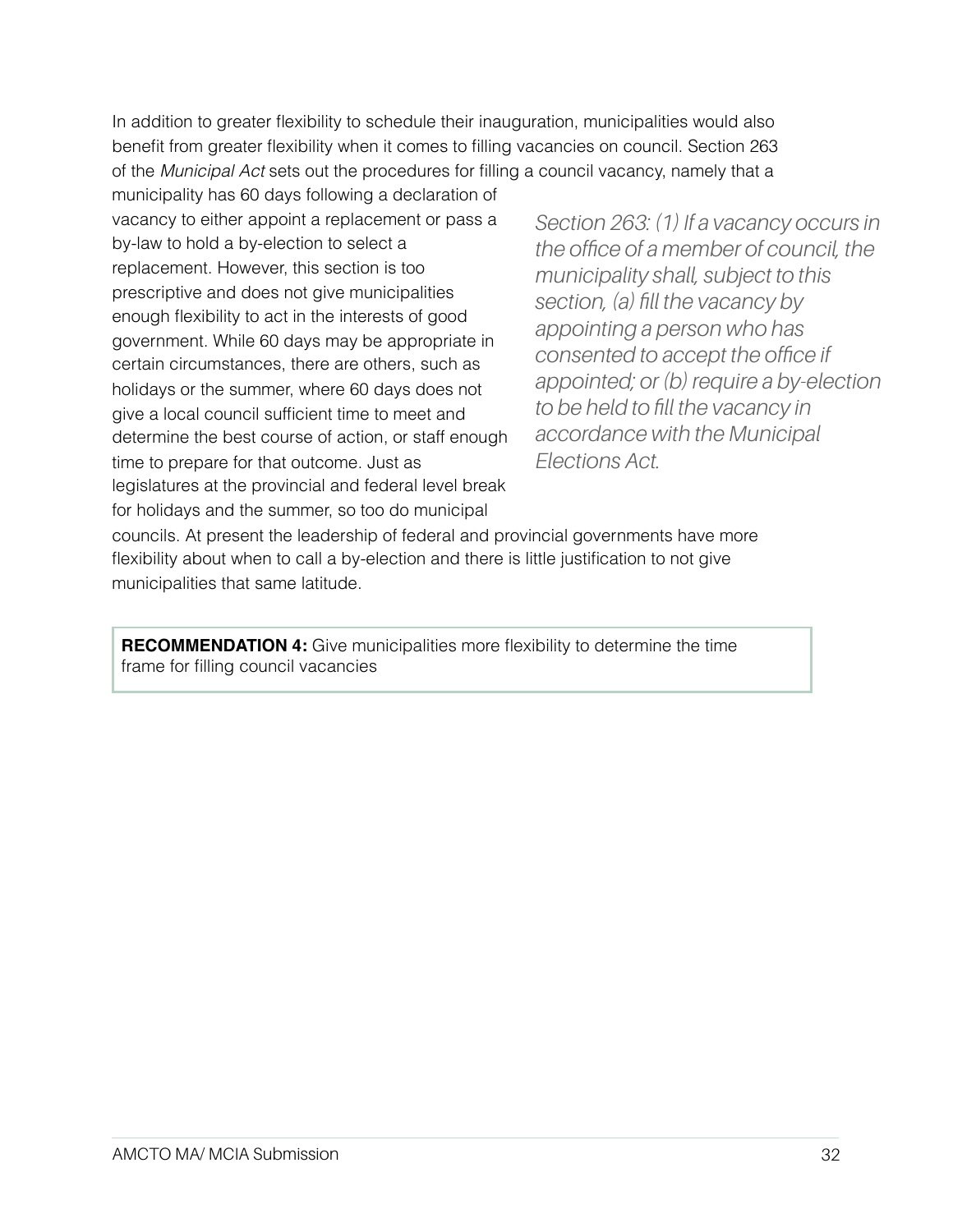## PART V: CLARITY

One of they key challenges faced by municipalities when working with municipal legislation is a lack of clarity. This is a concern that was highlighted by AMCTO's submission on the *Municipal Elections Act*, and is a matter of equal importance for this review of municipal legislation. Far too many pieces of the legislation that govern municipal operations are unclear, and difficult to interpret. This problem is exacerbated by the reluctance of the Ministry of Municipal Affairs and Housing to help municipalities interpret municipal legislation. As a result local governments are left to either spend taxpayer dollars on legal opinions, or attempt to interpret the statutes themselves, creating the risk of litigation. This is a particular challenge for smaller municipalities who do not have a City Solicitor or in-house counsel. This section contains recommendations that are meant to highlight sections of the *Municipal Act* that would benefit from greater clarity.

### **ORGANIZATION OF THE MUNICIPAL ACT:**

Part I General Part II General Municipal Powers Part III Specific Municipal Powers Part IV Licences Part V Municipal Reorganization Part V Accountability and **Transparency** Part VI Practices and **Procedures** Part VII Financial Administration Part VIII Municipal Taxation Part IX Limitation on Taxes for Certain Property Classes Part X Tax Collection Part XI Sale of Land for Tax Arrears Part XII Fees and Charges

One of the most significant steps that could be taken to provide greater clarity to the *Act* would be to reorganize and restructure it in a more consistent, logical manner. The current *Municipal Act* has a sclerotic organizational framework that seemingly jumps from one topic to another at random. The *Act* opens with municipal powers, and then moves on to licences, municipal reorganization, accountability and transparency and doesn't discuss general items of practice and procedure (the section of the *Act* spells out the role of council, administration, and the first meeting of council) until Part VI, by which point it has already covered municipal reorganization, and accountability and transparency. It is illogical for the *Act* to discuss

reorganization of a municipality before it discusses organization, and accountability and transparency for council, before it even discusses the role of council. If this review is able to enhance the clarity of the *Act*, it should start at the beginning and reorganize it in a more consistent, logical manner.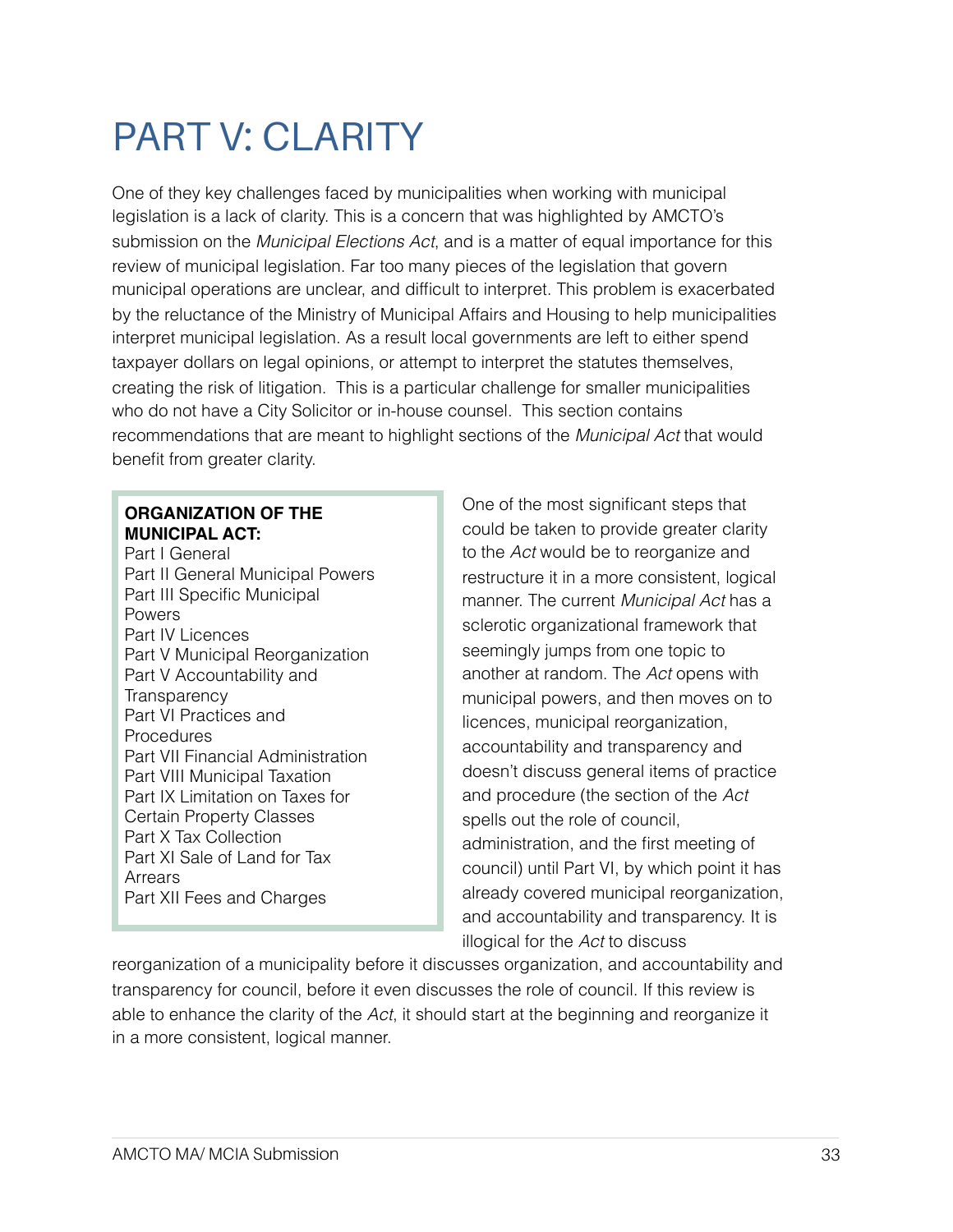**RECOMMENDATION 1:** Consider reorganizing the *Act* in a more consistent, logical manner

Another area of the *Act* that would benefit from greater clarity is the section that lays out the power for municipalities to conduct ward boundary reviews. Section 222 of the *Municipal Act* gives local governments the power to "divide or redivide the municipality into wards or to dissolve existing wards." What follows are provisions to deal with

*Section 222: (1) Without limiting sections 9, 10 and 11, those sections authorize a municipality to divide or redivide the municipality into wards or to dissolve the existing wards.*

conflicts, providing notice to citizens and MPAC, appeals to the OMB, and a process for petitions. However, these provisions remain vague, which is problematic for a process that carries such significant political implications.

There needs to be greater clarity and structure around the ward boundary review process. It would make sense for there to be greater alignment between these reviews at the local level, and those at that also take place federally and provincially every 10 years. There also needs to be more coherent guidelines for how the consultations are to be conducted, ensuring that notice given and feedback sought by municipalities is both genuine and effective. A genuine and effective process for consultation and notice, however, makes the petition process redundant and unnecessary. As part of the review process, upper tier municipalities should also be required to adjust the composition of their Council to ensure that, based on census data, they are fairly and equitably representing each of the lower tier municipalities in their region.

Finally, there is now a sufficient body of case law that lays out the principles of effective representation. As these principles are fundamental to the theory and practice of democratic representation and to creating and reviewing wards, they should be embedded within the *Act*.

**RECOMMENDATION 2:** Clarify the principles for ward boundary reviews, specifically by aligning the timelines with the federal and provincial governments (every 10 years), creating guidelines for how consultations are to be conducted, embedding the principles that support effective representation, eliminating the petition process, and requiring upper tier municipalities to adjust their council composition to ensure fair representation of each lower tier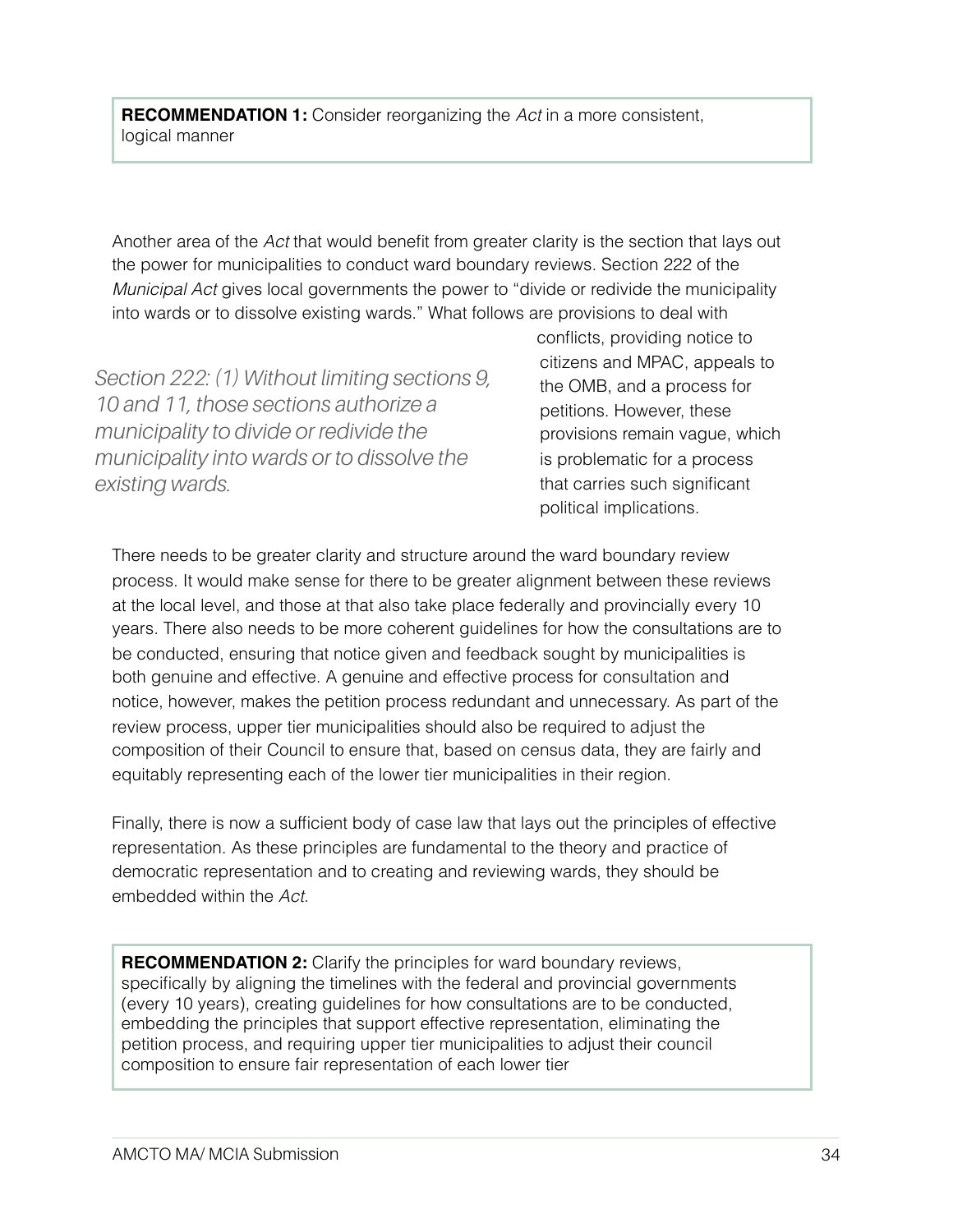Another area that would benefit from greater clarity are the definitions of 'council' and 'administration.' As discussed in the introduction to this submission the world of local government has, and will continue to, undergo a significant period of transition. Within that context the traditional definitions of council and administration should be reviewed, to ensure that the specific definitions contained within Part VI of the *Act* are still relevant to the new environment for municipal governance. Specifically, it would be worth reexamining the definition for the CAO and the Head of Council.

*Section 229: A municipality may appoint a chief administrative officer who shall be responsible for, (a) exercising general control and management of the affairs of the municipality for the purpose of ensuring the efficient and effective operation of the municipality; and (b) performing such other duties as are assigned by the municipality.*

The CAO position has changed considerably over the past several decades. While originally focused on the operational management of a municipality, the role of CAO has now evolved into a position that is dedicated to strategic leadership. However, the definition currently in the *Act* still presents the role as responsible for "general control

*Section 226(1): As chief executive officer of a municipality, the head of council shall, (a) uphold and promote the purposes of the municipality; (b) promote public involvement in the municipality's activities;(c) act as the representative of the municipality both within and outside the municipality, and promote the municipality locally, nationally and internationally; and (d) participate in and foster activities that enhance the economic, social and environmental well-being of the municipality and its residents.* 

<span id="page-34-3"></span><span id="page-34-2"></span>and management." This definition no longer fits with the way that the CAO position has evolved. For one, most CAOs no longer directly manage operations or even use their institutional power or authority, preferring influence and strategic leadership.<sup>[54](#page-34-0)</sup> Rather, the CAO is now one of the most important positions within the community, increasingly responsible for economic competitiveness, relations with other orders of government and defining the municipality's place in a world that is quickly globalizing and increasingly international[.](#page-34-1)<sup>[55](#page-34-1)</sup> The definition in the *Municipal Act* should recognize and incorporate this evolution.

<span id="page-34-0"></span><sup>&</sup>lt;sup>[54](#page-34-2)</sup> David Siegel, "What Do CAOs Really Do?" *AMCTO Policy and Management Briefs*, Issue 01, 2015, 2 – 3

<span id="page-34-1"></span><sup>55</sup>Patrick Eamon O'Flynn, "The Evolving Role of the Municipal Chief Administrative Officer in Canada, 1985-2010," *M.A. Thesis,* University of Guelph, 2011, 3 – 5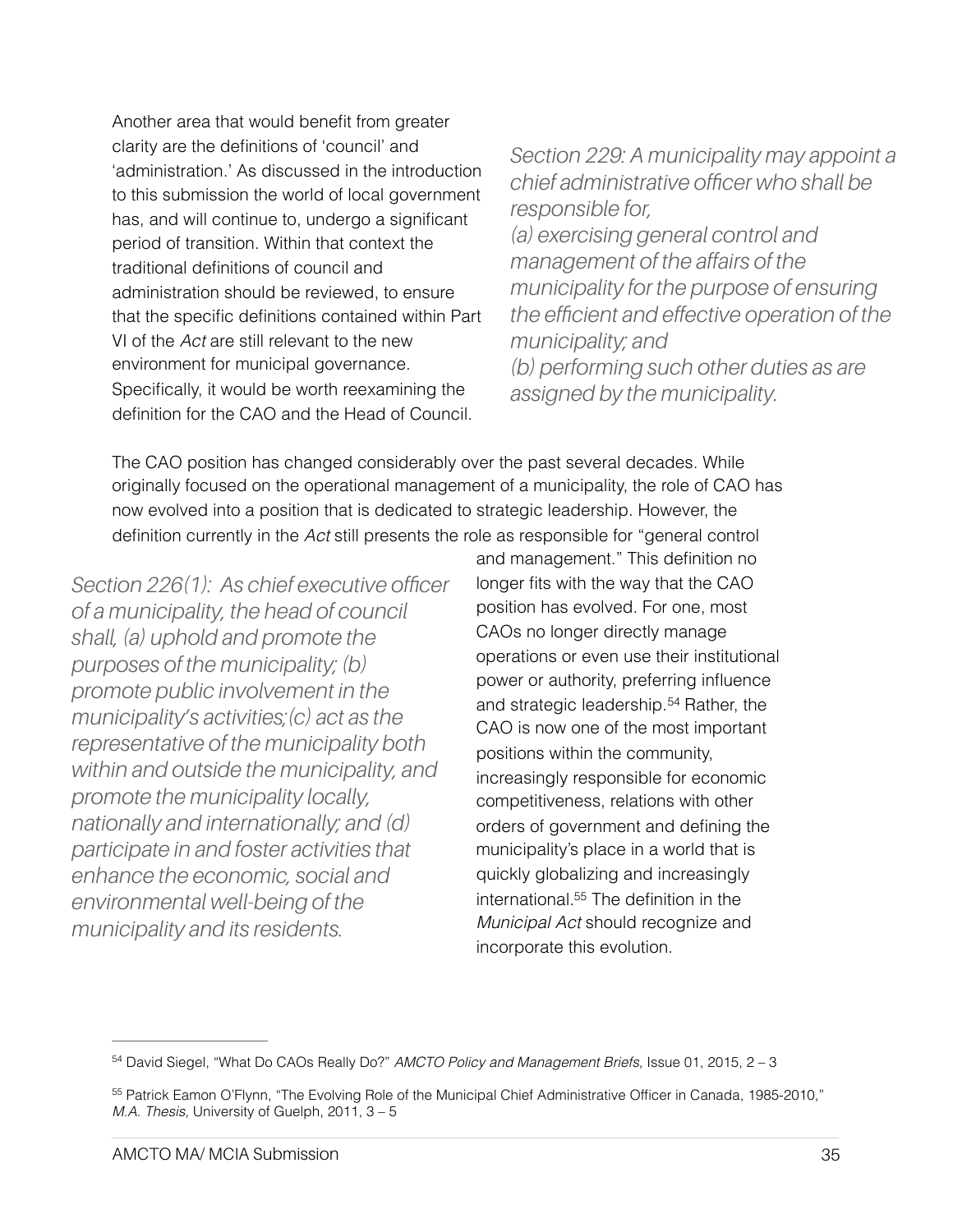<span id="page-35-4"></span><span id="page-35-3"></span>The definition of the head of council as 'Chief Executive Officer,' located in section 226.1 of the *Act*, is also deeply problematic and needs to be revisited. We typically associate the role of Chief Executive Officer as a position of asymmetrical power, with absoluteauthority over an organization's administrative structure.<sup>[56](#page-35-0)</sup> However this definition does not align with the role of head of council. Ontario has what is commonly described as a 'weak mayor' system[.57](#page-35-1) While heads of council have the power to preside over meetings of council, convene special meetings, and sit on committees, they have only one vote and generally exercise their power through more informal mechanisms, such as persuasion and consensus building. Moreover, the head of council is not responsible for the administrative policies, practices and procedures of the municipality, which the *Municipal Act* places with the CAO, who sits atop the administrativestructure.<sup>[58](#page-35-2)</sup> The CEO definition creates confusion, and misrepresents the role of both council and its head.

<span id="page-35-5"></span>**RECOMMENDATION 3:** Review the definitions and descriptions of 'administration' and 'council,' and remove the 'CEO' title from the description of the head of council

An additional area of confusion is conflicting legislation, and the roles and responsibility between different orders of government. There is currently not enough clarity about how municipalities are supposed to react when faced with policies or laws from the provincial or federal government that conflict with their own statutes.

For example, during this year's federal election there was a dispute between a number of municipalities and political candidates over election signs. Some municipalities, such as the Cities of Vaughan and Markham, have by-laws governing the posting of election signs, specifically regarding the amount of time that they can be up for, and locations where signs cannot be placed. Lawyers representing political candidates, however, have issued letters threatening legal action, by arguing that these bylaws violate the *Canadian Elections Act*, which prohibits anyone from attempting to "prevent or impair the transmission to the public of an election advertising message without the consent of a person with authority to authorize its transmission."

<span id="page-35-0"></span><sup>&</sup>lt;sup>[56](#page-35-3)</sup> A.G. Lawley, "What Only the CEO Can Do," *Harvard Business Review*, May 2009

<span id="page-35-1"></span><sup>&</sup>lt;sup>[57](#page-35-4)</sup> Royson James, "How to be mayor in Toronto's weak-mayor system," *The Toronto Star*, November 1, 2014

<span id="page-35-2"></span><sup>&</sup>lt;sup>[58](#page-35-5)</sup> Ken Strong, "Heading the Round Table," Municipal World, April 2008, 6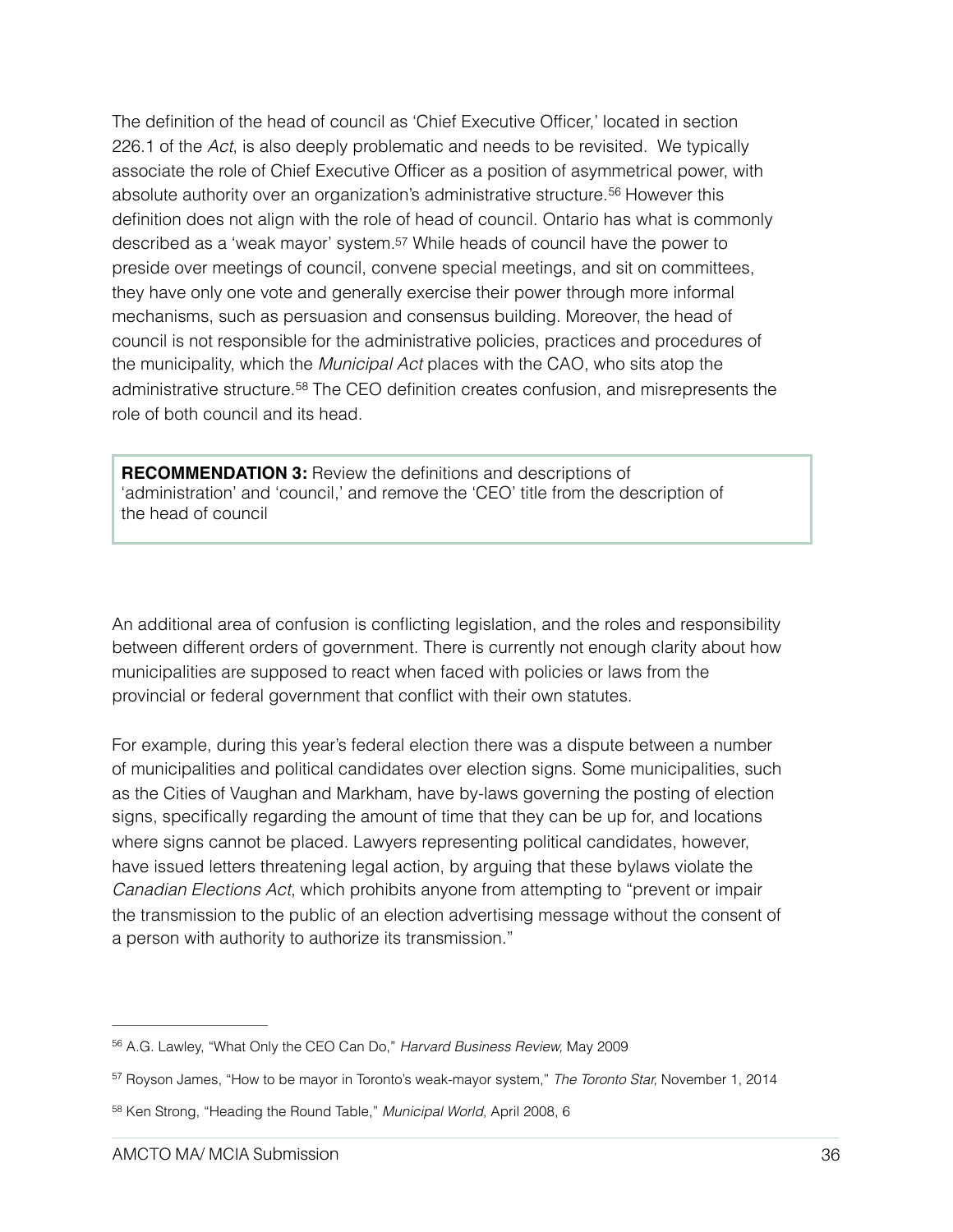A similar conflict has emerged between municipalities and Canada Post, a federal crown corporation, over its decision to end home delivery in approximately 1,000,000 homes across the country in favour of community mailboxes. Specifically municipalities have objected to Canada Post claiming its federal mandate allows it to place so called 'super-mailboxes' wherever it would like, without consent of the municipality. The City of Hamilton passed a bylaw to regulate this activity and is now engaged in a lengthy court battlewith Canada Post,<sup>[59](#page-36-0)</sup> while in Montreal the Mayor drew headlines by literally taking a jackhammer to a concrete slab of a future community mailbox in protest.[60](#page-36-1)[61](#page-36-2)

<span id="page-36-5"></span><span id="page-36-4"></span><span id="page-36-3"></span>There is no clear process to guide municipalities who are attempting to navigate these complex situations, and far too often the province remains silent during these disputes. The government should give some thought to how municipalities are meant to determine which laws to follow if both come from duly elected representatives of the people. There needs to be clearer tests for municipalities to follow when handling these conflicts.

The government also needs to give serious thought to the way that it determines responsibility for regulation. Municipalities still retain responsibility for regulating a set of activities and industries that are no longer neatly confined to traditional borders or boundaries. The sharing economy is one example, but there are numerous others like the towing or medical marijuana where local governments are responsible for regulating activities that operate across municipal jurisdictions, or are subject to conflicting laws from other orders of government. It's time for the province to review the way that it allocates regulatory responsibility.

**RECOMMENDATION 4:** Clarify the process and tests to follow when dealing with potentially conflicting roles, responsibilities, and legislation between different orders of government

Another area in need of clarity is the role of municipal services corporations. Outside of indicating that corporations created by municipalities "shall comply with such requirements as may be prescribed," there is no clear explanation of how or to what

<span id="page-36-0"></span>[<sup>59</sup>](#page-36-3) Samantha Craggs, "Hamilton will appeal Canada Post super mailbox court decision," *CBC*, June 18, 2015

<span id="page-36-1"></span>[<sup>60</sup>](#page-36-4) Kalina Laframboise, "Coderre delivers on promise to remove concrete base installed by Canada Post," Montreal *Gazette,* August 13, 2015

<span id="page-36-2"></span> $61$ Shortly after the 2015 federal election, which resulted in a change in government, Canada Post announced a temporary moratorium on the end of home delivery and installation of community mailboxes, saying it would consult with the new government, which had as a central plank of its platform a pledge to restore home delivery services.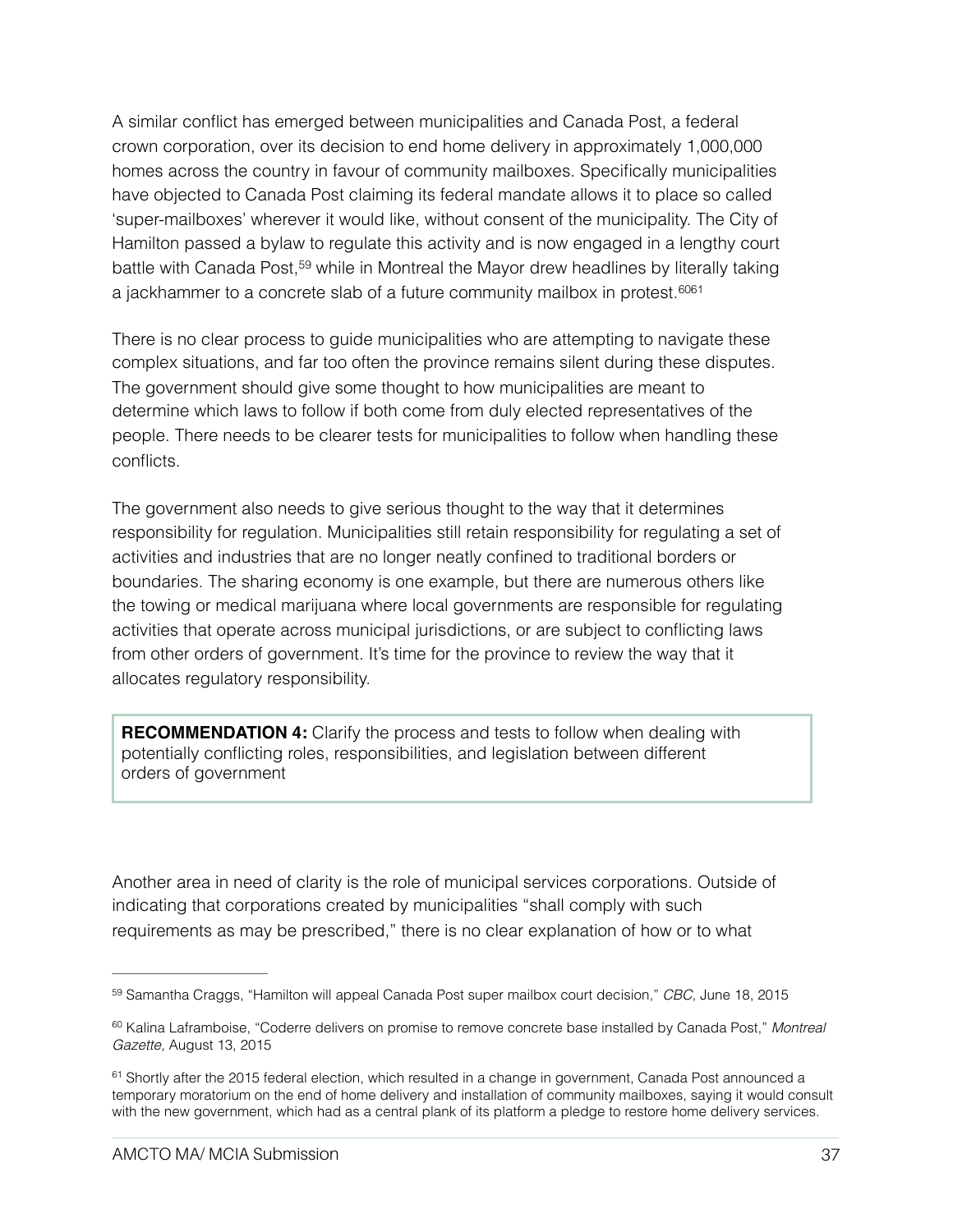extent municipal provisions apply to municipal services corporations. Given that these entities exercise authority on behalf of the municipality, but exist with a separate "incorporator, director, officer or member," this is an issue that is not easily resolved without greater clarity in the *Act*.

**RECOMMENDATION 5:** Clarify the role of municipal services corporations and the applicability of municipal provisions

Greater clarity is also needed around boundary lines, roads and bridges. While section 11 of the *Municipal Act* discusses spheres of jurisdiction and section 19 provides the rules around geographic boundaries, neither specifically lays out how to determine responsibility for areas that are shared by two municipalities. Specifically there needs to be greater clarity about the planning, development, and maintenance of these bordering areas. Who is responsible for plowing a bridge that connects two separate municipalities? How should planning decisions be made along a road that splits one municipality from another? These are all questions with no clear answer, and can lead to inconsistency, conflict or inaction.

**RECOMMENDATION 6:** Create clearer procedures for boundary lines, roads and bridges

There also needs to be a greater balance between the *Municipal Act* and the *Municipal Freedom of Information and Protection of Privacy Act* (MFIPPA), specifically by finding new ways to align MFIPPA with the *Act*. Municipalities are currently faced with a difficult balancing act between the protection of privacy on the one hand, and responding to the desire of citizens to have greater transparency and accountability in government on the other. These are not irreconcilable differences, but they do require clear guidance, and an open dialogue.

**RECOMMENDATION 7:** Review how the MA interacts with MFIPPA, and look for ways to create greater alignment of MFIPPA with the *Act*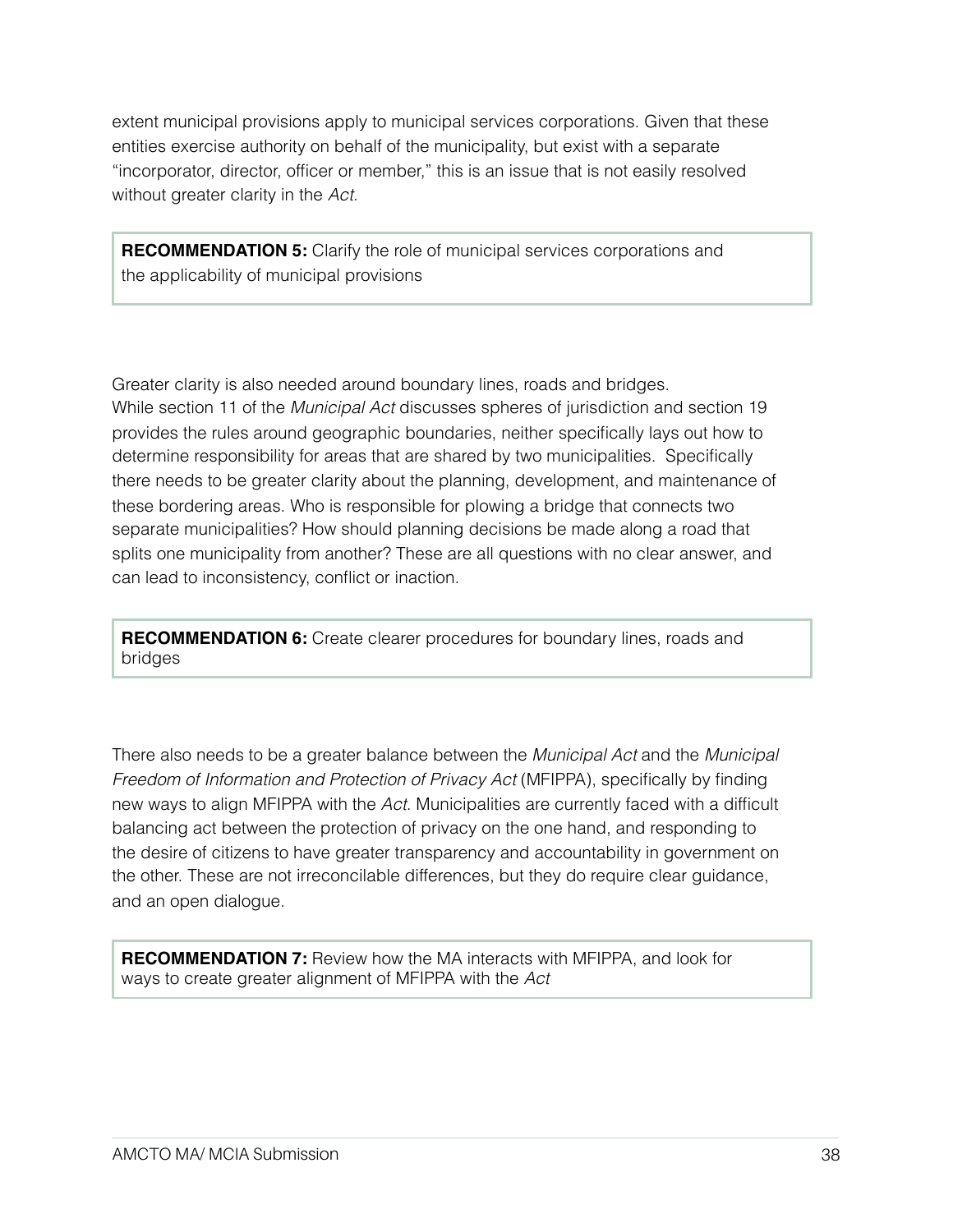Section 255(1)(3) of the *Municipal Act* requires that the municipal auditor approve retention periods during which "the records of the municipality and local boards of the municipality must be retained and preserved in accordance with section 254." Records retention requirements are incredibly important for governments at all levels. They help to preserve the historical record of policy development, decision-making and execution, but also help to encourage and enhance accountability. At the local level, Municipal Clerks dedicate significant time and resources to determining the best methods to retain this information, and place great importance in their statutory responsibility to do so. This provision of the *Act*, however, does not contribute, reinforce, or even encourage their ability to do so. Requiring auditors to give their 'approval' for retention periods while a useful idea in theory, does not

*Section 255(1)(3): A municipality may, subject to the approval of the municipal auditor, establish retention periods during which the records of the municipality and local boards of the municipality must be retained and preserved in accordance with section 254.*

deliver sound or effective outcomes in practice. Most auditors are reluctant to give 'approval,' because the issues that generally arise, such limitation periods, are not in their purview. There may be a role for auditors in this process, but it should be to advise the municipality about whether the proper process was followed to derive its retention periods, and not to sign off or give approval.

**RECOMMENDATION 8:** Remove the 'subject to the approval of the municipal auditor' wording from sec. 255(1)(3)

Finally, greater clarity is also needed around conflicts of interest. There are numerous references inside the *Municipal Conflict of Interest Act (MCIA)* to 'indirect' conflicts of interest. For instance sec. 5(1) states "Where a member, either in his or her own behalf or while acting for, by, with or through another, has any pecuniary interest, direct or indirect, in any matter and is present at a meeting of the council or local board at which the matter is the subject of consideration, the member…." However, despite this reference to an 'indirect' interest, the definition for an indirect conflict is vague and lacking specifics. As has been noted by other organizations, it is important for the municipal accountability framework to be straightforward and written in plain language so that it can be easily understood. If municipal councilors are going to be held to this standard, it needs to be explained with greater clarity.

**RECOMMENDATION 9:** Provide greater clarity and a clearer definition for indirect conflicts of interest in the *Municipal Conflict of Interest Act*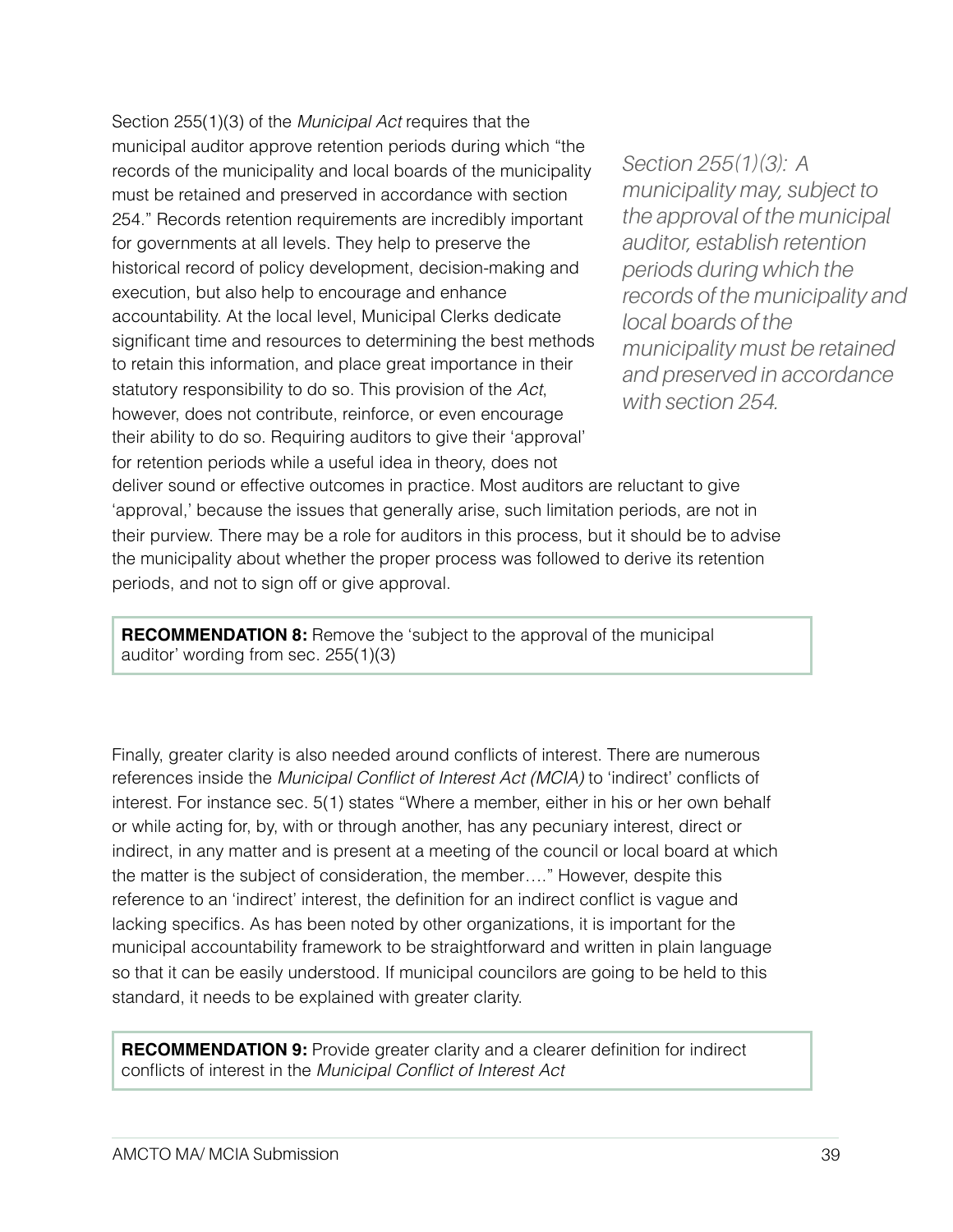## **CONCLUSION**

Over its 77 years of representing the municipal profession, AMCTO has remained dedicated to professionalism, leadership and good governance at the local level. The recommendations in this submission are designed to improve the *Municipal Act* and *Municipal Conflict of Interest Act* and help ensure that it continues to function as an effective statutory enabler of effective municipal governance. We would encourage the government to use the occasion of this review to engage in a sustained discussion about a variety of issues, and listen to the feedback that it hears from municipalities themselves, as well as their respective associations, and other stakeholders.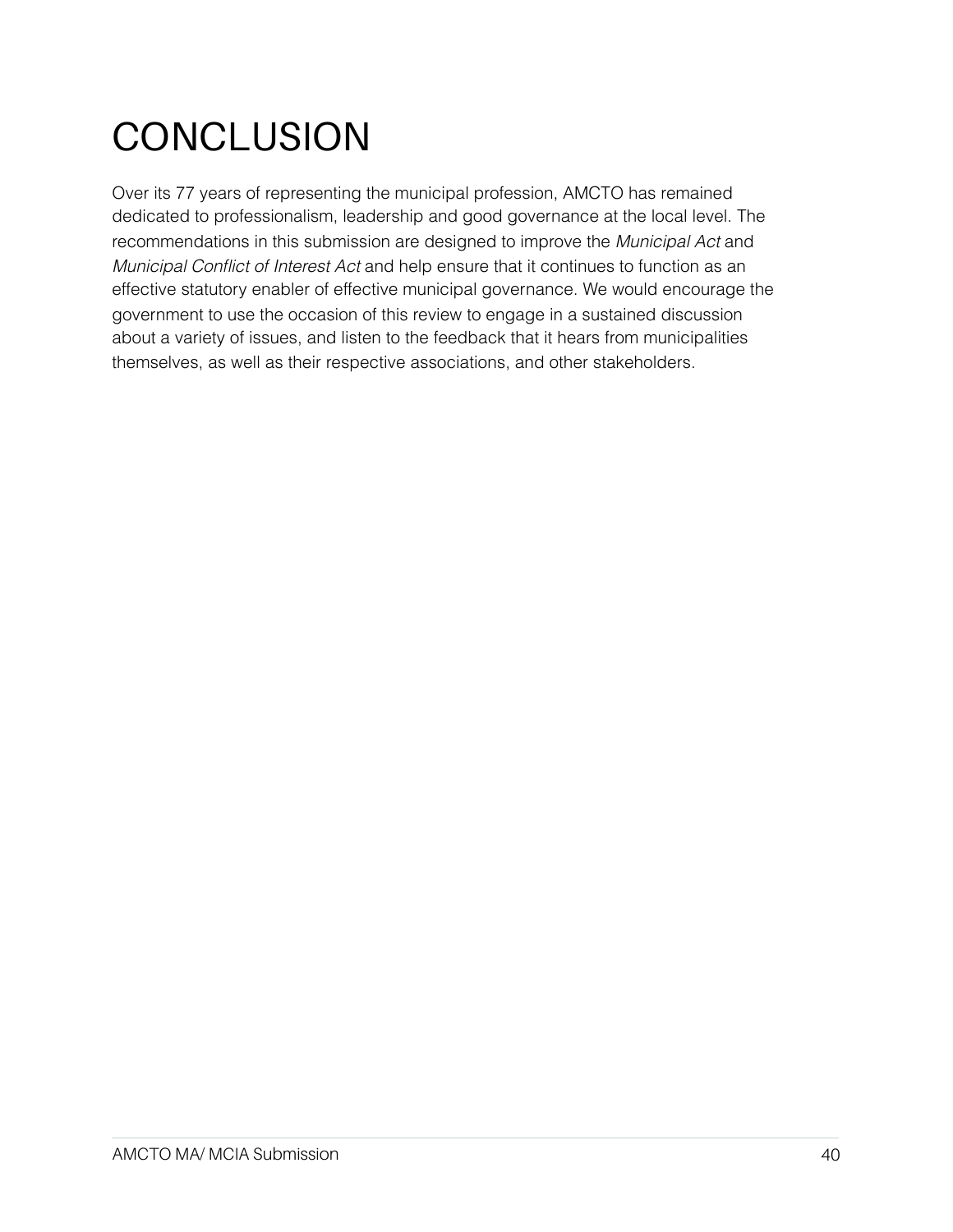## SOURCES:

Association of Municipalities Ontario (AMO), AMO Submission to the Minister of Municipal Affairs and Housing concerning the 2015 Municipal Act Five-Year Review and Conflict of Interest Review, September 8, 2015

Association of Municipalities Ontario (AMO), The Case for Joint and Several Liability Reform in Ontario, April 1, 2010

Association of Municipalities Ontario (AMO), What's Next Ontario? Imagining a prosperous future for our communities, 2015

Carson, Jessie, "Managing the Future: Why Some Ontario Municipalities Are Not Engaging in Succession Planning," Queen's University Discussion Paper, No. 2009-01, 2009

Cote, Andre and Michael Fenn, "Approaching an Inflection Point in Ontario's Provincial-Municipal Relations," IMFG Perspectives, No. 6, 2014

Craggs, Samantha, "Hamilton will appeal Canada Post super mailbox court decision," CBC, June 18, 2015

Dobbs, Richard et al., "How to you govern a disrupted world?" McKinsey & Company, May 2015

Dudley, Emma, et al., "Implementing a citizen-centric approach to delivering government services," McKinsey & Company, July 2015

Fenn, Michael "Successful Staff/Council Relations: Old Lessons For New Challenges," AMCTO Policy and Management Briefs, Issue 02, August 17, 2015

Graves, Frank, "The EKOS poll: Democracy and the death of trust," iPolitics, January 2, 2014

Holmes, Andrea and Liam McGuinty, "Harnessing the Power of the Sharing Economy: Next Steps for Ontario," Ontario Chamber of Commerce, 2015

IPSOS MORI, Global Trends 2014, <http://www.ipsosglobaltrends.com/local.html>

James, Royson "How to be mayor in Toronto's weak-mayor system," The Toronto Star, November 1, 2014

Johal, Sunil et al., "Reprogramming Government for the Digital Era," Mowat Centre, 2014

Johal, Sunil and Noah Zon, "Policy Making for the Sharing Economy: Beyond Whack-A-Mole," Mowat Centre, 2015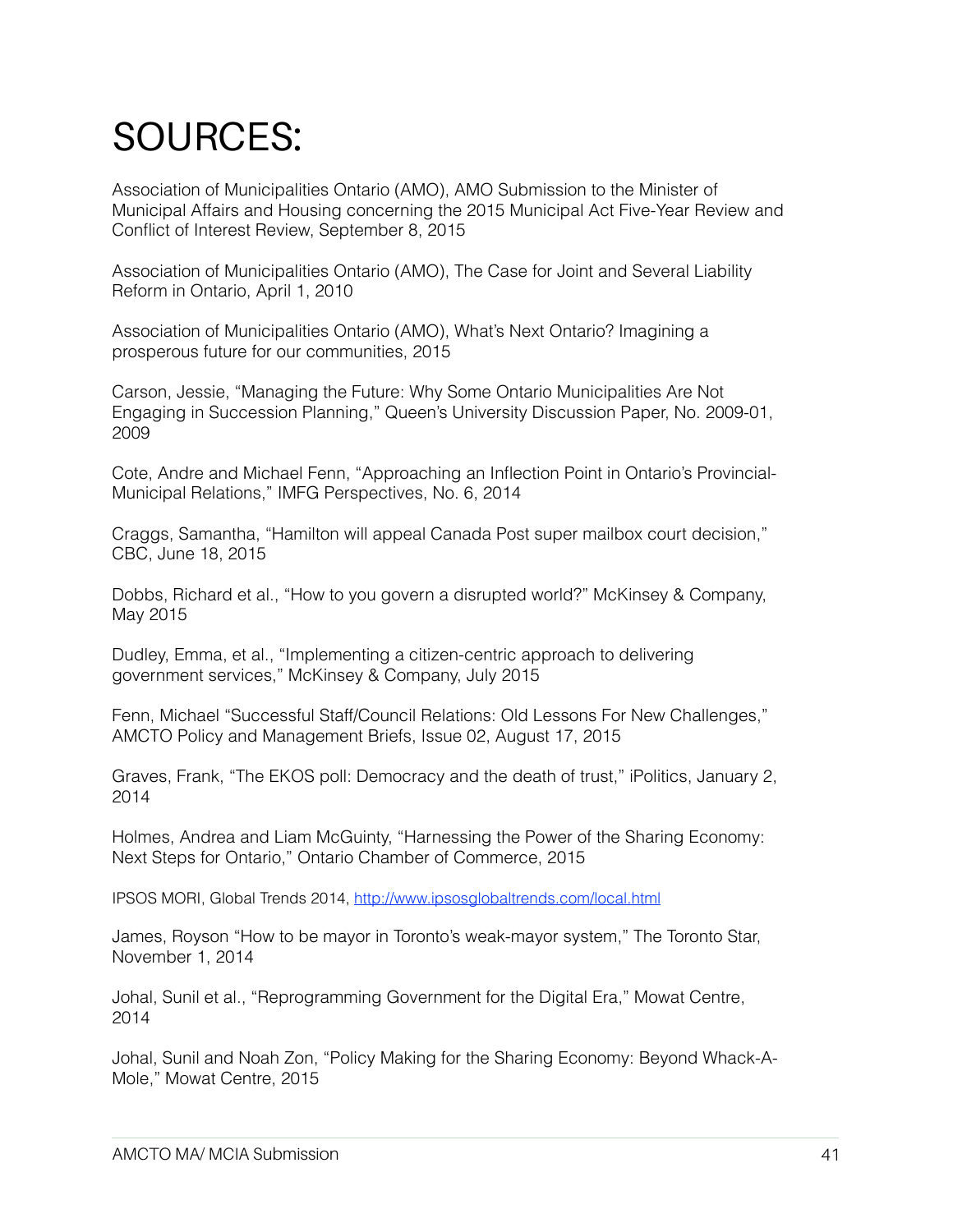Laframboise, Kalina, "Coderre delivers on promise to remove concrete base installed by Canada Post," Montreal Gazette, August 13, 2015

Lawley, A.G., "What Only the CEO Can Do," Harvard Business Review, May 2009

Maloney, Patrick, "London politician forced to go to absurd lengths to avoid breaching uncle law against illegal secret meeting," London Free Press, September 30

Manyika, James, et al., "Big Data: The next frontier for innovation, competition, and productivity," McKinsey Global Institute, 2011

Ministry of Municipal Affairs and Housing, Municipal Legislation Review Public Consultation Guide, June 2015

Munslow, Bonnie G, "Succession Planning: Building a strategy to address a critical need for a mid-sized municipality," AMCTO, 2010

OECD, Government at a Glance 2013, OECD Publishing, 2013

O'Flynn, Patrick Eamon, "The Evolving Role of the Municipal Chief Administrative Officer in Canada, 1985-2010," M.A. Thesis, University of Guelph, 2011

Sancton, Andrew, "What is a Meeting? Municipal Councils and the Ontario Ombudsman: Draft," Political Science Publications, paper 34, 2014

Siegel, David, "What Do CAOs Really Do?" AMCTO Policy and Management Briefs, Issue 01, 2015

Silver, Drew, "Confidence in government falls in much of the developed world," Pew Research Centre, November 2, 2013

Slack, Enid et al., "Fiscal Health of Ontario Large Cities: Is there Something to Worry About?" Draft Paper, Conference on Measuring Urban Fiscal Health, Institute of Municipal Finance and Governance, 2013

Solomon, Mitch, "Millennials Don't Want More Customer Service—They Want Different Customer Service," Forbes, August 27, 2015

Strong, Ken, "Heading the Round Table," Municipal World, April 2008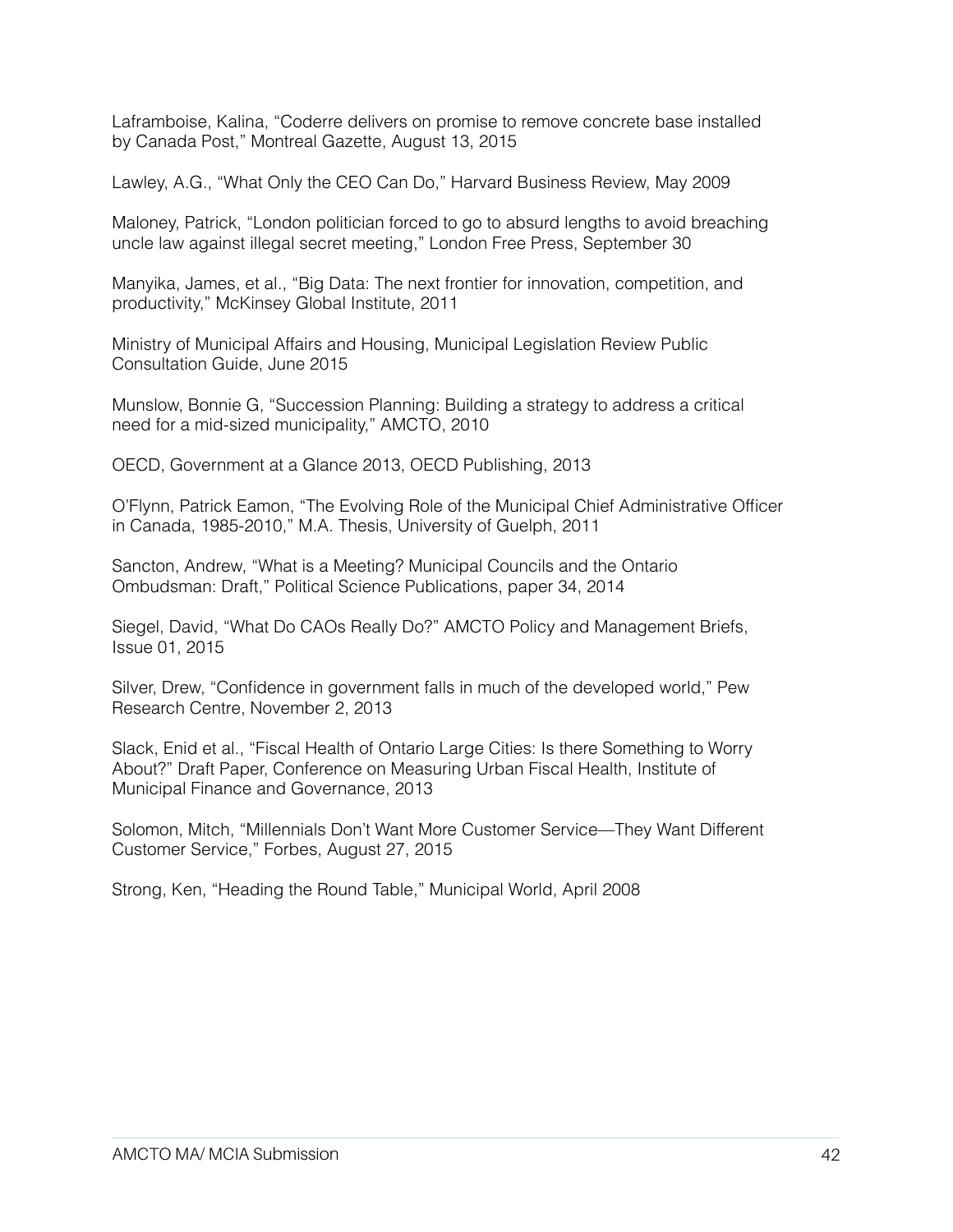### APPENDIX A: Projected Ontario Municipal Operating Costs to 2020 (in millions)



\* Other services include: general government, winter control, street-lighting, recreation, culture, libraries, etc.)

*Source: Association of Municipalities Ontario (AMO), What's Next Ontario? Imagining a prosperous future for our communities, 2015, 21*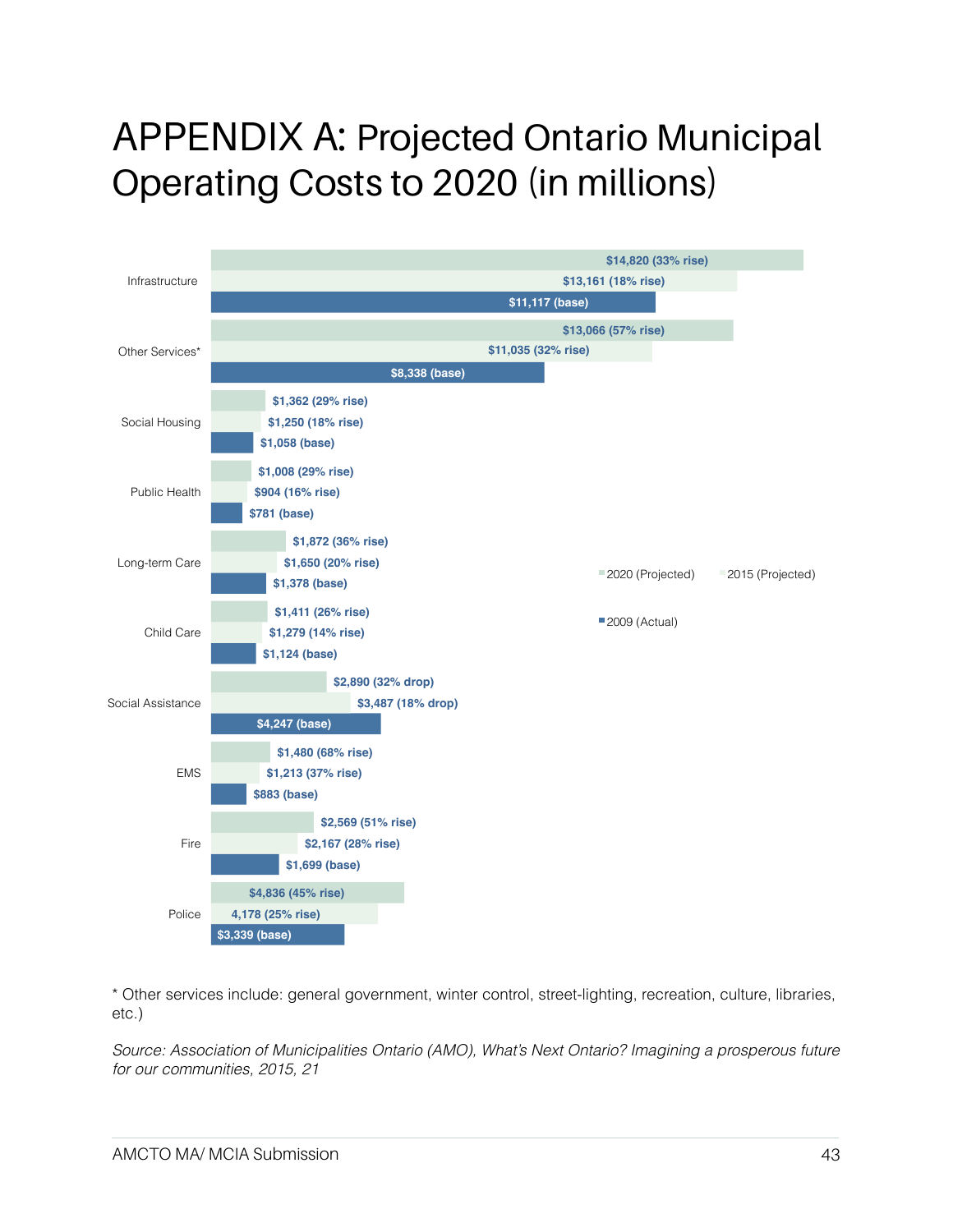## APPENDIX B: MFOA Municipal Act Review Recommendations

| <b>Section</b>                                 | <b>Currently</b>                                                                                                                                                                                                                                                                                                                                      | <b>MFOA Position</b>                                                                                                                                                                                                                                                                                                                                                    |  |
|------------------------------------------------|-------------------------------------------------------------------------------------------------------------------------------------------------------------------------------------------------------------------------------------------------------------------------------------------------------------------------------------------------------|-------------------------------------------------------------------------------------------------------------------------------------------------------------------------------------------------------------------------------------------------------------------------------------------------------------------------------------------------------------------------|--|
| <b>Amendments to the Municipal Act, 2001</b>   |                                                                                                                                                                                                                                                                                                                                                       |                                                                                                                                                                                                                                                                                                                                                                         |  |
| COTA S267 "City<br>of Toronto<br>Revenue Tools | The City of Toronto may impose direct<br>taxes with a few exceptions. Examples<br>of permitted direct taxes include: land<br>transfer, amusement, sin, billboard, and<br>vehicle registration taxes.                                                                                                                                                  | Amend the Municipal Act,<br>2001, to include a broad power<br>to impose taxes beyond the<br>property tax as is found in<br>section 267 of the City of<br>Toronto Act, 2006. The power to<br>impose non-traditional taxes<br>must also include any ancillary<br>enforcement powers as well as<br>powers to impose fines and<br>penalties in cases of non-<br>compliance. |  |
| Hotel/<br>accommodation<br>tax                 | Ontario is the only province that does<br>not authorize municipalities to levy hotel<br>taxes, but major hotels in a number of<br>Ontario cities have voluntarily agreed to<br>collect a 3% destination marketing fee.<br>The funds are earmarked for tourism<br>marketing and development purposes,<br>and are overseen by industry<br>associations. | Amend the MA to include the<br>power to impose hotel/<br>accommodation tax.                                                                                                                                                                                                                                                                                             |  |
| Tax capping                                    | Introduced in 1998, the end of tax<br>capping is long overdue as the<br>program was first made redundant by<br>the four-year phase-in program creates<br>inequitable tax treatment, and is<br>cumbersome to administer.                                                                                                                               | That Part IX of the Act be<br>amended to give municipalities<br>the authority to opt out of the<br>provisions of tax capping.                                                                                                                                                                                                                                           |  |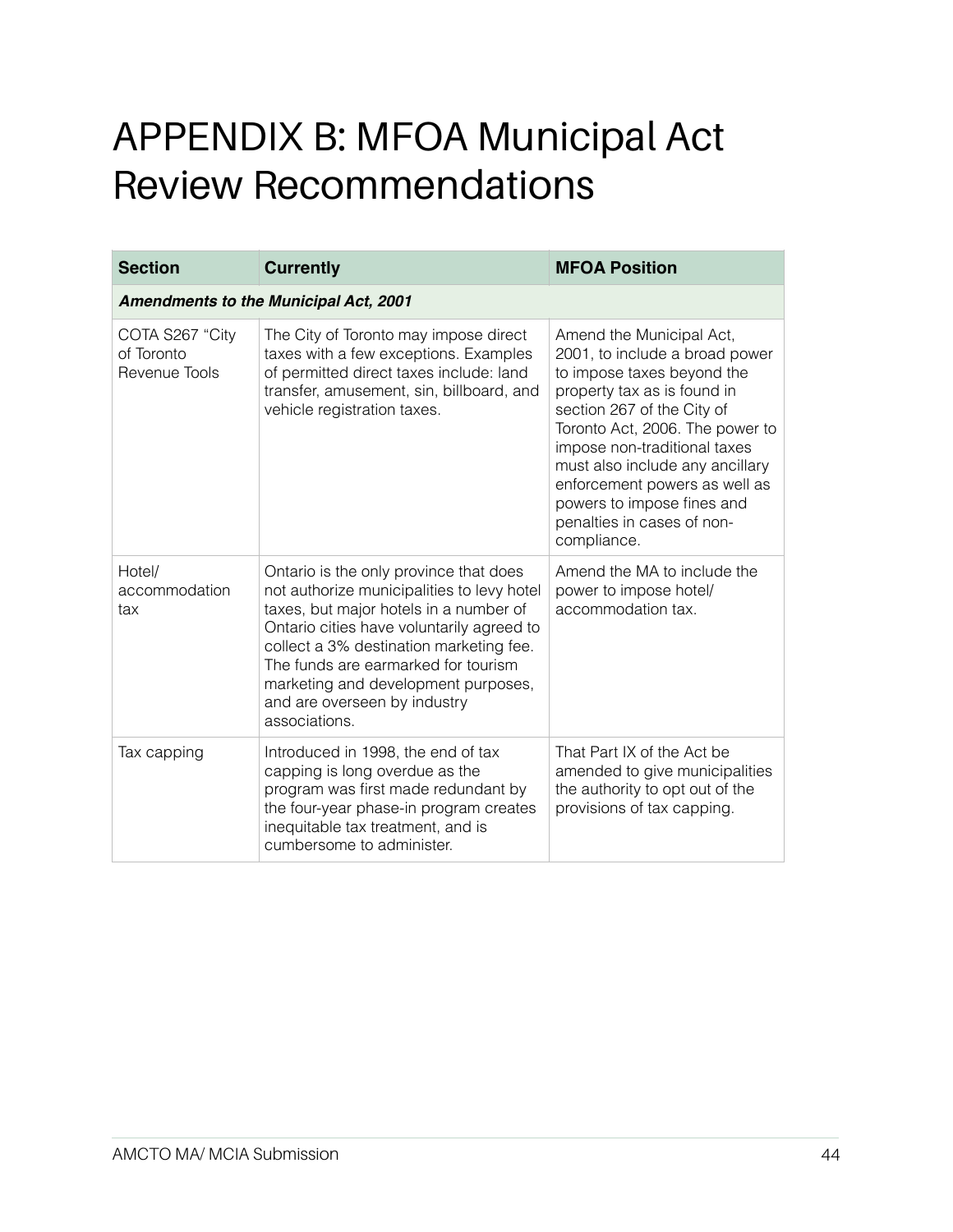| Tax administration                                  | Multiple amendments are needed<br>including:<br>Allowing surplus funds to be<br>$\bullet$<br>collected from a readvertised tax<br>sale (MA s 380.1) to be applied to<br>amounts that were previously<br>written off.<br>Removing the error in paragraph 3<br>$\bullet$<br>of Form 10 Final Notice of<br>Readvertisement, as it is in<br>contravention of MA s 378 (1).<br>Expanding the list of methods of<br>٠<br>payments to include certified<br>cheques from credit unions (Rule<br>25).<br>Eliminating the stalemate that<br>٠<br>occurs due to conflicting legislation<br>when a purchaser has paid<br>balance owing and has been<br>declared the successful purchaser,<br>but refuses to sign the documents<br>required to register tax deed. | That the proposed<br>amendments for streamlining<br>and clarifying various elements<br>of tax administration be<br>implemented.                                                                                           |
|-----------------------------------------------------|------------------------------------------------------------------------------------------------------------------------------------------------------------------------------------------------------------------------------------------------------------------------------------------------------------------------------------------------------------------------------------------------------------------------------------------------------------------------------------------------------------------------------------------------------------------------------------------------------------------------------------------------------------------------------------------------------------------------------------------------------|---------------------------------------------------------------------------------------------------------------------------------------------------------------------------------------------------------------------------|
| MA Section 110                                      | Restrictions in the Act are overly limiting<br>and do not align with the broad powers<br>of the Act.                                                                                                                                                                                                                                                                                                                                                                                                                                                                                                                                                                                                                                                 | That subsection 110(1) be<br>amended to permit a<br>municipality to enter into<br>agreements for the provision of<br>municipal capital facilities by<br>any person, including another<br>municipality.                    |
| Conservation<br>authority land                      | Municipalities should be able to avoid<br>the current situation whereby<br>conservation authorities levy<br>municipalities to pay municipal taxes.                                                                                                                                                                                                                                                                                                                                                                                                                                                                                                                                                                                                   | That the Municipal Act, 2001,<br>be amended to include the<br>power to exempt conservation<br>authority land from municipal<br>tax as it is found in section 451<br>of the City of Toronto Act, 2006.                     |
| <b>MA Subsection</b><br>106(2): Bonusing            | There is some ambiguity in the<br>language in subsection 106(2) which<br>may unintentionally limit the scope of<br>municipal activities that would not<br>normally be considered akin to granting<br>a bonus.                                                                                                                                                                                                                                                                                                                                                                                                                                                                                                                                        | That Municipal Act, 2001,<br>Subsection 106(2) be amended<br>to include "where any of the<br>actions referred to in<br>subparagraphs (a) to (d)<br>above, both inclusive, would<br>result in the granting of a<br>bonus." |
| MA Section 17:<br>Federal Insolvency<br>Legislation | The Act fails to the Companies'<br>Creditors Arrangement Act, a key piece<br>of Canadian insolvency legislation. To<br>be prudent, Section 17 should make it<br>clear that the entire federal insolvency<br>legislative regime does not apply to<br>Ontario municipalities.                                                                                                                                                                                                                                                                                                                                                                                                                                                                          | That Municipal Act, 2001,<br>Section 17 be amended to<br>include a reference to the<br><b>Companies' Creditors</b><br>Arrangement Act.                                                                                    |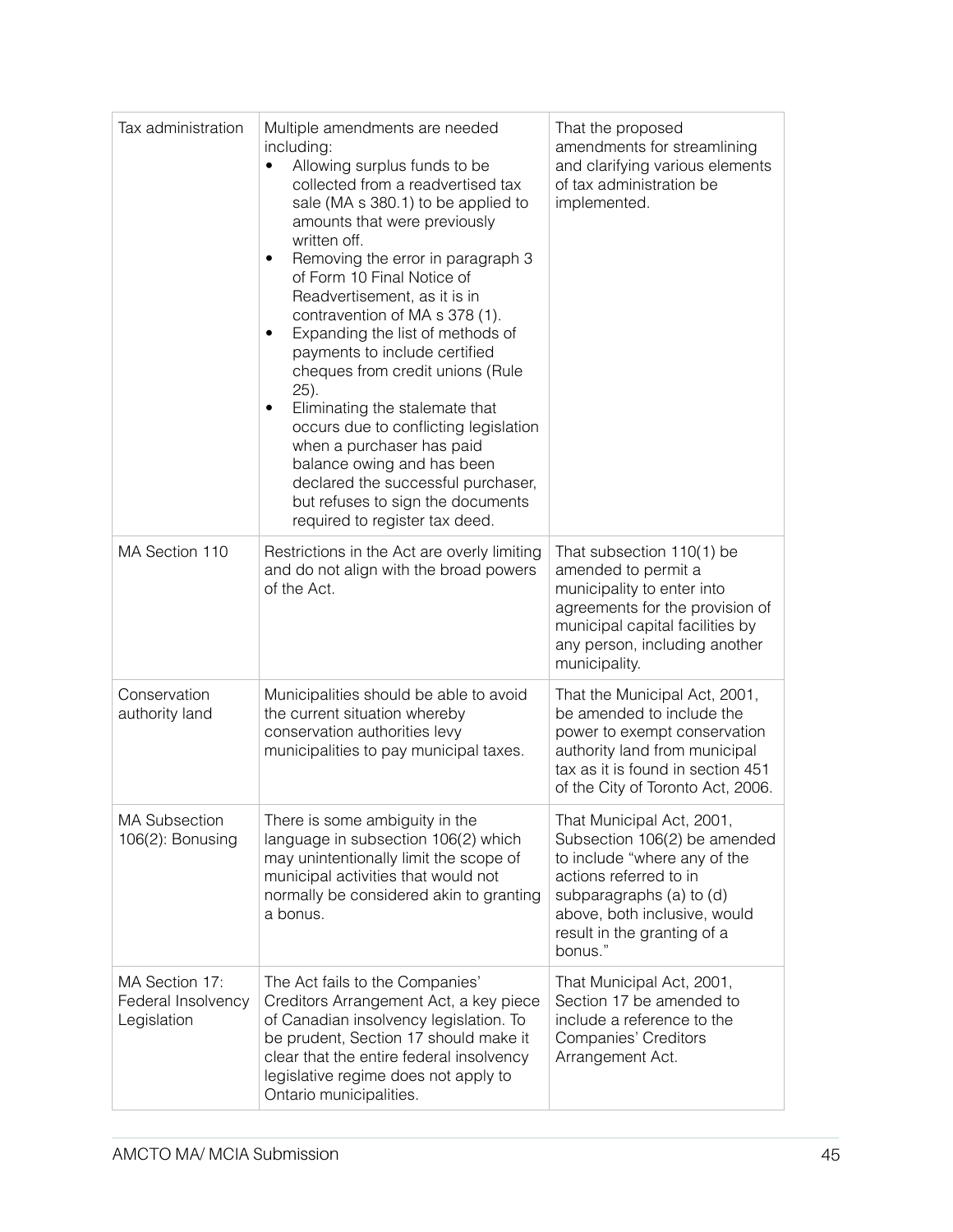| MA Section 413:<br>To ensure funds raised via the<br>Use of money<br>insurance of debentures are used as<br>received<br>intended. |                                                                                                                                                                                                                                                                           | That section 413 of Municipal<br>Act, 2001, be amended to<br>restrict the uses to which an<br>Ontario municipality can apply<br>the proceeds of sale from a<br>property financed through the<br>issuance of debentures while<br>the debentures remain<br>outstanding.                                                                           |
|-----------------------------------------------------------------------------------------------------------------------------------|---------------------------------------------------------------------------------------------------------------------------------------------------------------------------------------------------------------------------------------------------------------------------|-------------------------------------------------------------------------------------------------------------------------------------------------------------------------------------------------------------------------------------------------------------------------------------------------------------------------------------------------|
|                                                                                                                                   |                                                                                                                                                                                                                                                                           | That section $413(2)(b)$ of the<br>Municipal Act, 2001, be<br>amended to address an<br>ambiguity to clarify the uses to<br>which an Ontario municipality<br>can apply debenture proceeds<br>that are in excess of or are not<br>required for the purpose for<br>which the debentures were<br>issued while the debentures<br>remain outstanding. |
| <b>Amendments to Regulations</b>                                                                                                  |                                                                                                                                                                                                                                                                           |                                                                                                                                                                                                                                                                                                                                                 |
| MA Section 323:<br>"Heads and<br>Beads"                                                                                           | A number of properties in Ontario are<br>subject to taxation, but not based on<br>current value assessment. Currently the<br>"Heads and Beds" rate is set at \$75.<br>This rate was established in 1987 and<br>has not been adjusted in the<br>subsequent 25 year period. | The current "Heads and Beds"<br>rate of \$75 be raised to the<br>\$140 beginning in 2016 and<br>reset every 5 years with each<br>review of the Municipal Act,<br>reflecting inflation in the Ontario<br>consumer price index.                                                                                                                   |
| MA Section 315:<br>"Right of way"<br>rates                                                                                        | The rates on railway assets and<br>electrical corridors have not been<br>amended since 1998.                                                                                                                                                                              | That the railway "right of way"<br>and electrical corridors tax<br>rates be updated and reset<br>regularly.                                                                                                                                                                                                                                     |
| Road pricing                                                                                                                      | Once a regulation is made, a<br>municipality may designate a highway<br>as a toll highway and operate and<br>maintain the designated highway as a<br>toll highway. While this provision has<br>been in the Act for over 10 years, no<br>regulations have been formulated. | The Province should issue<br>regulations under subsection<br>40(3) of the Municipal Act,<br>2001, to permit municipalities to<br>adopt road pricing<br>mechanisms.                                                                                                                                                                              |
| MA Section 305:<br>Sale of debt                                                                                                   | Once a regulation is issued, a<br>municipality may sell any prescribed<br>debt payable to the municipality to any<br>other person in accordance with the<br>prescribed rules and conditions. To<br>date no regulations have been issued.                                  | The Province should issue<br>regulations to permit the sale of<br>debt payable to a municipality<br>as provided in section 305.                                                                                                                                                                                                                 |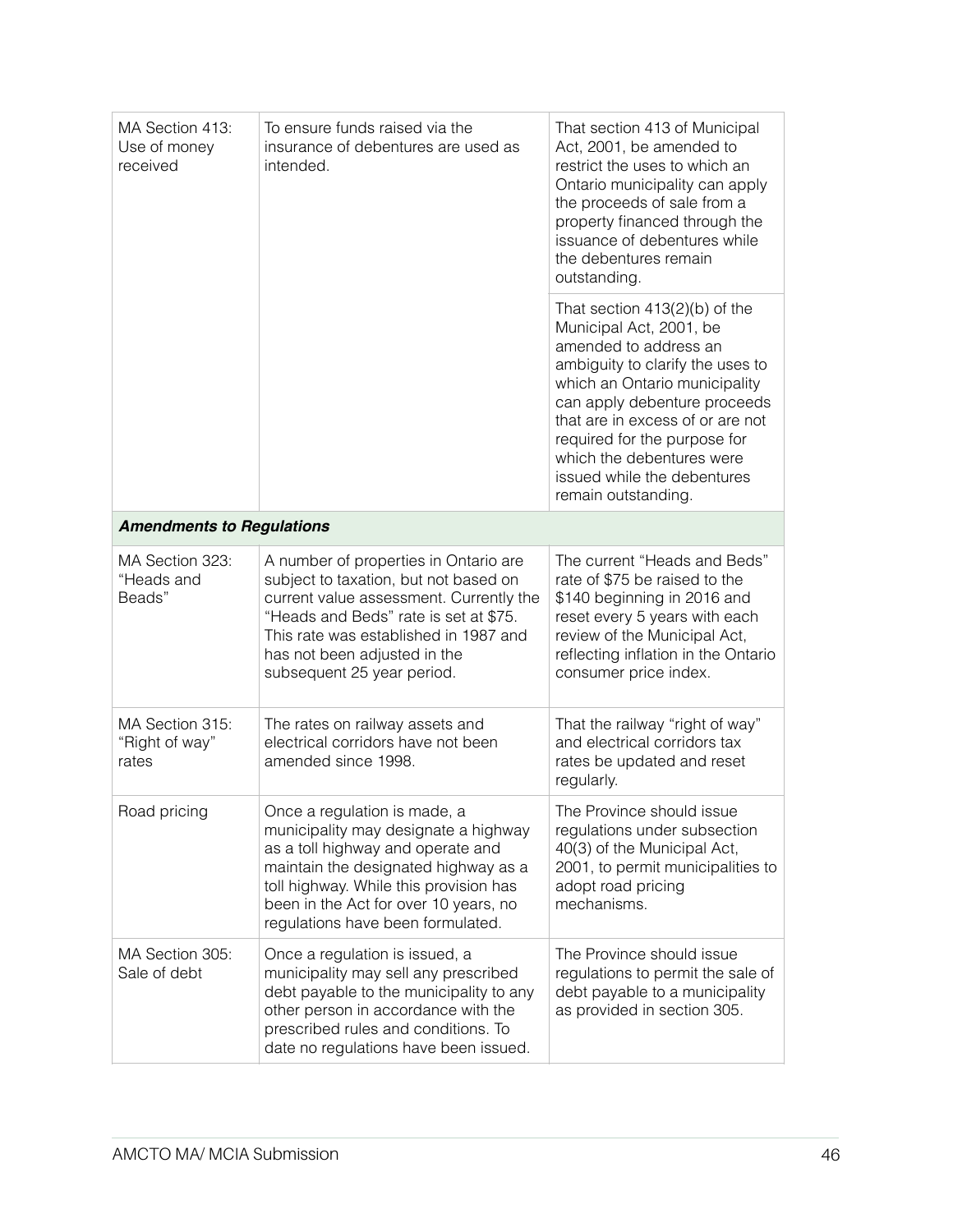| Section 418:<br>Investment<br>$\bullet$<br>$\bullet$<br>٠<br>٠<br>٠<br>$\bullet$ | Expand eligible investment powers to<br>include, prudent investor status, among<br>other items:<br>U.S. Dollar Investments<br>AAA Rated Maple Bonds and<br>TransLink (New Category)<br><b>Bond Forward Agreements</b><br>15 Percent Limit on Swapped<br>Loans<br>Income Trusts and Real Estate<br><b>Investment Trusts</b><br><b>BBB Rated Bonds</b> | That O. Reg. 438/97 be<br>amended to set out in the<br>CHUMS/LAS submission tot he<br>Debt and Investment<br>Committee and that the<br>regulation to be amended to<br>provide the One Investment<br>Program with prudent investor<br>status. It is also recommended<br>that the regulation be amended<br>to permit municipalities to hold<br>US dollar denominated<br>securities.                                                                                                                   |
|----------------------------------------------------------------------------------|------------------------------------------------------------------------------------------------------------------------------------------------------------------------------------------------------------------------------------------------------------------------------------------------------------------------------------------------------|-----------------------------------------------------------------------------------------------------------------------------------------------------------------------------------------------------------------------------------------------------------------------------------------------------------------------------------------------------------------------------------------------------------------------------------------------------------------------------------------------------|
|                                                                                  |                                                                                                                                                                                                                                                                                                                                                      | That O. Reg 438/97 be<br>amended to provide the<br>authority to:<br>unwind commodity hedges;<br>٠<br>extend the settlement<br>period of bond forward<br>agreements to 365 days;<br>and<br>collapse or sell bond<br>٠<br>forward agreements                                                                                                                                                                                                                                                          |
| Section 203:<br>Power to establish<br>corporations                               | Members have suggested that<br>restrictions placed on the ownership<br>structure of municipal services<br>corporations inhibit their usage.                                                                                                                                                                                                          | That O. Reg. 599/06 Municipal<br>Services Corporations be<br>reviewed.                                                                                                                                                                                                                                                                                                                                                                                                                              |
| Amendment to the<br>notional rate                                                | Corrections of MPAC errors are made<br>during the four years of phase-in, rather<br>than on an annual basis. This omission<br>is costly for both the province and<br>municipalities.                                                                                                                                                                 | That O. Reg. 73/03 is amended<br>by adding a paragraph 3 to<br>subsection (2) of section 12 of<br>O. Reg. 73/03 as follows:<br>The municipality may adjust<br>$\bullet$<br>the total assessment for<br>property in the property<br>classes to which the levy<br>applied in paragraph (1) by<br>corrections resulting from<br>requests for<br>reconsideration, appeals or<br>applications under section<br>39.1, 40, of 46 of the<br>Assessment Act as<br>reported by the<br>assessment corporation. |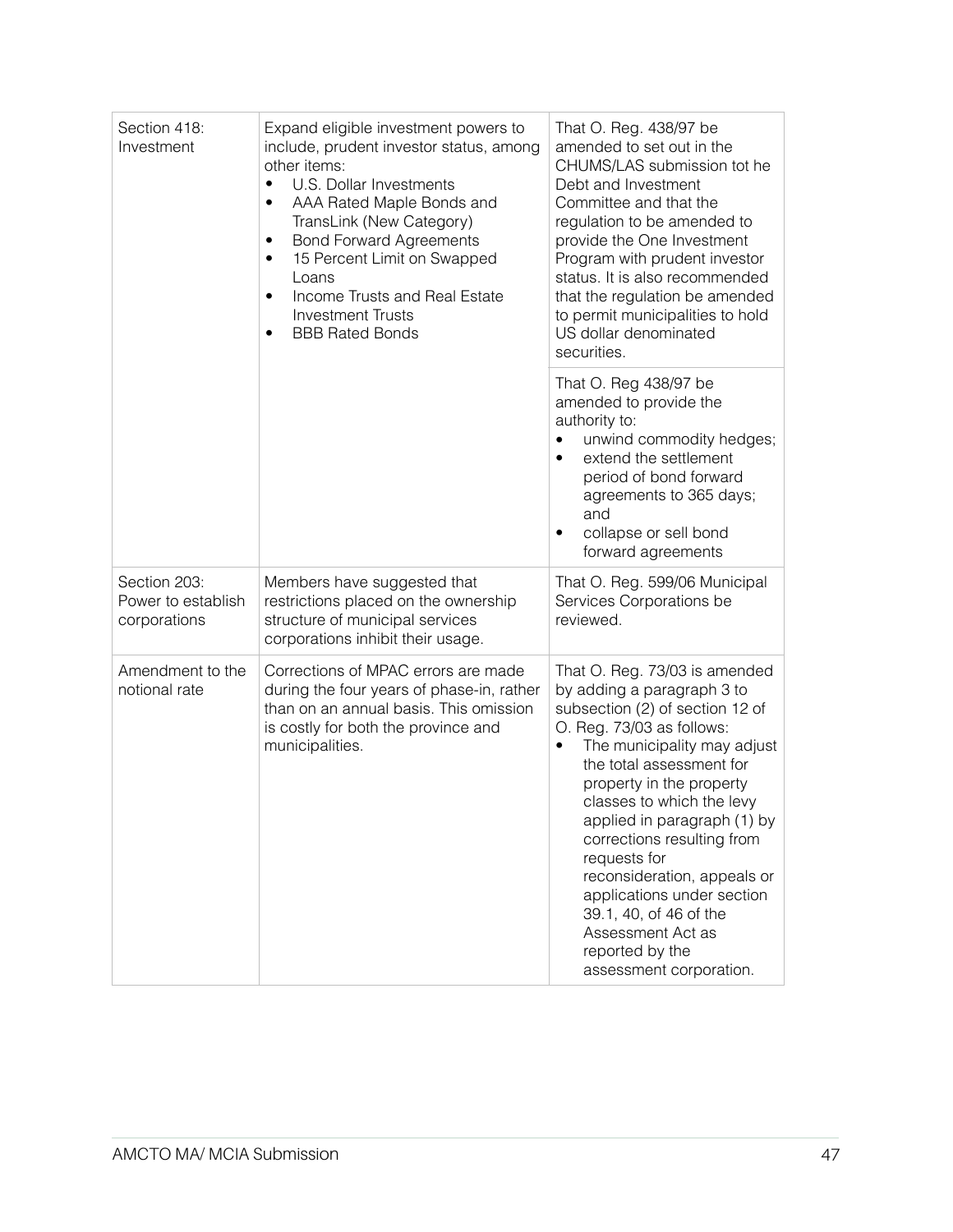| Annual repayment<br>limit (ARL)                          | No one size fits all and there are<br>inconsistencies in the current<br>calculation. O. Reg. 289/11 sets a<br>precedence by amending the ARL for<br>York Region.                                                                                                             | Extend provisions 4.1 of O.<br>Reg. 403/02 to other high<br>growth municipalities or,<br>alternatively, the provisions of<br>O. Reg. 610/06 under the City<br>of Toronto Act, 2006 which<br>allows the City to establish its<br>own debt limit. |
|----------------------------------------------------------|------------------------------------------------------------------------------------------------------------------------------------------------------------------------------------------------------------------------------------------------------------------------------|-------------------------------------------------------------------------------------------------------------------------------------------------------------------------------------------------------------------------------------------------|
| <b>Other issues</b>                                      |                                                                                                                                                                                                                                                                              |                                                                                                                                                                                                                                                 |
| Fixed rates in other<br>legalstion                       | Municipalities are affected by rates in<br>fixed regulations of other Acts. For<br>example, airport levies (Assessment<br>Act, 1990), license and tonnage fees<br>(Aggregate Resources Act, 1990), and<br>rates for nuclear generating facilities<br>(Assessment Act, 1990). | That tax rates fixed under Acts<br>other than the Municipal Act,<br>2001 that affect municipalities<br>(such as airports under the<br>Assessment Act, 1990) be<br>updated to reflect inflation in<br>the Ontario consumer price<br>index.       |
| Municipal<br>implications of the<br><b>Education Act</b> | Section 58 of the Education Act, 1990<br>gives school boards the authority to<br>refuse to pay their water and<br>wastewater bills. This authority has not<br>been used to date.                                                                                             | That the municipal fiscal<br>implications of Section 58 of the<br>Education Act, 1990 be<br>reviewed.                                                                                                                                           |
| Vacant Unit<br>Rebates                                   | the definition of a vacancy has been<br>broadened since inception.                                                                                                                                                                                                           | Amend section 364 of the<br>Municipal Act, 2001, to ensure<br>vacant unit rebates are used in<br>the manner intended by the<br>Act. This amendment should be<br>enacted sooner rather than<br>later.                                            |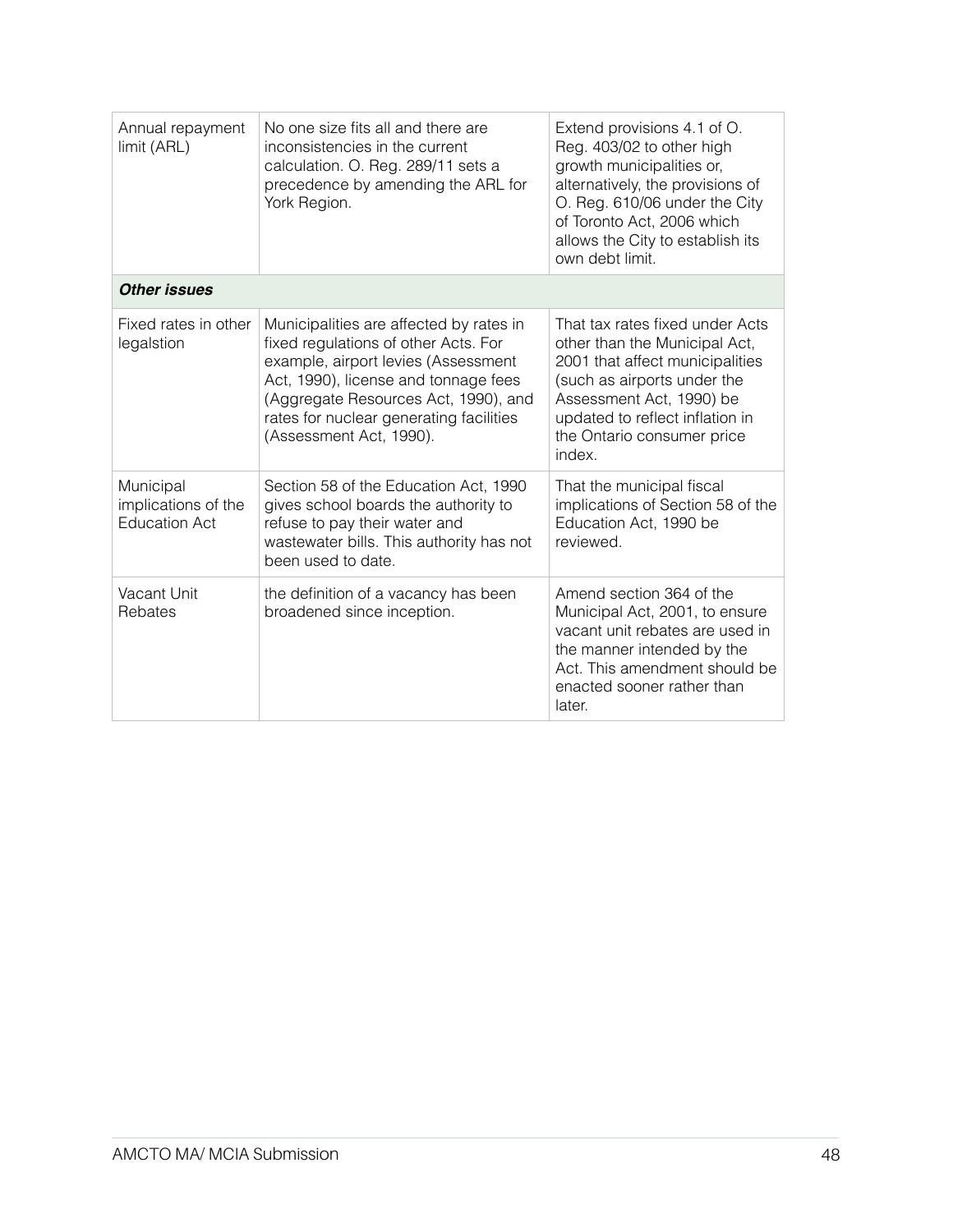### APPENDIX C: Members of AMCTO's Municipal Legislation Review Advisory Team

AMCTO would like to thank the following members of its Municipal Act Advisory Team for providing the technical expertise for this submission. Please note that the recommendations and opinions included in this report are AMCTO positions, and do not necessarily reflected the views of individual members.

- Jeff Abrams, City Clerk, City of Vaughan (Chair)
- Kimberley Kitteringham, City Clerk, City of Markham
- Angela Morgan, City Clerk, City of Burlington
- Pam Hillock, County Clerk, Director of Corporate Services, County of Dufferin
- Vanessa Bennett-Metcalfe, Director of Financial Services/ Treasurer, United Counties of Storming, Dundas, and Glengarry
- Nancie Irving, Clerk/ Lottery Licensing Officer, Town of Aylmer
- Leslie Donnelly, Deputy Clerk, City of Ottawa